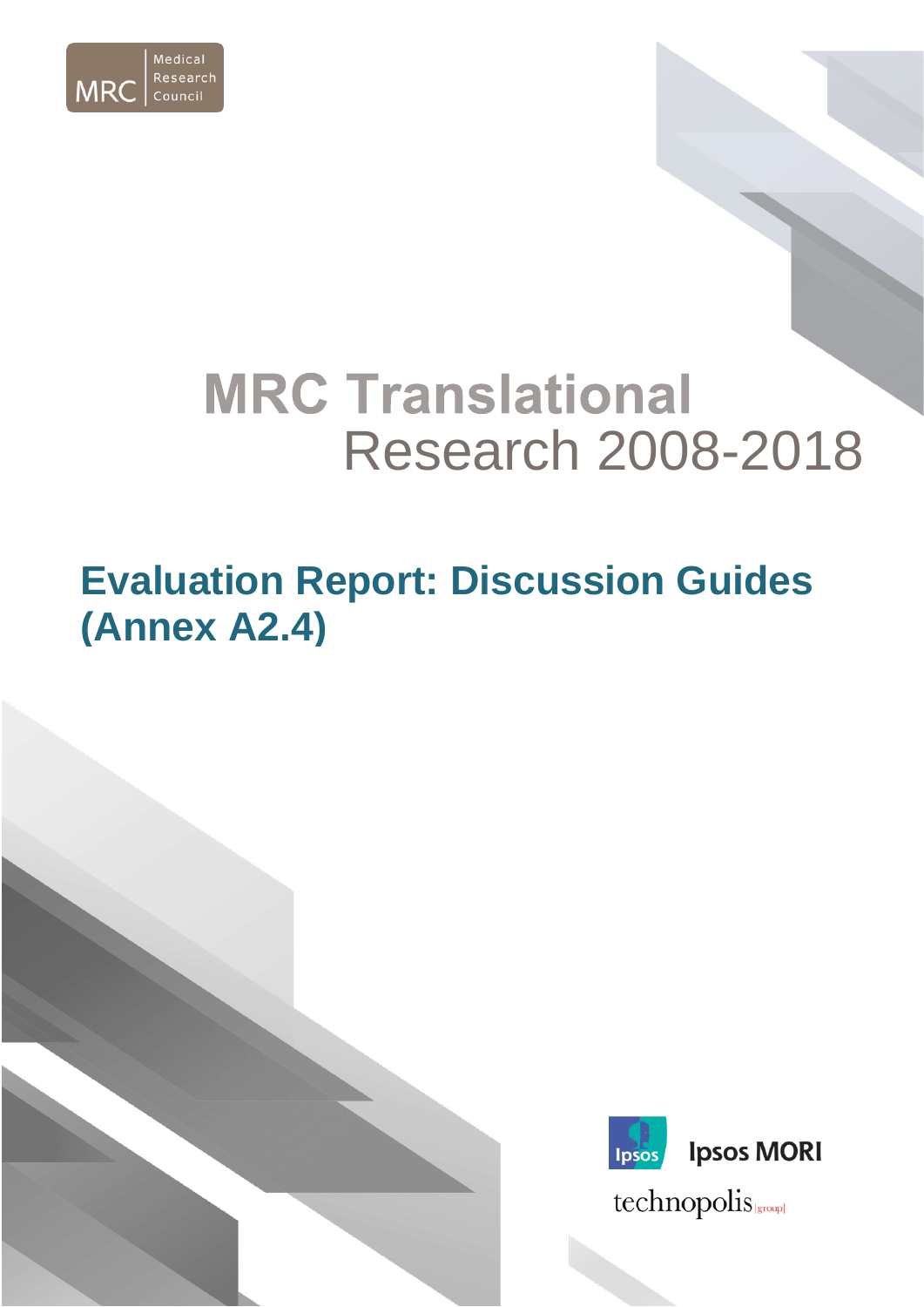## **Contents**

| $\mathbf 1$ | Principal investigator interviews: Medical products and interventions discussion guide3 |
|-------------|-----------------------------------------------------------------------------------------|
|             |                                                                                         |
| $3^{\circ}$ |                                                                                         |
| 4           |                                                                                         |
| 5           | Key stakeholder (KOL) interviews: Technology Transfer Officer discussion guide  48      |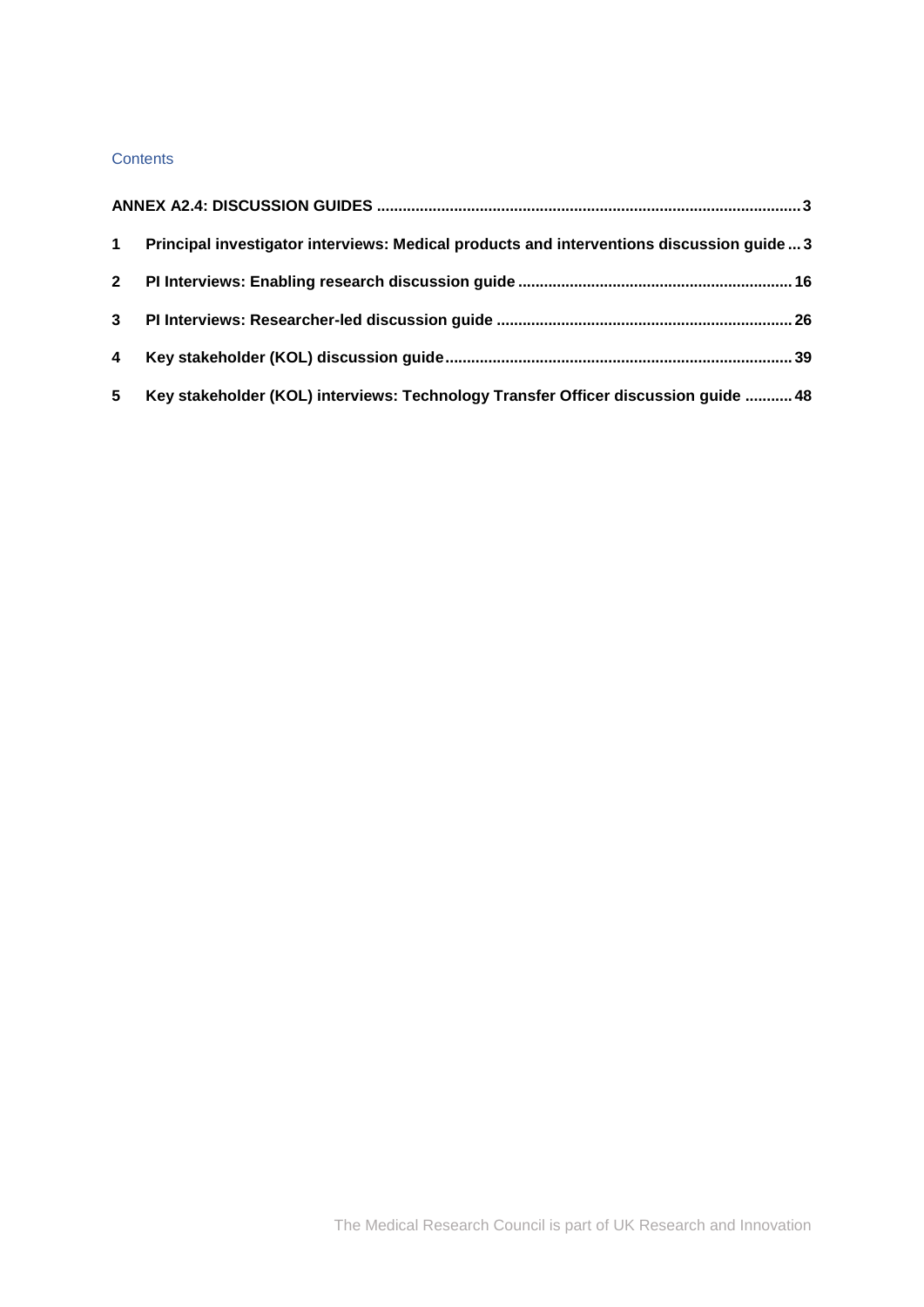# <span id="page-2-0"></span>Annex A2.4: Discussion guides

This Annex presents the discussion guides used to conduct principal investigator and stakeholder interviews. Discussion guides were produced to guide interviews with researchers leading projects focused on the development of a product, projects primarily aimed at enabling translational research, and projects in the non-directed portfolio (where translation or enabling translation may not be the primary objective). A different guide was produced for stakeholder interviews, and a further guide used for interviews with representatives of technology transfer offices. The process of developing the guides and map of the main points covered can be found in the methodology at [Annex A2.2.](https://mrc.ukri.org/publications/browse/10-year-translation-research-evaluation-report-2019-annex-2/)

## <span id="page-2-1"></span>1 Principal investigator interviews: Medical products and interventions discussion guide

## **BACKGROUND AND PREPARATION**

- **1.1 Set up of the interview:** The interviewee has been selected as they lead an MRC funded project<sup>1</sup> ([NAME OF PROJECT] - "the project"), completed in the last ten years. They have agreed to be interviewed by IPSOS MORI/Technopolis on behalf of the MRC. The interviewee will have been sent a short outline of the interview points (Summary of interview structure document) and the statement about consenting to use of the feedback that they provide.
- **1.2 Purpose of the interview:** The purpose of this interview is to is to explore the applicants' experience of undertaking the project, progressing its translational objectives, how this contributed to their wider research "programme" (the sum of other projects they manage, whether funded by the MRC or other research funders), and whether there have been any wider effects on academia/society/the economy. Claims of translational progress/outputs/impact should be evidenced by details and facts where possible.

**1.3 Pre-interview preparation:** Prior to speaking to the project lead, the Ipsos/Technopolis researcher/consultant will need to analyse relevant project documentary evidence. This will include:

- Application form interviewer to note a suggested starting TRL level for the work based on this information.
- Reported outputs and outcomes (including Researchfish® and monitoring reports from milestoned initiatives – Medical Research Council's monitoring system) – interviewee to note potential evidence of progress, and possible current TRL level for the work
- Relevant publications
- PI MRC funding history and indications of other project outputs (using Gateway to Research)

Additionally, interviewers should prepare themselves by undertaking some background research into the disease area forming the focus of the project and the existing technologies or treatments available, and associated issues with their adequacy. There may also be some material available (e.g. academic and/or trade articles) describing the potential of the particular technology class being investigated which should be examined to develop an understanding of (1) the possible technical hazards associated with translation, (2) views on the potential of the technology resolve the address the underlying medical need

<sup>1</sup> <sup>1</sup> There is potential for confusion to arise when using the term '**project**'. This term relates to the specific **award** made by the MRC which is the focus of this interview. "Programme" refers to the wider set of projects that the interviewee has funding to pursue (whether funded by the MRC or not), that were active at a similar time as the project.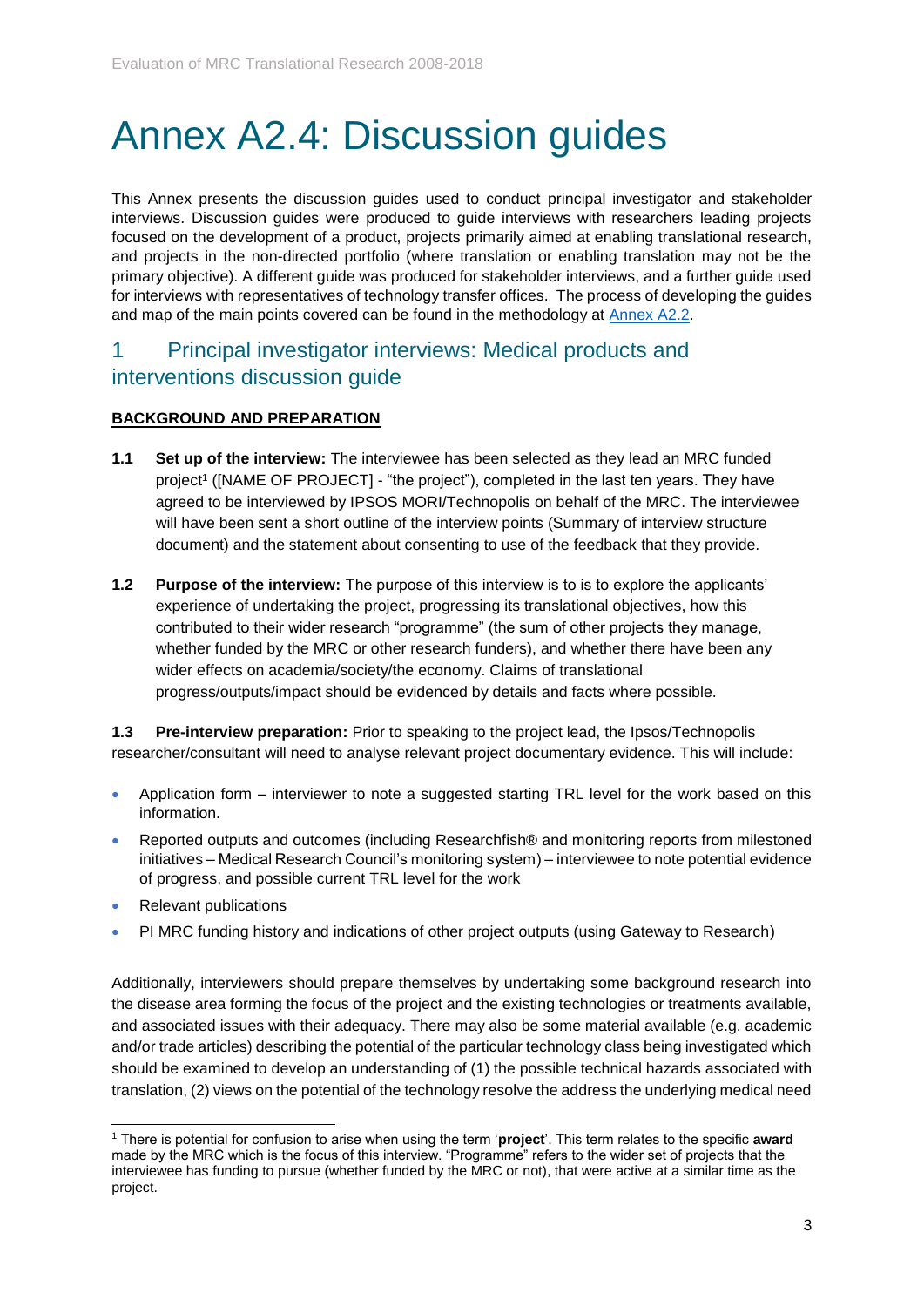and its potential advantages and disadvantages, and (3) competing technologies being developed by others.

## **THE INTERVIEW**

## **2.0. Introduction (2.5 mins)**

*Introduce the context of the interview:*

- these interviews are being undertaken as one of the components of an evaluation of the MRC's 10 year translational research programme.
- we are conducting 300 interviews with project leads, each lasting around an hour, to explore the applicants' experience of delivery of the translational components of their project as well as both the interim and long-term outputs and outcomes.

*Mention that we have compiled information about their MRC funding history as well as that of other translationally active investigators.* 

- State that the project [NAME OF PROJECT] has been identified as an example of a [PROJECT TYPE]
- That we have received the application and output data about the project (reviewed in the preinterview preparation).
- From this information, we know that the **project** has been funded under the [NAME OF FUNDING INITIATIVE/CALL] round and ran from [Month] [Year] to [Month] [Year].

## **3.0 Consent/confidentiality (2.5 mins)**

## *It is essential that the interviewer asks for consent to record the interview and covers the bullets below.*

State that the information that the interviewee provides will be treated in confidence by Ipsos MORI/Technopolis. The interview documentation, recording and notes will be securely deleted from Ipsos MORI/Technopolis files after publication of the evaluation report.

Factual data, opinions and views of participants gathered from the interviews may be used by the MRC for internal purposes. However, publication relating to the outcomes of the evaluation will only provide an aggregated and anonymised summary of participant feedback.

**Can we have your permission to audio record the interview? The recording will be used to ensure that we transcribe details correctly, it will not be provided to anyone outside of Ipsos MORI/Technopolis and the MRC and will be destroyed as soon as we have completed analysis of the whole set of interviews.**

To confirm, we would like to use your feedback and experience as an MRC grant recipient and request your permission for the following:

- To use the feedback you provide, together with any additional information you choose to disclose ("Information") for the evaluation study.
- We will share this information and any analysis we carry out as part of the evaluation study with the MRC, for its own internal purposes only.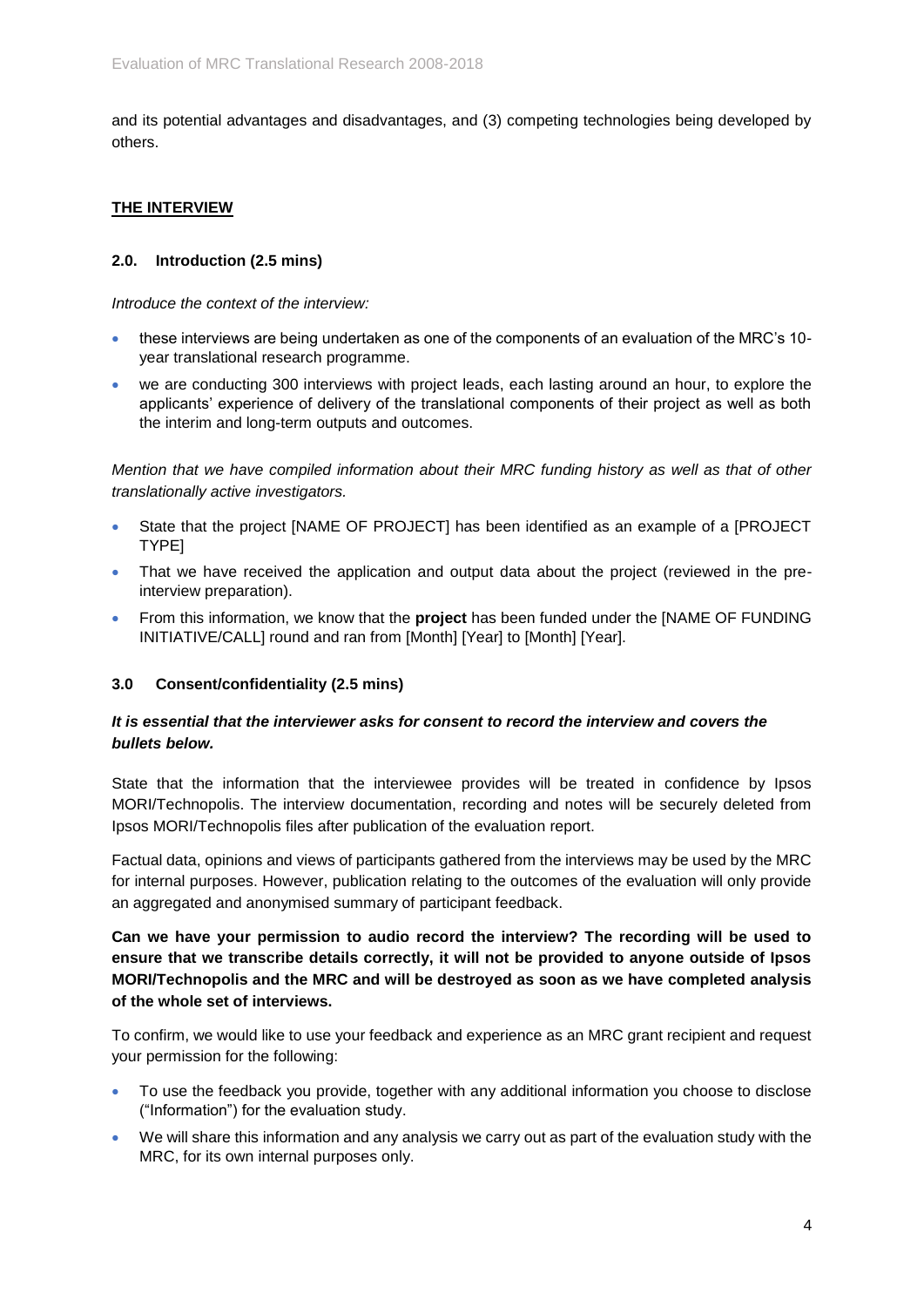• The MRC expect to publish aggregate, unattributed results from the study. An anonymised form of the interview, with all confidential information and personal data removed, may be included as part of a broader publication of the outcomes from the evaluation of the programme.

## **Once you have started the recording, please state the unique interviewee ID number (e.g. TReval003) and the grant reference number for the recording.**

## **A - PROJECT BACKGROUND (10 mins)**

*This section seeks to establish the baseline position for the project at the point at which the MRC award was funded. The bullets indicate areas of information the interviewer should be looking to extract from the interview if applicable. While not suggested as questions to be asked they can be a guide for the areas to prompt further information from the PI.*

*Question 2 has importance in determining the position of the project along the translational pathway at the start of the project. The interviewer should use the appended table mapping the TRL scale to the specific research activities that typify each development as a means of probing responses.* 

*A lot of background information can be obtained from documentation associated with the project – such as the application form, Researchfish®® return and other monitoring reports. It is critical that interviews review this material in depth beforehand and adapt the following questions accordingly (e.g. to confirm aspects that are expressed in written documentation rather than to enquire) to focus the interview on gaps in MRC's knowledge about the project and outcomes.* 

## **1. Can you briefly describe the primary aim of the project, at its outset, and what you hoped to achieve?**

*You may wish to briefly state your understanding of the project's focus, aims and objectives based on the application – for validation. Points that are essential to capture as fully as possible:*

- The type of development the project involved (e.g. a therapeutic, vaccine, biological, medical device, preventative intervention, disease management tool, support tool).
- How the work built on/sought to improve existing technologies or clinical practices.
- Who were/are the expected main beneficiaries/end users of the work?
- What was the progress that was expected to arise from the work, when the project was planned?

## **2. What preparations were most important in designing the project?**

- Were there any competing technologies under development by others at the time of your application? At what stage of development were these competing programmes?
- In your preparations, did you identify any risks that could potentially undermine the success of the project?
- Had any considerations had been made regarding the commercial potential of the (potential) underlying technology (to note that the detail of actual progress in commercial exploitation will be covered later in the section on outputs).
- Was the status of any intellectual property related to the project aims clear? E.g. was IP licensed from others, was freedom to operate with materials/methods established? If so, please describe the nature of any property rights acquired – and whether this placed any constraints on what could be done in the project.
- What background research had been completed by the team that contributed to the design of the project? Did the underpinning science originate from the team or elsewhere?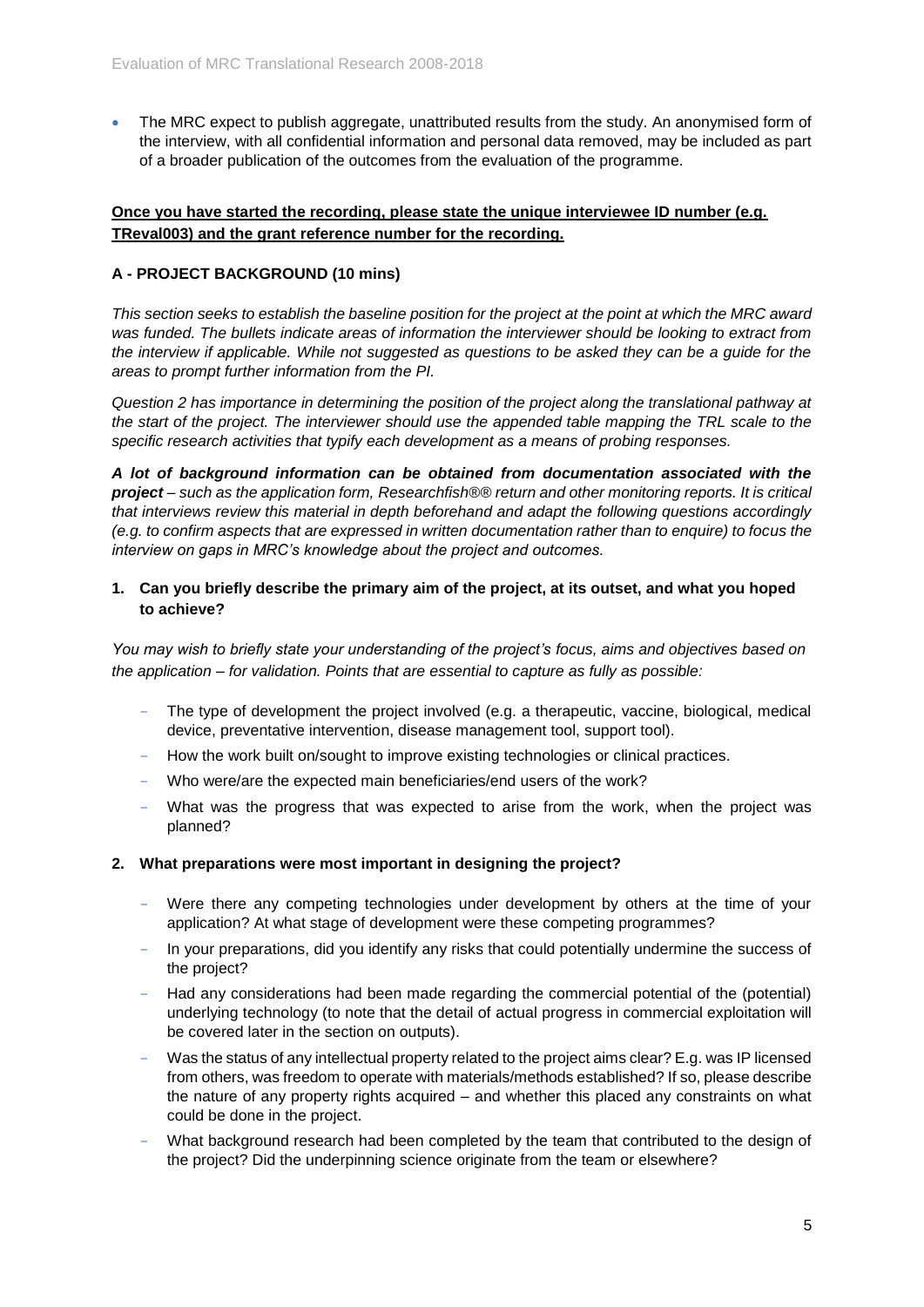- Did the team directly draw on research completed developed by others (either in academia or in the private sector)?
- Did these studies flag any possible threats or risks to the successful onward progression of the (potential) technology?

*Interviewer note: Establish/validate the starting TRL for the project using the information gathered here, if this was not clear from the project application.* 

*Note key issues considered by the team with relevance to translation (freedom to operate/intellectual property, background work, collaborations, key scientific challenges).*

#### **3. How was the project organised, which teams were crucial to its delivery?**

- Who in the original project team came from different laboratories/institutions (including industry)?
- What were the roles of collaborators in the delivery of the project? What skills, assets, infrastructure or capabilities were they expected to contribute to the project?
- Were any new partners brought in to support the delivery of the project? How did these relationships form? What was the rationale for bringing in new collaborators? How were they expected to enhance project delivery (or make aspects of the project feasible)?
- Did you access advice concerning technology transfer in the design or delivery of the project? If so, how?

#### **B - PROJECT OUTCOMES (30 mins)**

*Interviewer note: Much of the information requested in the following questions – particularly around project design – are described in detail in the application form, and to some degree the probes below should be adapted to confirm understanding and update this information, rather than to extend the details already recorded. There needs to be some alertness to the possibility that the aims and objectives and/or the work programme may evolve in the course of project delivery and this may be imperfectly captured in the document. Interviewers should also familiarise themselves with the results of the project, as expressed in publications emerging from the project – these results can potentially be compared to any expectations expressed at the application stages to understand where the findings may have diverged from what was expected. Publications are listed with the Researchfish®® data, but interviewers will need to be alert to the possibility that some (or in some cases many) of those will not be directly connected to the project, given the self-reported nature of this data. Projects may have many avenues of investigation; it is important to focus on the key elements of contributing to the translational aims of the programme.*

## **4. Could you describe the key elements executed within the work programme and how far this aligned with prior expectations?**

- Were there any practical (project specific and external) challenges encountered in the delivery to the project (e.g. difficulties in recruitment of patients, access to specialised infrastructure or facilities, regulatory issues)? If so, why did these difficulties arise? Could adjustments have been made to the project design to overcome these difficulties/ what adjustments did you make?
- Did you encounter any gaps in fundamental understanding (or where the fundamental understanding was flawed – e.g. lack of reproducibility) that held up the execution of the work programme (e.g. availability of robust biomarkers, validated animal models, appropriate tools, methodologies)? Were these challenges anticipated at the start of the project? If not, why not? How were these challenges overcome (if at all)?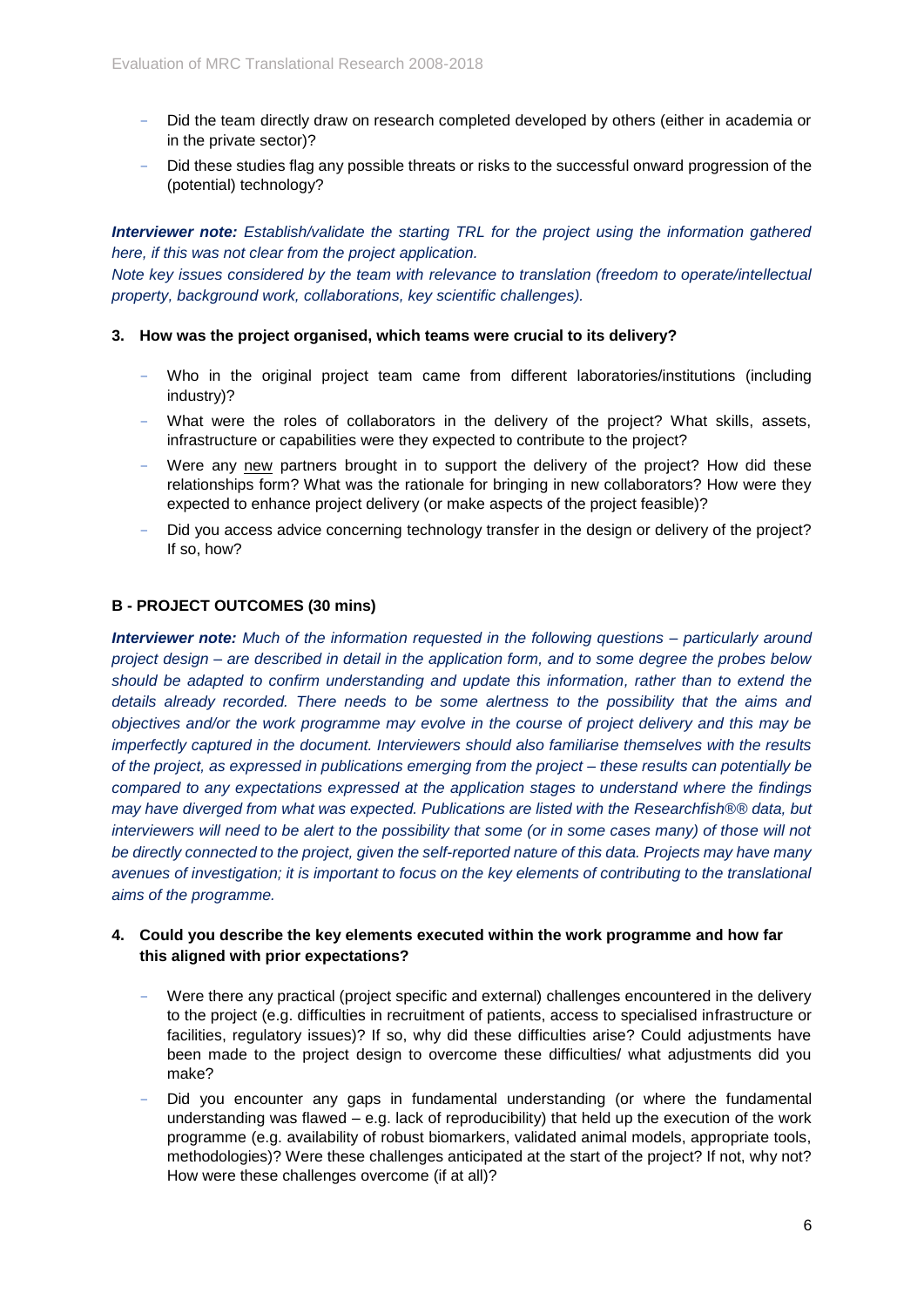- Did inputs from collaborators meet expectations at the start of the project? What factors contributed to effective collaborative working on the project? What challenges were encountered in managing the inputs of collaborators?
- Did the execution of the project highlight that there were any critical skill, capability, or resource requirements that were not anticipated at the start of the project? What adjustments were made to the project to compensate for these gaps?
- What kind of support did you receive from your institution in the delivery of the project? How did this support facilitate (or obstruct) the delivery of the project?
- During the project did any new external parties (other academic teams, public, policy-makers, industry) take an interest in applying the results of your work?
- What were the nature of your engagement with these external parties?
- Did these engagements support the refinement of the (potential) underlying technology?

*Responses to this section may depend on how long ago the project was completed.*

#### **5. What were the key findings of the project?**

*Interviewer note: Establish/validate the TRL at the point of project completion using the information gathered here, if this was not clear from the project monitoring information.* 

- How far did the actual outcomes of the project align with prior expectations?
- What was the main reasons for variance against expectations (where applicable)? What implications did these have for the (potential) underlying technology to meet the identified medical need?
- Were there any variations in the project milestones or deviations to the original project plan? Why was this?
- Did the findings of the project provide conclusive/sufficient data (or was there still a gap) to justify onward development to progress the underlying technology? If not, why not – probe here for issues/concerns regarding whether outcomes were not sufficient to justify risk/investment to the next step? This could also be due to outputs lacking in terms of validity of the target, the effectiveness of the technology in modulating the target (early signs of efficacy), toxicity concerns, off target effects, or other safety concerns, lack of sensitivity/specificity of the biomarker against gold standard?
- Were there any issues encountered in relation to the conclusiveness of the findings? Were there any aspects of the underlying research design that could have been altered to avoid these types of issue (e.g. did the research involve appropriate animal models / patient groups?)
- What were the key aspects of learning or knowledge generated from the project? How has this been disseminated?

*Interviewer note: Familiarity with the researcher's wider funding programme will help place the interviewees comments in the broader context of their work.* 

#### **6. How did this MRC funded project contribute to your overall programme of work?**

- In the absence of MRC funding/support how could this project have been taken forward?
- *How could MRC funding further support you in the development of your translational activities?*

*Interviewer note: Here, the interviewer should consider the change of focus of the interview – moving from investigating the what happened/progress during the project to focus on what has happened/progress since the MRC-funded project was completed.*

**7. Since completing the project, what attempts have you or others made to take forward the work programme or findings?**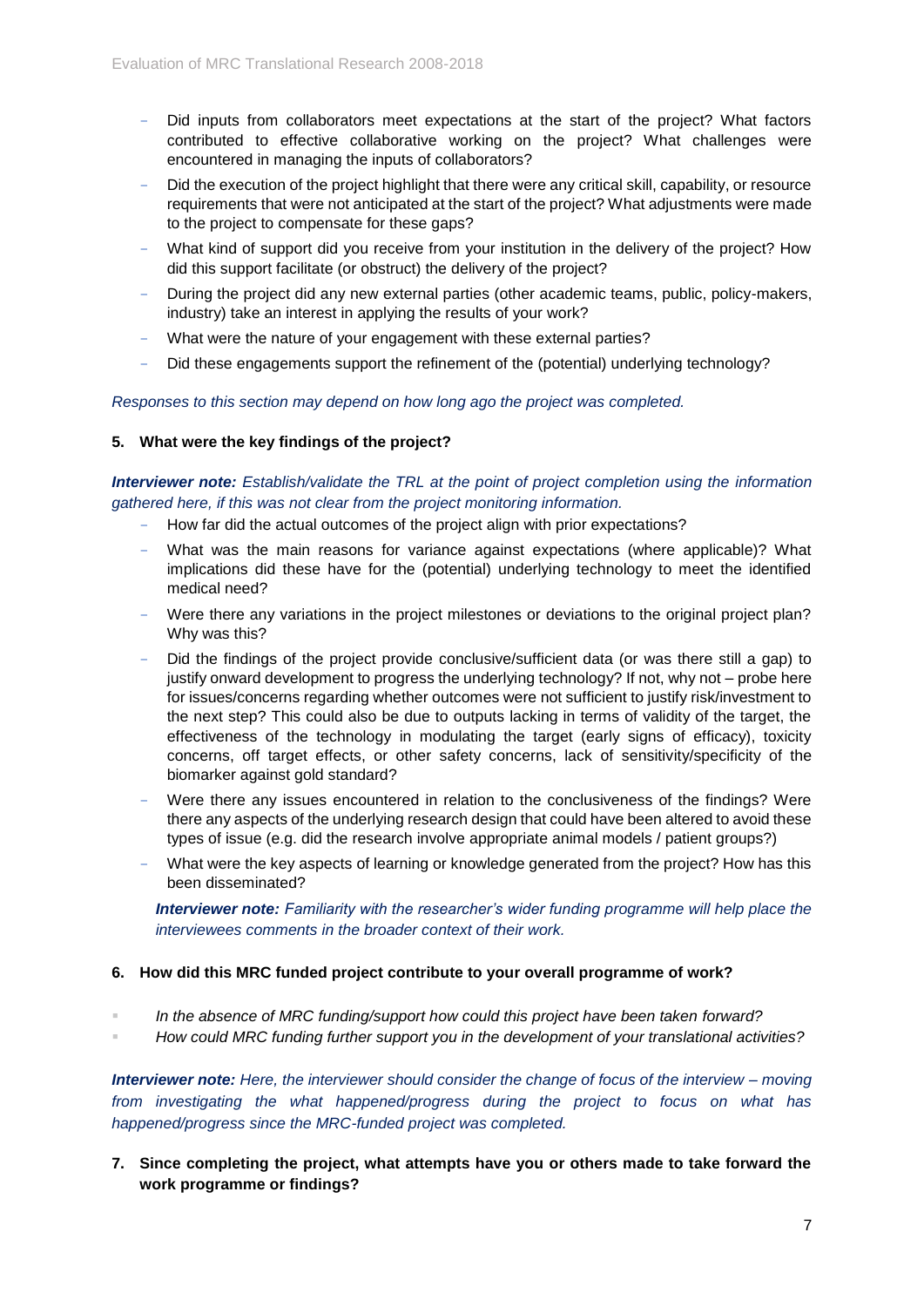*Clarification, we are seeking to establish what kind of outputs (if any), even if entirely unanticipated types of outputs have occurred – this could be that i) the knowledge has informed more discovery science, ii) there has been progress toward clinical utility and/or commercialisation iii) there has been no further progress.*

*If there has been no further progress this might be because the work was shelved, or because further resources to support onward progression could not be obtained. It is important to know if this has happened – why it has happened.*

*For those responding negatively – we would like to understand why this work was not progressed.* 

*Probe for factors:*

- Motivational factors associated with the PI or competing research priorities
- Gaps in fundamental knowledge/incorrect initial assumptions that prevent further development activities
- Intellectual property issues blocking further development of the underlying technology
- Gaps in institutional capabilities or skills to progress to larger scale programmes of activity
- Insufficiently conclusive results from development activity undertaken to date
- Concerns regarding the suitability/value of the underlying technology (e.g. safety and or efficacy issues, expected difficulties e.g. sensitivity or specificity of the biomarker not being able to meet gold standard, challenges with chemistry e.g. with solubility of candidate molecules, etc)
- Absence of complementary technologies required to support further development e.g. measurement technology for assay?
- Concerns regarding the potential costs of onward development activities
- Disengagement of critical collaborative partners
- Changes in the commercial context or competitive landscape e.g. the emergence of a superior competing technology
- Adoption side issues  $-$  e.g. readiness or capacity of health systems to pay for/absorb the technology/absence of appropriate pathways to adoption/expected difficulties with procurement system

*If the response is that there has been progress, quickly establish who was responsible for leading these attempts. If the interviewee has not led the work then they may not be best placed to comment, so determine the degree to which they are able respond to questions regarding the nature of any onward progression achieved. If it would be better to talk to other stakeholders can we contact them?* 

*Interviewer note: Establish/validate the current TRL for the underlying technology taking into account the possibility that the medical product/intervention may have progressed beyond the life of the project. Use the information gathered through the interview, if this was not clear from the desk research on the outcomes.* 

## **8. What, if any, attempts were made to secure further academic, public, charitable, or private sources of funding to progress onward development of the underlying technology?**

- Where are the impediments here? Or facilitators (e.g. TTO or RO assistance in locating VC's (to be explore on more detail later))?
- What types of funding sources were explored? Were attempts to secure follow-on funding successful? How much additional funding has been secured and from where?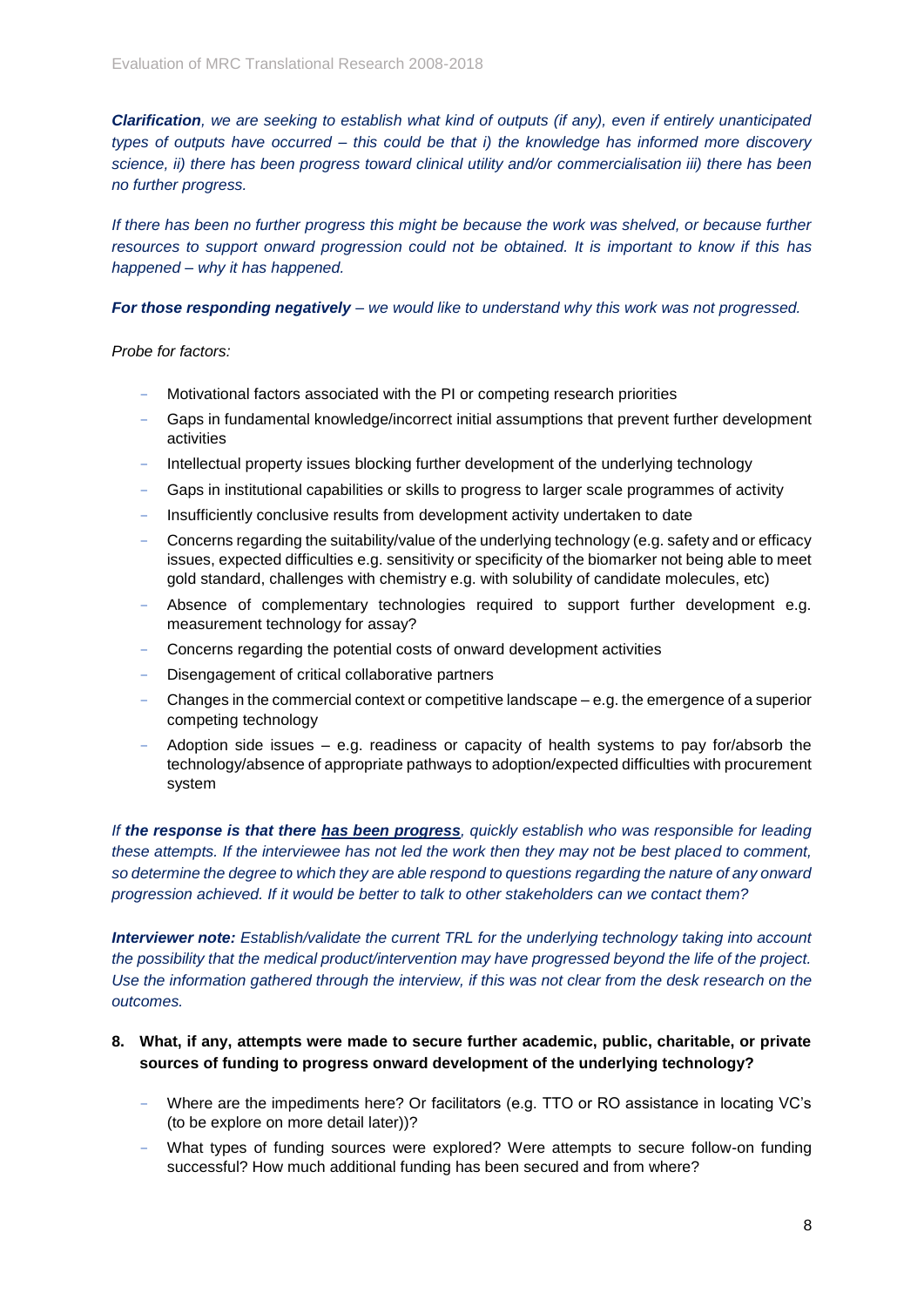- What difficulties were encountered in securing follow-on funding?
- How far were those difficulties related to scale of resources required to progress onward development activities?
- How far were any difficulties related to the level of progress achieved to date?
- How far did the development activity completed through the MRC funded project facilitate your attempts to obtain follow-on funding? In what ways?
- Note if the interviewee highlights that they levered private resources through establishing a spin-out or via a licensing agreement, then stress that the interview will explore those experiences at a later stage, but we would like to focus on the evolution of the underlying technology in the interim

## **9.** *For those able to secure additional funding, or where there is good understanding of how other teams have taken this work forward -* **Can you describe the sequence of additional activities that have been completed (either by you or others) to progress the underlying technology?**

- Have any practical challenges have been encountered in the delivering this programme of activity (e.g. difficulties in recruitment of patients, access to specialised infrastructure or facilities, regulatory issues)? If so, why did these difficulties arise? How have they been overcome?
- Has further development highlighted gaps/flaws in fundamental understanding that have caused hold-ups in the execution of the work programme? What are the nature of these gaps and what impact have had on your ability to progress the onward development of the underlying activities? What solutions have been found (and how)?
- Have you encountered any difficulties arising from skill, capability, or resource gaps within your institutions or wider networks? Or has progress been accelerated by these skills/resources being available? What impacts have these issues had on your ability to progress?
- What further support have you received from your institution in the delivery of this programme of further work? How did this support facilitate (or obstruct) the delivery of the project?
- How did the knowledge, skills (technical or non-technical), or relationships established through the MRC funded project help facilitate the delivery of this programme of work? Would this programme of work have been possible without the prior MRC funding?

## **10. How have collaborations evolved since the completion of the project?**

- Have the relationships formed been sustained? Why/why not? Have any new collaborators become involved?
- How has the involvement of collaborators supported (or hindered) the progression of the project?
- What further interactions with clinicians, patients, policy maker, or industry partners not already forming the project collaboration have taken place? How have these activities supported the refinement of the underlying technology?

#### **11. What have been the key results of this follow-on work?**

- How far have findings to date confirmed the original idea driving the project?
- What revisions have been made? What implications does this have for scope for the (potential) underlying technology to meet the originally identified medical need?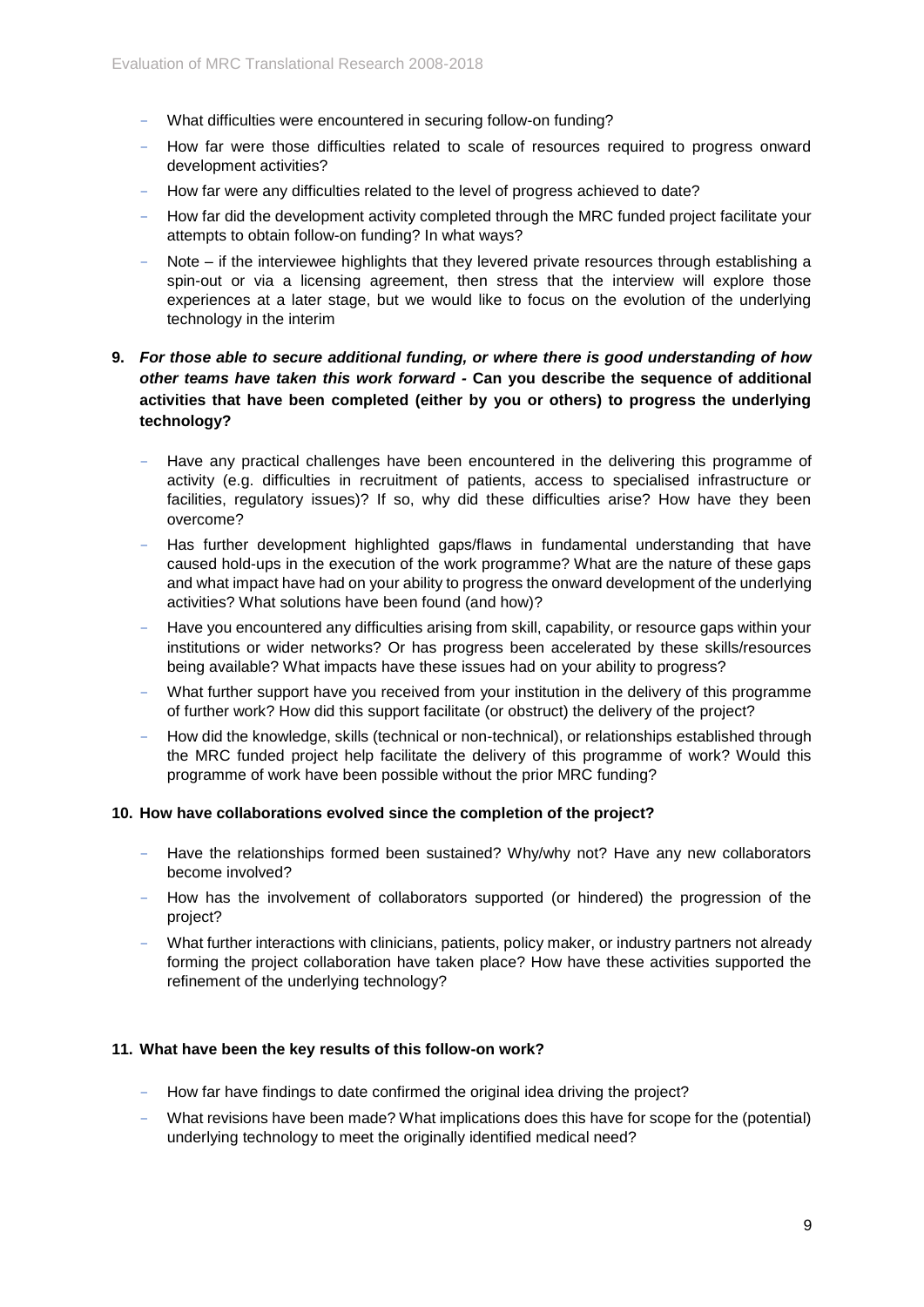- What further uncertainties regarding the onward development of the underlying technology have been resolved through this programme of on-going research (e.g. issues relating to validity of the target, GMP issues, etc)?
- Did the findings of the project provide conclusive data to justify further developmental research to progress the underlying technology? If not, why not – probe here for issues for concerns regarding the validity of the target, the effectiveness of the technology in modulating the target, toxicity concerns, off target effects, or other safety concerns?
- Are there ways in which the project developed your team skills or broader knowledge exchange?

#### **12. What further activities are planned to progress this work in future?**

- Are funds in place to resource these further translational activities?
- What are the timescales associated with these activities?
- Has this work resulted in more positions/researchers working in the area?
- What are you planning to do next, assuming this step is successful?

## **C - COMMERCIALISATION AND TECHNOLOGY TRANSFER**

*Interviewer note: This section of the topic guide focuses on possible scenarios in which the underlying technology concept is transferred from the academic to the commercial sector either via a licensing agreement (where onward development would be carried out largely by a third party) or a spin-out (where the university or research team establishes an external commercial vehicle to take forward development). In both these cases, the PIs involvement may become more peripheral and some of these questions may be difficult for them to answer – particularly where the TTO played a prominent role. Researchfish® provides information on patenting and spin-out activity, but gives limited information on licensing agreements.*

*It may therefore be most efficient to capture the contact details for the local TTO that can provide this information.*

## **13. Has the project or on-going development activities led to any new knowledge that is potentially protectable with a patent or other forms of intellectual property rights (e.g. copyrights for software products)?**

- If yes, has an application been made to register new intellectual property rights? If not, explore the possible reasons why not  $-$  e.g. relative costs and benefits of maintaining those rights, strategic considerations regarding the timing of patenting, level of support provided by academic institution/TTO/Translation Research Office
- Please describe the nature of the property rights have been acquired. Please describe the potential commercial value of what has been acquired (note here it is important to focus the interviewee on what others might gain from using the property right, rather than its technological properties/advantages).
- What was the underlying motivation for registering the intellectual property rights? Explore issues regarding the potential role of IP rights in blocking competing developing programmes, scope for licensing the technology, development of the asset base for a potential spin-out.

## **14. Have any attempts been made by your institution/TTO/Translational Research Office to enter into a licensing agreement with an industrial partner** (*note it is also possible that any spin-outs have sought to license the underlying technology)?*

- How was interest from the industrial community in licensing the underlying generated? What role did the institution/TTO/Translation Research Office have in this process? What challenges were encountered?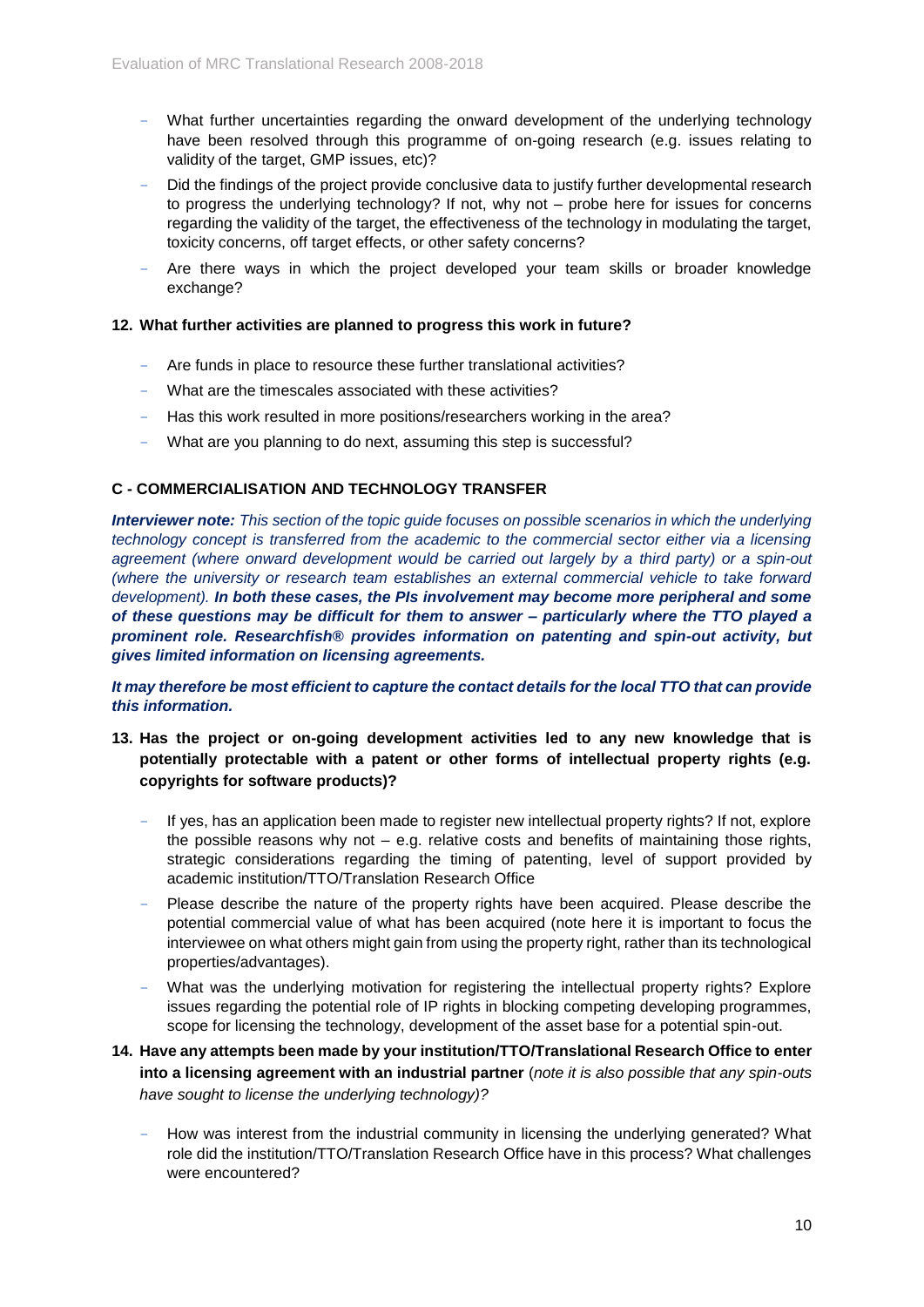- What impact did the originating MRC funded project have on the ability of the institution to generate interest in the industrial community? Why? Was the impact solely linked to technical development supported by the funding or were there properties associated with the funding that were important?
- Did the institution enter any negotiations with industrial partners to license the technology? What were the key factors that either held up or facilitated these negotiations?
- Did the institution successfully reach a licensing agreement with an industrial partner? Are you able to give the name of the licensee and/or the country in which they are domiciled?
- Can you describe the underlying motivations of the licensee? How did the technology align with their business plans? Were they seeking to develop the technology further or were their objectives defensive in nature (e.g. blocking the possible emergence of competing products)?
- Are you able to describe the key features associated with the agreement? E.g. what was the headline value of the agreement, how were the structure of payments linked to achievement of clinical milestones, how much income, has been generated to date, the nature of any restrictions on parallel exploitation of the technology?
- What pipeline agreements were agreed regarding future IP that might be developed by the research team? How have these agreements altered the direction and focus of your own research activities (if at all)?
- Do you have any knowledge of how the licensee has sought to progress the underlying technology? What further steps have been taken to progress the technology? What issues have arisen and how have they been resolved?
- What on-going interactions have you had with the licensee to help support the progression of the technology (if any)? How has this facilitated the onward progression of the technology?

*Interviewer note: Before undertaking the interview, the interviewer should do the following research to explore the nature of any spin-out outcomes have been realised.* 

- *Researchfish® records capture details of spin-outs that have been reported in connection to the MRC funded research (including the name of the company).*
- *Interviewers should visit the company website to gather the following information:*
	- Details of the technologies under investigation by the spin-out. This will often be described in a section of the web-page labelled 'pipeline' – setting out the products under development and their current stage of development.
	- It is important to make a note of these technologies and determine to what degree the products under development can be connected to the research funded by the MRC. Also be aware that parallel technologies may have also have originated in MRC funded research.
	- Review the 'news' pages associated with the website which may reveal details of any major external equity investments made in the business (or in rare cases, acquisitions by other firms).
	- Enter the name of the company into Gateway to Research to determine if it has secured any funding from Innovate UK or the Research Councils.
	- There will be a small number of companies that have floated on the stock exchange through an initial public offering (IPO). In these cases, use Google to check the stock price history and look for large upswings or downswings in the stock price. These movements may be linked to the release of positive or disappointing findings from clinical trial or other activity – a secondary search for news articles relating to the company from the relevant period may highlight explanations.

*The interviewer should also be alert to the following issues. Firstly, Researchfish® does not capture a comprehensive record of the spin-outs that have emerged from the research that has been funded, so the interview may determine that spin-outs have been established. Secondly, the Principal Investigator*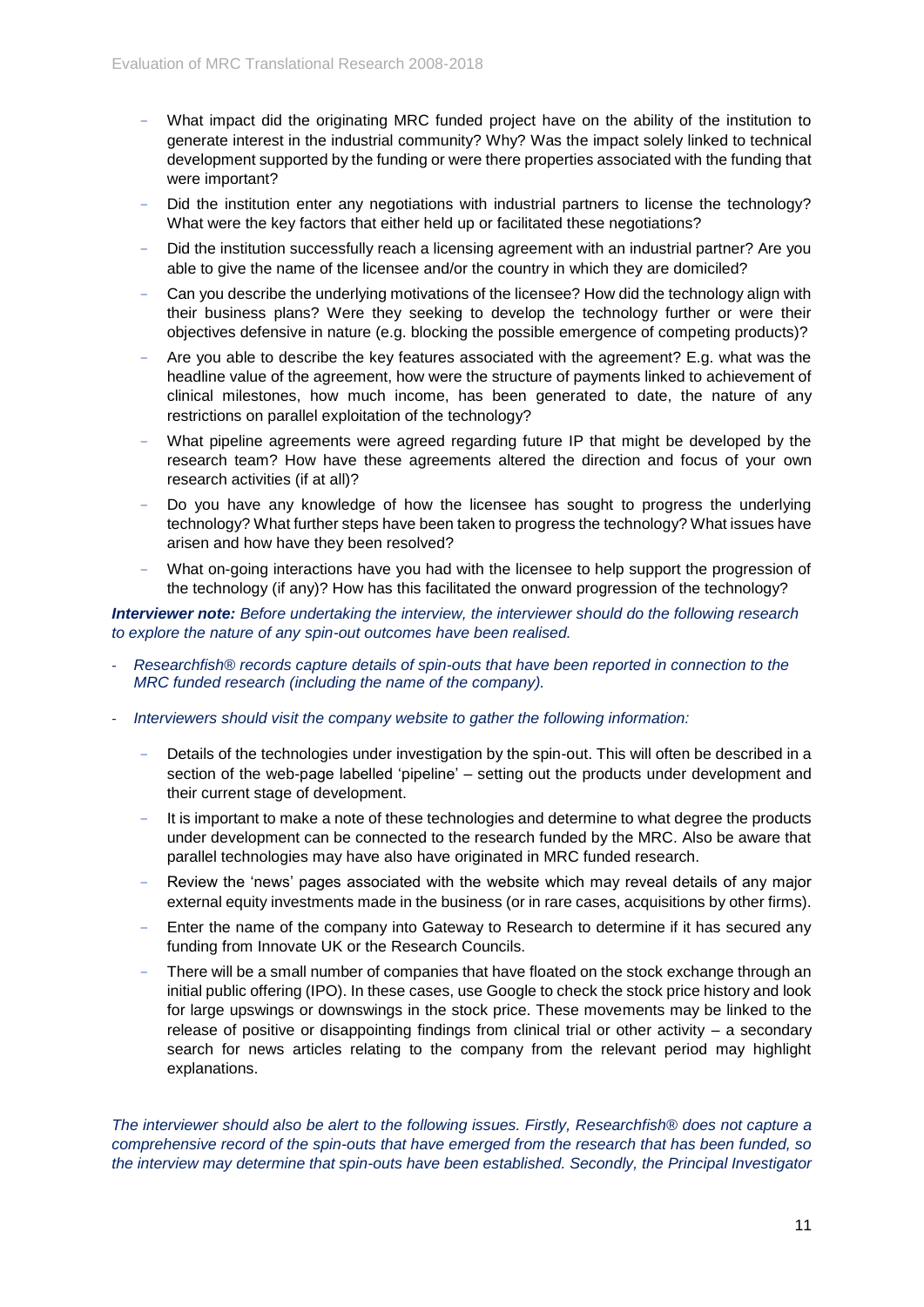*may only have a limited role in the commercial management of the spin-out and may not be able to answer all the following questions in detail.* 

- **15. To what extent have you or others within your academic institution given active consideration to establishing a spin-out to progress onward development of the underlying technology?** 
	- $-$  If not, explore the reasons why not  $-$  including readiness of the underlying technology, anticipated level of resources required to commercialise the technology, intellectual property considerations, commercial potential of the technology, motivations of researchers involved, or institutional barriers (e.g. level of support within the institution)
	- If yes, have any attempts yet been made to establish a spin out? If not, why not? Establish any future plans to establish a spin out and the degree to which they are contingent on the achievement of additional development milestones.
	- If yes, record the trading name of the spin-out and the year it was incorporated

## **16. If** *a spin-out has been established:* **Please describe the process through which the spin-out was established?**

- Who was involved in the process of establishing the spin-out? What was your own role in establishing the spin-out? What equity stake did your institution take in the spin-out? How was the spin-out initially capitalised?
- What are the commercial objectives of the spin-out?
- What is the asset base for the spin-out? Does it license-in the underlying intellectual property from your institution? What is the structure of the licensing agreement? Is the spin-out also seeking to develop other underlying technologies that have been developed with MRC funding?
- What types of challenge were encountered in putting in place a commercial management team?
- What support was provided by your institution (e.g. the TTO or Translational Research Office) in establishing the spin-out? How did this facilitate (or obstruct) the process?
- What is your own (current) involvement in the activities of the spin-out? How much of your time do you dedicate to it?
- How did the MRC funded project facilitate these outcomes?

## **17.** *If a spin-out has been established:* **What further development of the underlying technology has been taken forward by the spin-out?**

- How was this programme of work been funded? Have external equity investors (e.g. angel investors, VC funds) been brought on board? How much external funding has been raised to date? How much equity was raised in the spin-out's most recent funding round, and what share of equity was ceded to investors?
- What difficulties were encountered in raising further funds? What caused these difficulties? What impact has this had on the onward development of the underlying technology?
- In what ways did the MRC funded project help you attract private funding for the spin-out's activities? What contribution did it make in reducing the risk associated with developing the underlying technology? How important was this in attracting external investment? Did receiving MRC funding help in other ways?
- For those attracting external equity investors: To what degree have the presence of VC funds facilitated the delivery of the development programme? What have been the costs and benefits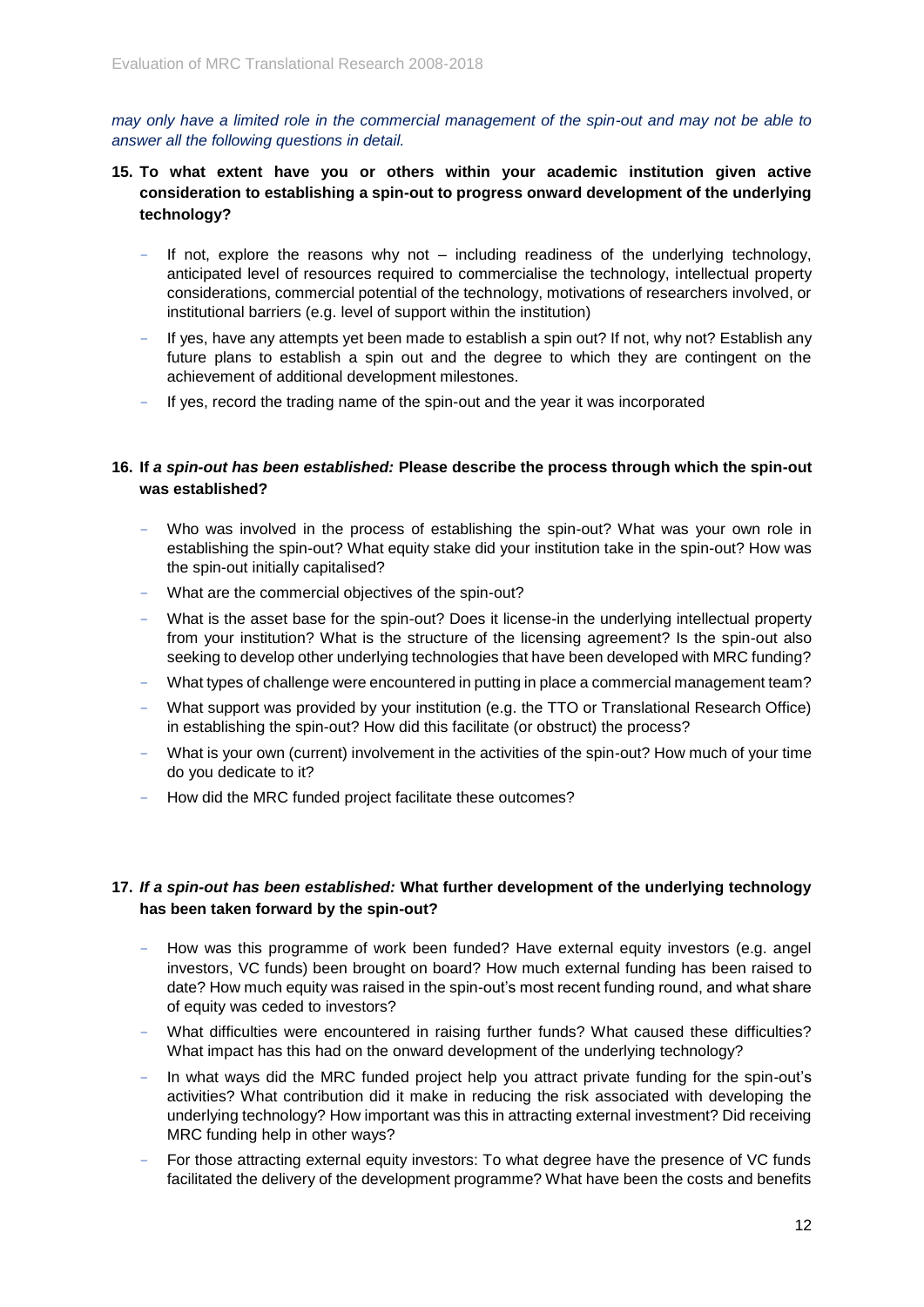of the involvement of external investors? How have they shaped the strategic direction of the spin-outs? What have been the positive and negative aspects of that influence?

What are the future plans for the spin-outs? Is sufficient funding in place to continue on-going development of the underlying technology?

## **D - WIDER IMPACTS/ISSUES**

## **18. How would you describe the skills and knowledge you were able to acquire through the delivery of the project?**

- Probe for different categories of knowledge: e.g. fundamental biology, translational research process, regulatory frameworks, industrial processes and needs, clinical practice/needs of clinicians, healthcare system, patient needs, project management skills.
- How has this knowledge influenced the direction of your subsequent research priorities? To what degree did the project produce a greater interest or focus on translational research? Why?
- Have you initiated any subsequent programmes of research that have drawn directly on the knowledge acquired through the project? Please describe this research and how it was influenced by the project?
- Did the project influence your work in other ways  $-$  e.g. approach to research design, collaboration with industry or clinicians, project management, reputational impacts? Please provide examples of this influence.
- What formal knowledge outputs were produced as direct consequence of the project (including new methodologies or tools that could be re-used by others)? Interviewer note: it is important to use this probe as an opportunity to validate which publications reported through Researchfish® can be directly attributed to the project.

## **19. Has the tacit and/or formal knowledge generated by the project influenced/been taken up by others in the academic community, clinicians, private sector, or by policy makers?**

- How was the knowledge transferred to these external groups, individuals, or organisations?
- Please give examples of how the results of the project have been used and/or influenced the design or delivery of parallel academic research projects delivered by others. Probe to determine if this influence is primarily in terms of influencing other programmes of translational research or in terms of stimulating further fundamental research. If possible, secure references to key publications that demonstration that influence.
- Obtain examples of how the project has influenced the course of industrial research. Probe to determine the nature of these effects – e.g. by generating tools or methods that can be used to unlock parallel programmes of translational research, demonstrating that a particular novel technology is safe and/or effective, etc.
- Obtain examples of how the results of the project have influenced clinical practice. Determine whether this influence is primarily local in nature (e.g. improvements to private practice) or global (e.g. influence over clinical guidelines). In the latter case, capture the specific details of the guidelines claimed to be influenced to support follow-on/validatory desk research.
- Obtain examples of policy impact. It is important here to capture details of the specific policies thought to have been influenced, the nature of the influence, and where possible, other contributory factors to those changes.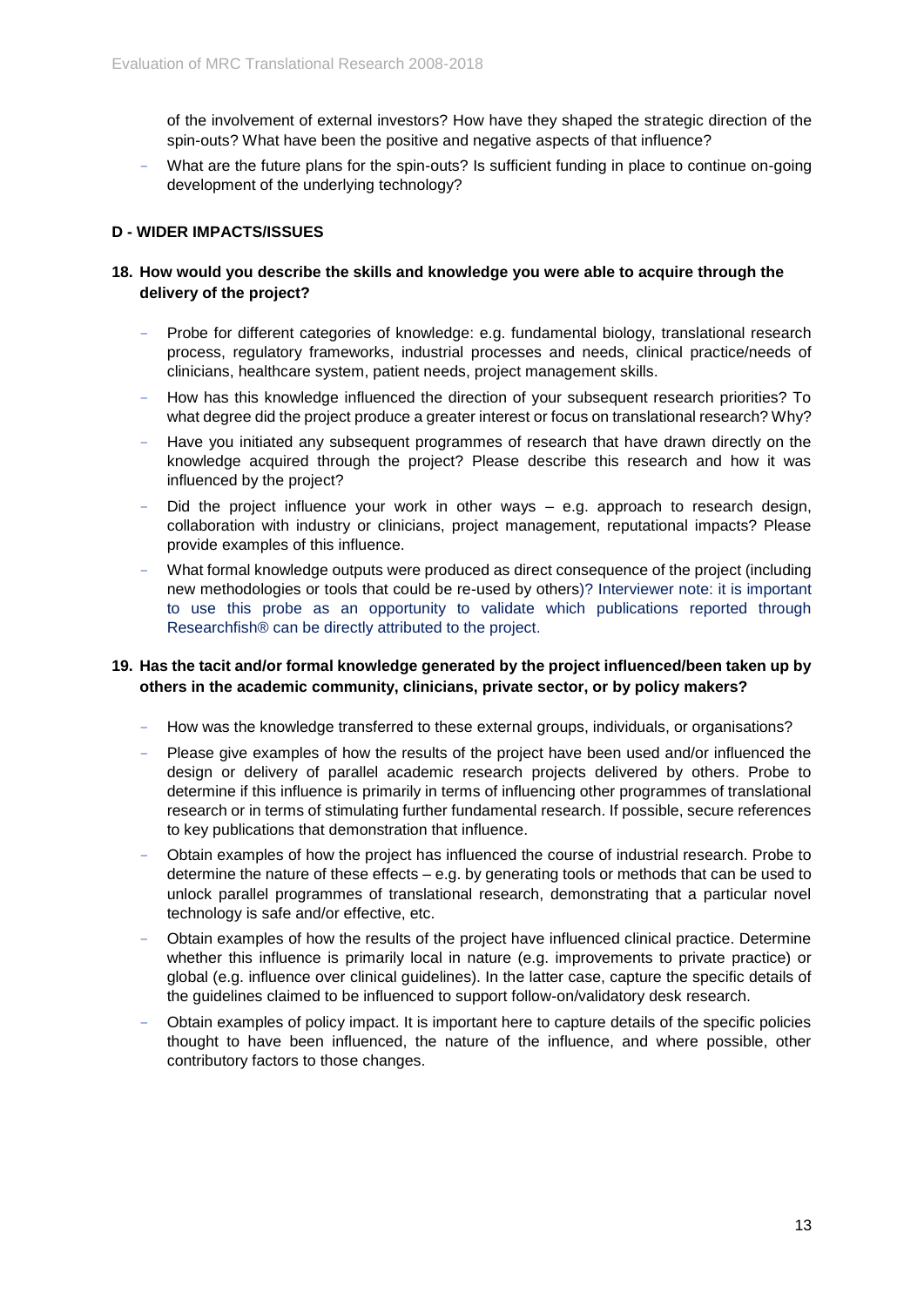## **20. Did the delivery of the project produce any wider improvements in the capacity of your institution to deliver, or influence the perception of engaging in, translational research?**

- What broader skills and capabilities (including both human resource, physical and intangible capabilities) in translational research were built within the institution as direct result of the project?
- To what degree have those have had positive benefits for translational research within the institution, and how have these arisen (e.g. increased ability to attract further funding, deepened collaborative relationships with industry/investors/clinicians/patients/TTOs)?
- What is your perception of the culture within your institution towards translational research? Has the project resulted in any direct changes in the way that translational research is perceived In what ways have those changes manifested themselves overtime? How has the MRC played any role in shaping this?
- What is your perception of the culture within academia more broadly? Has this changed over time (if so, why)? Has the MRC played any role in shaping this?
- More broadly, to what degree in your view has MRC funding for translation research more broadly brought about changes in the way that translational research is supported in your institution?

#### **21. Are there any other wider impacts that you can identify?**

## **E - OTHER PROJECTS FUNDED / DECLINED FUNDING**

*Interviewer note: cover this section only if time allows.*

*Draft note: If there is interest in building an effective 'counterfactual' sample of declined projects to explore issues of the causal relationship between MRC funding and the outcomes explored above, then this would require a full repetition of the lines of enquiry above for those decline applications. The questions below provide a light touch means of allocating the project to the TRL scale at the start of the project and at the time of interviewer.* 

## **22. Please can you briefly tell me about other projects (or groups of related projects), if any, that you have received MRC funding for?**

- Please give a brief overview of the types of background research that had been completed in advance of the application for funding.
- What subsequent progress has been made in taking forward the underlying technology? How have they progressed (e.g. have they lead to changes in TRL or contributed to translational support tools)?
- What enabled / inhibited this progression?

## **23. Can you tell me about other projects where you were declined funding by the MRC? Why were you declined?**

- Please give a brief overview of the types of background research that had been completed in advance of the application for funding.
- Were you able to source funding from elsewhere? Please describe the source (e.g. funding organisation, amount).
- What subsequent progress has been made in taking forward the underlying technology? How have they progressed (e.g. have they lead to changes in TRL or contributed to translational support tools)?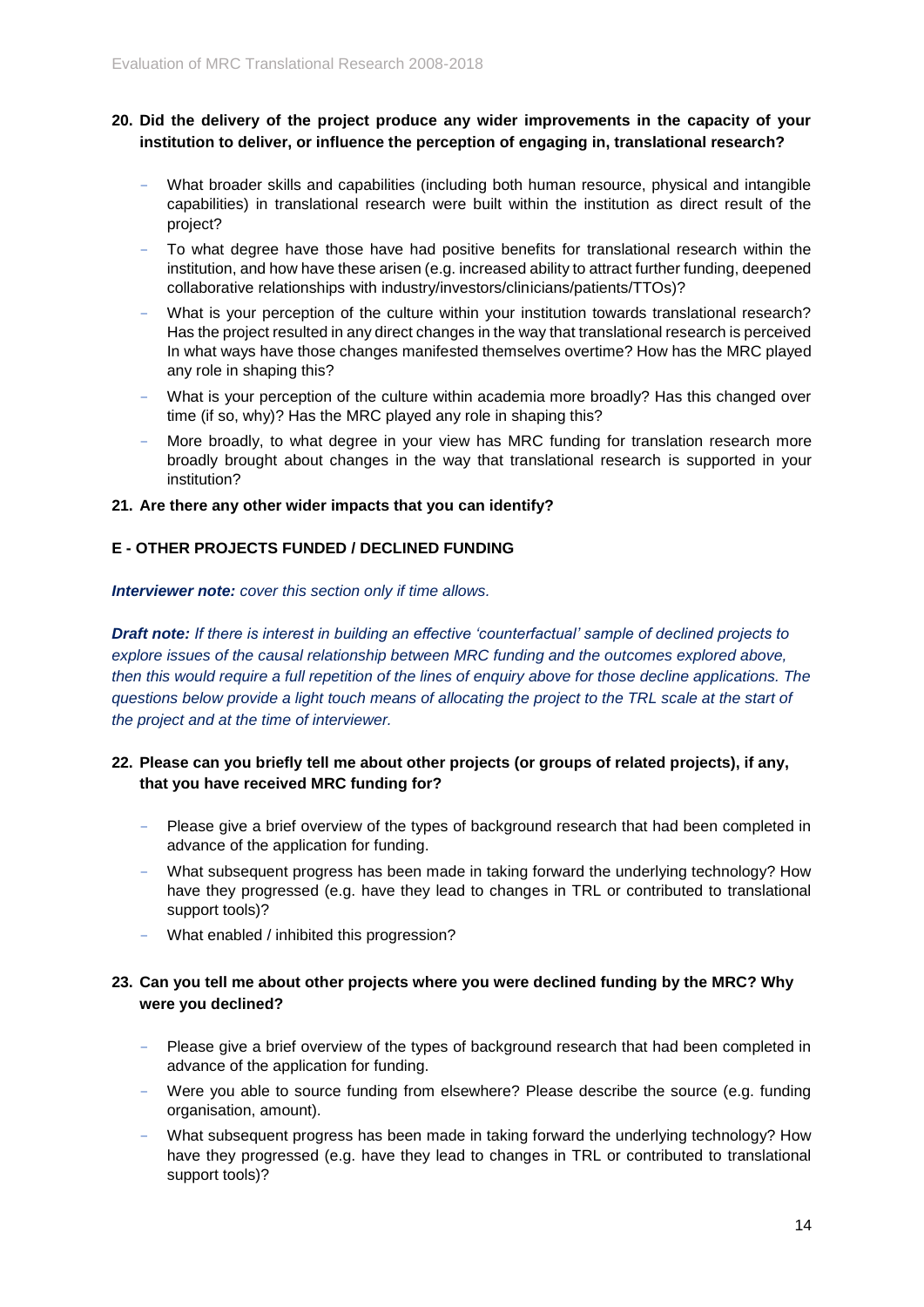- Where are they now? How have they progressed / impacted the translational process (e.g. have they lead to changes in TRL)?
- What enabled / inhibited this progression?

## **F - CLOSE / ROUND UP**

- **27. Is there anything else you feel we should know to help MRC support translational research?** 
	- Any questions for us about our work?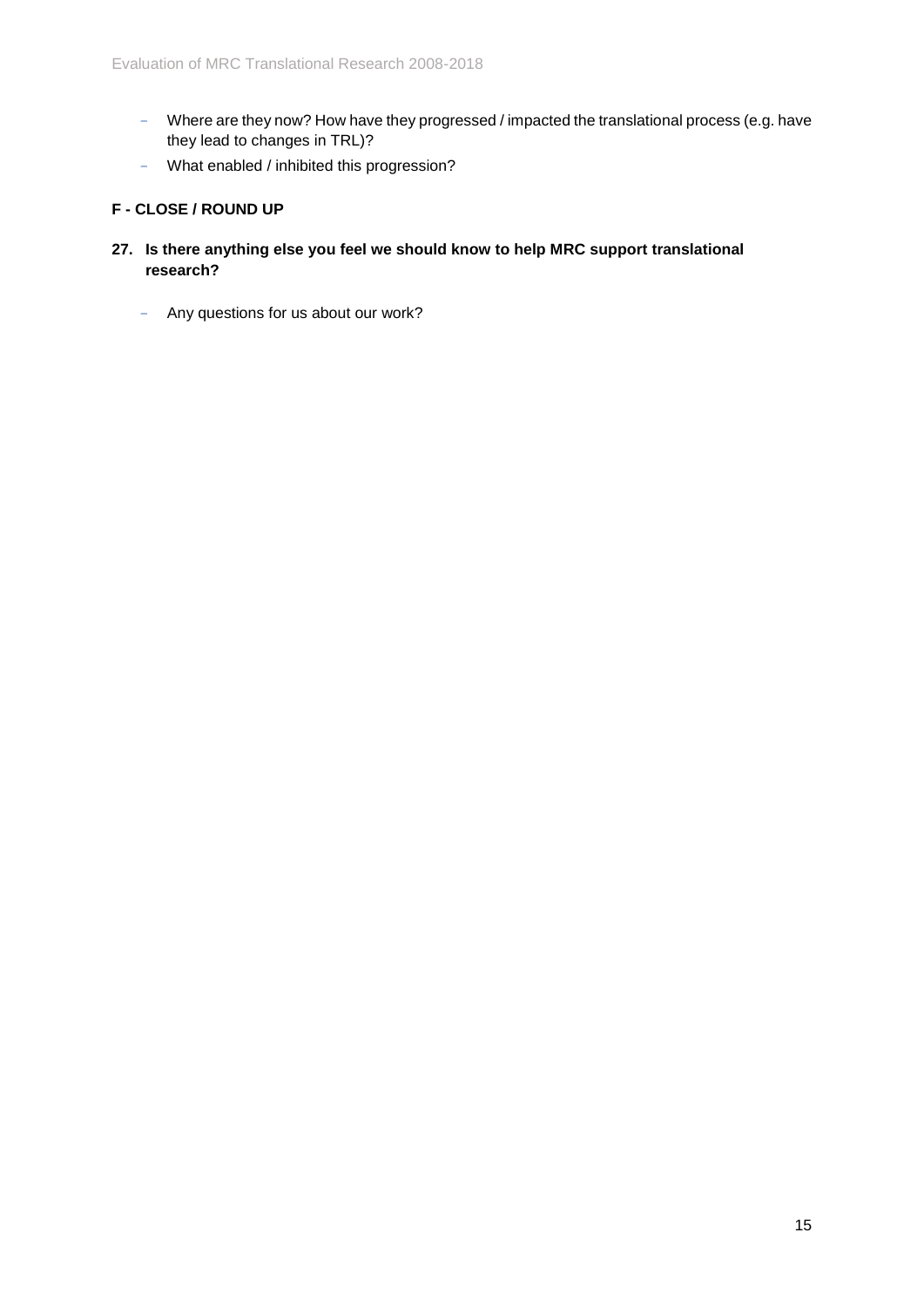# <span id="page-15-0"></span>2 Principal investigator interviews: Enabling research discussion guide

## **BACKGROUND AND PREPARATION**

**Set up of the interview:** The interviewee has been selected as they lead an MRC funded project<sup>2</sup> ([NAME OF PROJECT**] –** "the project"), completed in the last ten years. They have agreed to be interviewed by Ipsos MORI/Technopolis on behalf of the MRC. The interviewee will have been sent a short outline of the interview points (Summary of interview structure document) and the statement about consenting to use of the feedback that they provide.

**Purpose of the interview:** The purpose of this interview is to explore the applicants' experience of undertaking the project, progressing its translational objectives, how this contributed to their wider research "programme" (the sum of other projects they manage, whether funded by the MRC or other research funders), and whether there have been any wider effects on academia/society/the economy. Claims of translational progress/outputs/impact should be evidenced by details and facts where possible.

**Pre-interview preparation:** Prior to speaking to the project lead, the Ipsos MORI/Technopolis researcher/consultant will need to analyse relevant project documentary evidence. This will include:

- Application form
- Reported outputs and outcomes (including Researchfish®®) *interviewee to note potential evidence of progress*
- Relevant publications
- PI MRC funding history and indications of other project outputs (using Gateway to Research)

Additionally, interviewers should prepare themselves by undertaking some background research into the disease areas forming the focus of the project and the existing science associated with the research area. There may be some material available (e.g. academic and/or trade articles) describing the potential of the particular scientific idea being investigated which should be examined to develop an understanding of (1) the possible technical hazards associated with translation, (2) views on the potential of the idea/area of research to address the underlying medical need and its potential advantages and disadvantages, and (3) competing ideas being developed by others.

## **THE INTERVIEW**

## **2.0. Introduction (2.5 mins)**

*Introduce the context of the interview:*

• These interviews are being undertaken as one of the components of an evaluation of the MRC's 10-year translational research programme.

<sup>1</sup> <sup>2</sup> There is potential for confusion to arise when using the term '**project**'. This term relates to the specific **award** made by the MRC which is the focus of this interview. "Programme" refers to the wider set of projects that the interviewee has funding to pursue (whether funded by the MRC or not), that were active at a similar time as the project.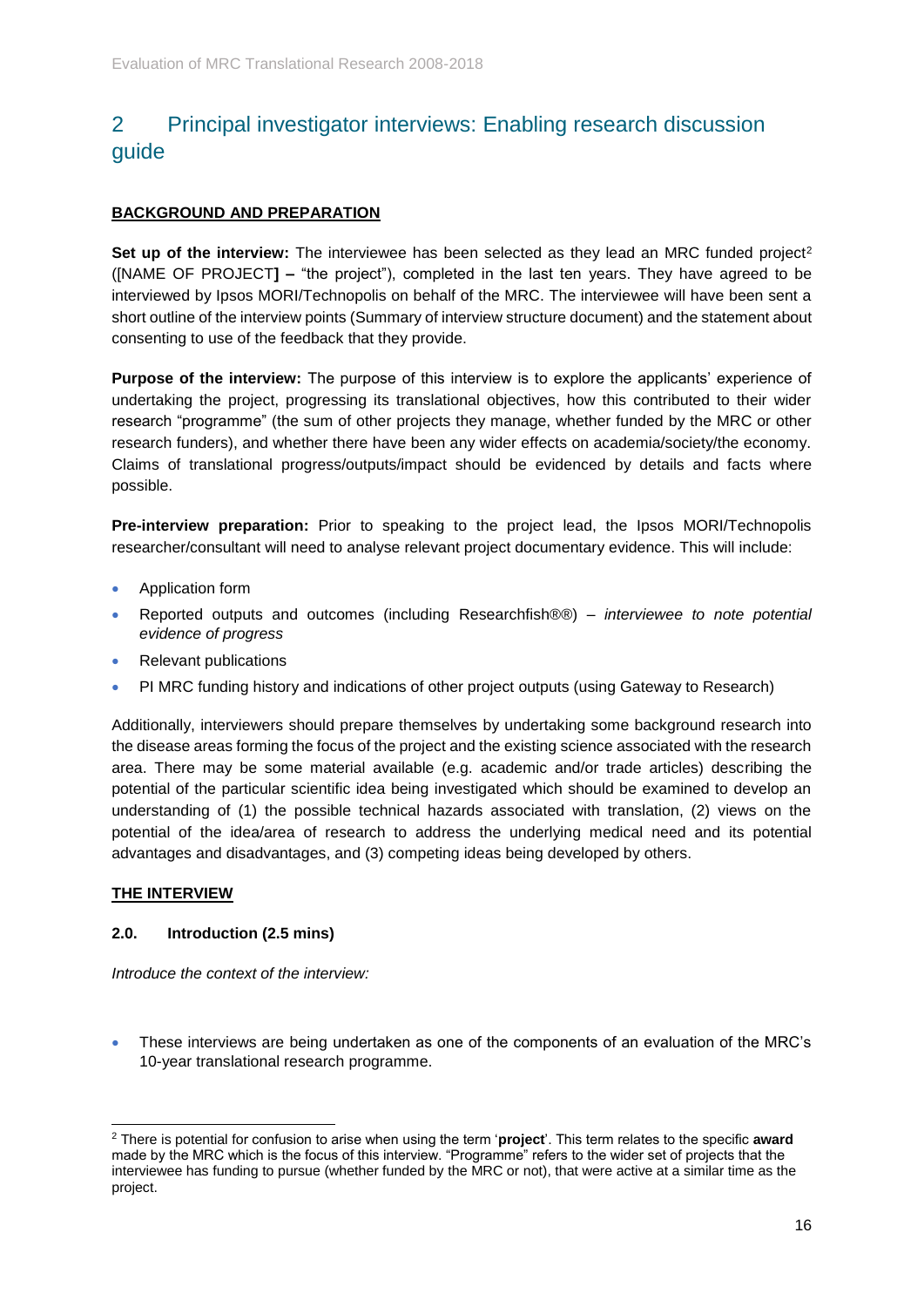*Mention that we have compiled information about their MRC funding history as well as that of other translationally active investigators.*

- State that the project [NAME OF PROJECT] has been identified as an example of a [PROJECT TYPE]
- that we have received the application and output data about the project (reviewed in the preinterview preparation).
- From this information, we know that the **project** has been funded under the [NAME OF FUNDING INITIATIVE/CALL] round and ran from [Month] [Year] to [Month] [Year].

## **3.0. Consent/confidentiality (2.5 mins)**

## *It is essential that the interviewer asks for consent to record the interview and covers the bullets below.*

State that the information that the interviewee provides will be treated in confidence by Ipsos MORI/Technopolis. The interview documentation, recording and notes will be securely deleted from Ipsos MORI/Technopolis files after publication of the evaluation report.

Factual data, opinions and views of participants gathered from the interviews may be used by the MRC for internal purposes. However, publication relating to the outcomes of the evaluation will only provide an aggregated and anonymised summary of participant feedback.

**Can we have your permission to audio record the interview? The recording will be used to ensure that we transcribe details correctly, it will not be provided to anyone outside of Ipsos MORI/Technopolis and the MRC and will be destroyed as soon as we have completed analysis of the whole set of interviews.**

To confirm, we would like to use your feedback and experience as an MRC grant recipient and request your permission for the following:

- To use the feedback you provide, together with any additional information you choose to disclose ("Information") for the evaluation study.
- We will share this information and any analysis we carry out as part of the evaluation study with the MRC, for its own internal purposes only.
- The MRC expect to publish aggregate, unattributed results from the study. An anonymised form of the interview, with all confidential information and personal data removed, may be included as part of a broader publication of the outcomes from the evaluation of the programme.

## **Once you have started the recording, please state the unique interviewee ID number (e.g. TReval003) and the grant reference number for the recording.**

## **A – PROJECT BACKGROUND (10 mins)**

*This section seeks to establish the baseline position for the project at the point at which the MRC award was funded. The bullets indicate areas of information the interviewer should be looking to extract from*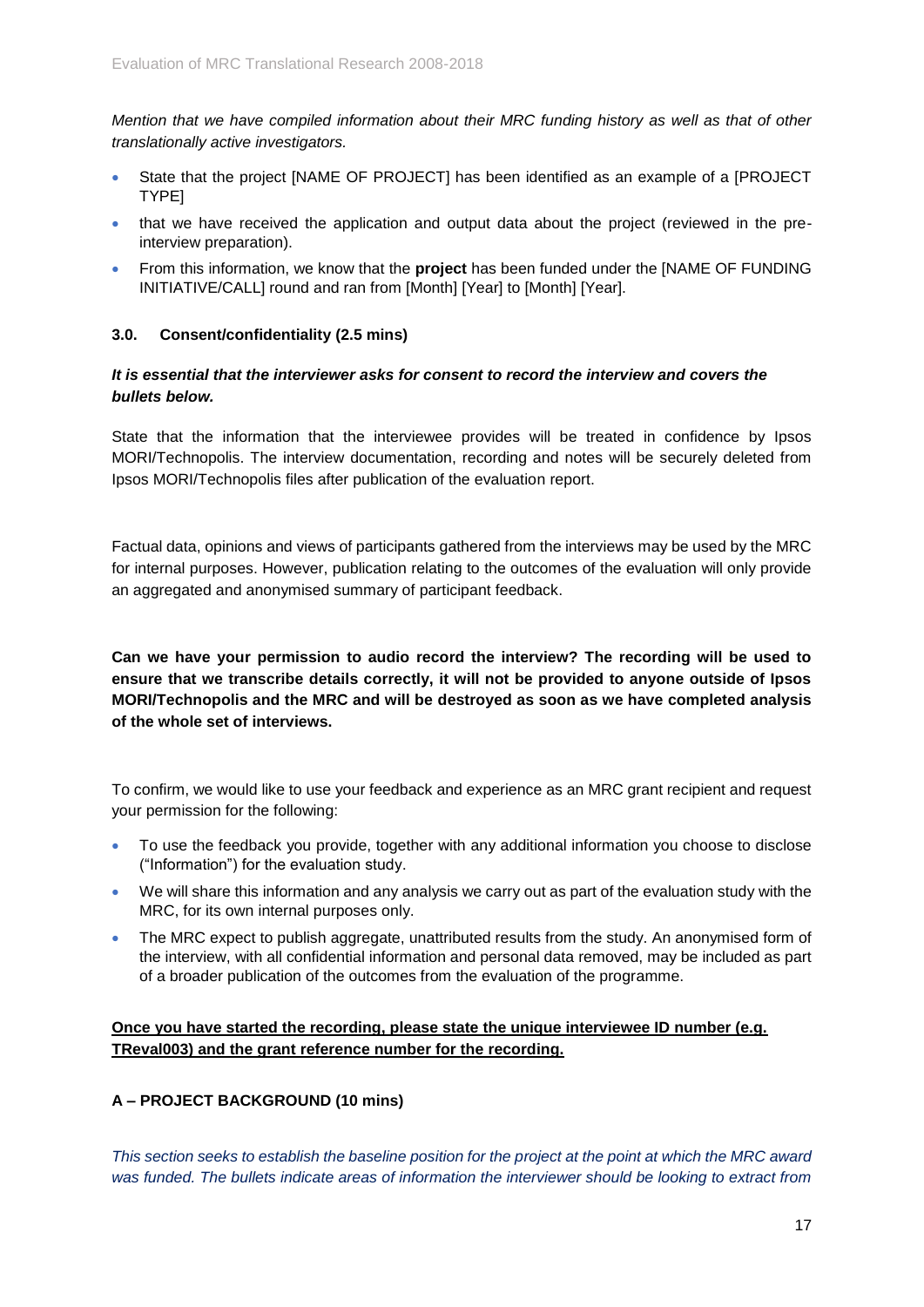*the interview if applicable. While not suggested as questions to be asked they can be a guide for the areas to prompt further information from the PI.*

*Projects in this part of the portfolio may not involve the prototypical product development pathway as described through the TRL scale. Instead, they aim to produce either knowledge in relation to basic understanding of disease biology (e.g. validation of animal models of disease) or the development of new tools (e.g. optimised clinical trial methodologies). As such, progress is more difficult to understand*  in terms of forwards progression through a sequence of well-defined development stages. However, *these projects do result in knowledge based outputs that can be 'adopted' by users – e.g. use of new methodologies in clinical trials or application of validated animal models in pre-clinical research (in this sense, projects may progress straight from TRL1/2 to TRL7).* 

*A lot of background information can be obtained from documentation associated with the project – such as the application form, Researchfish®® return and other monitoring reports. It is critical that interviews review this material in depth beforehand and adapt the following questions accordingly (e.g. to confirm aspects that are expressed in written documentation rather than to enquire) to focus the interview on gaps in MRC's knowledge about the project and outcomes.* 

## **1. Can you briefly describe the primary aim of the project, at its outset, and what you hoped to achieve?**

*You may wish to briefly state your understanding of the project's focus, aims and objectives based on the application – for validation. Points that are essential to capture as fully as possible:*

- The type of research the project involved (e.g. research of scientific knowledge base; paper studies – development of ideas/hypotheses/experimental designs; data collection/analysis to test hypotheses; development of new/refinement of existing methodologies).
- How the work built on/sought to improve existing scientific knowledge
- How were the expected outputs of the project expected to be used more broadly in the translational research process? Who were the expected main beneficiaries/users of the work?

#### **2. What preparations were most important in designing the project?**

- What background research was completed that contributed to the design of the project? Did the underpinning science originate from the project team or elsewhere?
- Did the team directly draw on research developed by others (either in academia or in the private sector)?
- Was the status of any intellectual property related to the project aims clear (e.g. was IP licensed from others, was freedom to operate with materials/methods established?)? If so, please describe the nature of any property rights acquired – and whether this placed any constraints on what could be done in the project.
- In your preparations, did you identify any risks that could potentially undermine the success of the project?

#### **3. How was the project organised, which teams were crucial to its delivery?**

- How many people in the original team came from different laboratories/institutions/organisations (including industry)? What essential skills were needed and why?
- What were the roles of collaborators in the delivery of the project? What skills, assets, infrastructure or capabilities were they expected to contribute to the project?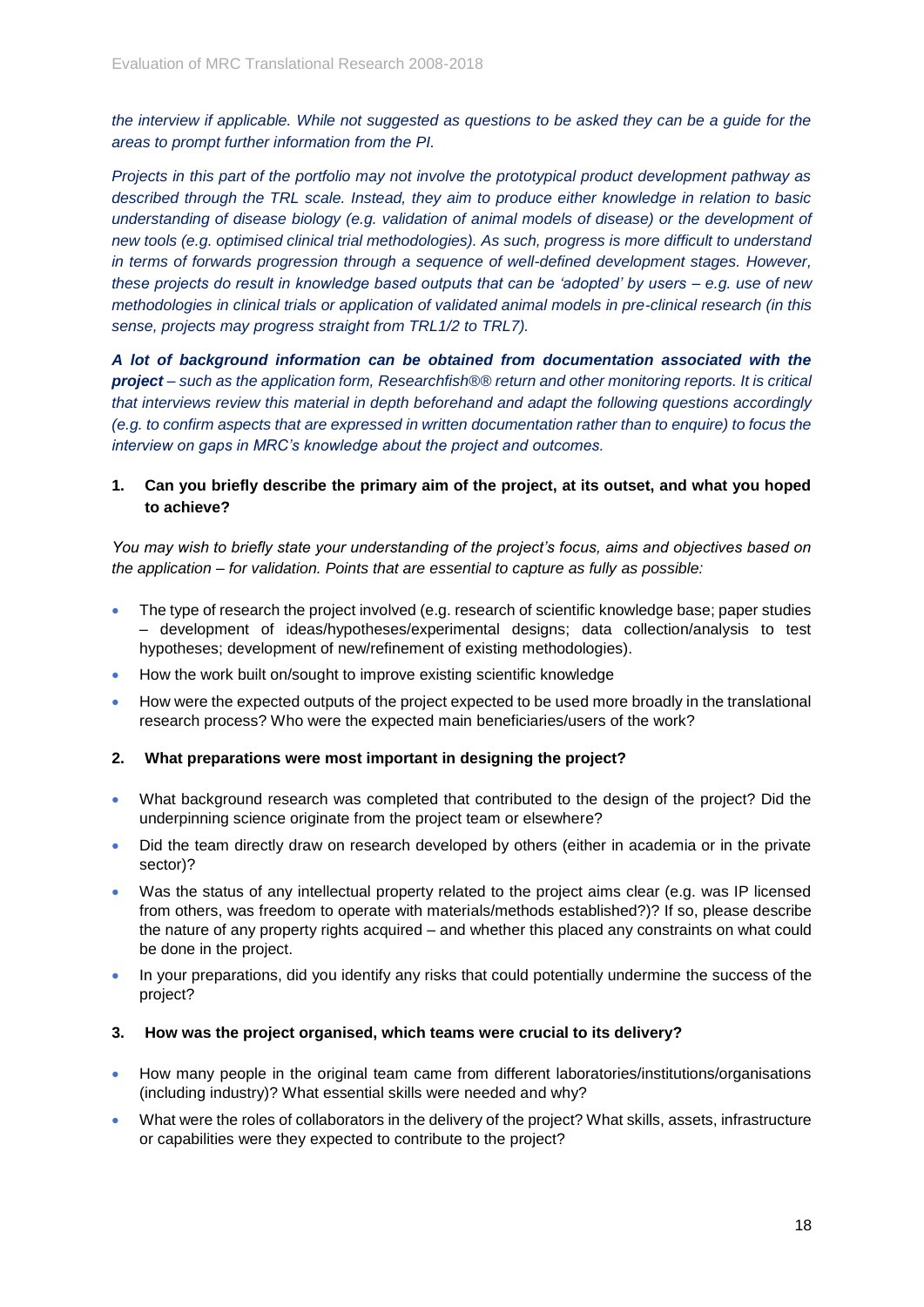- Were any new partners brought in to support the delivery of the project? How did these relationships form? What was the rationale for bringing in new collaborators? How were they expected to enhance project delivery (or make aspects of the project feasible)?
- Did you access advice concerning technology transfer in the design or delivery of the project? If so, how?

*Interviewer note: This probe is likely to be relevant only in few cases given the nature of the projects under consideration.* 

## **B - PROJECT OUTCOMES (30 mins)**

*Interviewer note: Much of the information requested in the following questions – particularly around project design – are described in detail in the application form, and to some degree the probes below should be adapted to confirm understanding and update this information, rather than to extend the details already recorded. There needs to be some alertness to the possibility that the aims and objectives and/or the work programme may evolve in the course of project delivery and this may be imperfectly captured in the document. Interviewers should also familiarise themselves with the results of the project, as expressed in publications emerging from the project – these results can potentially be compared to any expectations expressed at the application stages to understand where the findings may have diverged from what was expected. Publications are listed with the Researchfish®® data, but interviewers will need to be alert to the possibility that some (or in some cases many) of those will not be directly connected to the project, given the self-reported nature of this data. Projects may have many avenues of investigation; it is important to focus on the key elements of contributing to the translational aims of the programme.*

- **4. Could you describe the key elements executed within the work programme and how far this aligned with prior expectations?**
- Were there any practical (project specific and external) challenges encountered in the delivery to the project? (If so): Why did these difficulties arise? Could adjustments have been made to the project design to overcome these difficulties/what adjustments did you make?
- Did you encounter any gaps in fundamental understanding (or where the fundamental understanding was flawed – e.g. lack or reproducibility) that held up the execution of the work programme? Were these challenges anticipated at the start of the project? If not, why not? How were these challenges overcome (if at all)?
- Did inputs from collaborators meet expectations at the start of the project? What factors contributed to effective collaborative working on the project? What challenges were encountered in managing the inputs of collaborators?
- Did the execution of the project highlight that there were any critical skill, capability, or resource requirements that were not anticipated at the start of the project? Why had they not been anticipated? What adjustments were made to the project to compensate for these gaps?
- What kind of support did you receive from your institution in the delivery of the project? How did this support facilitate (or obstruct) the delivery of the project?
- During the project did any new external parties (other academic teams, public, policy-makers, industry) take an interest in applying the results of your work?
- What was the nature of your engagement with these external parties?
- Did these engagements support the refinement of the research?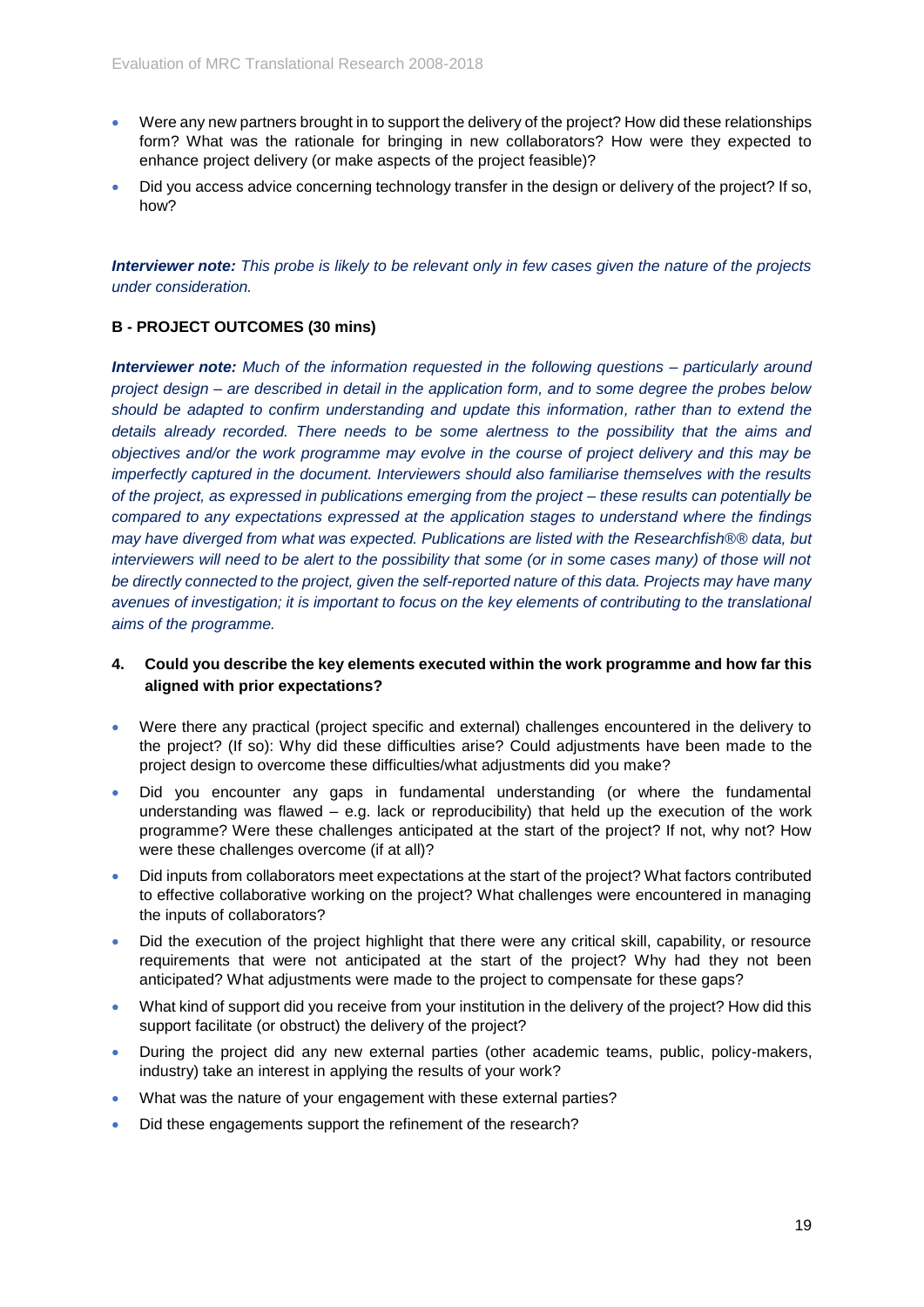## **5. Was the project a success in its own terms? Was it delivered according to plan?**

- (If successful): How do you define success? Did it achieve the project aims/objectives? What factors enabled the project to achieve these? Did it fulfil its scientific objectives? Did it meet its translational objectives? What enabled this?
- (If unsuccessful): How do you define unsuccessful? Operational failure project took longer than anticipated; Scientific failure – e.g. good failure: project resulted in negative results/bad failure: research risks were not considered; lack of attention to implementation
- Did it fail to meet its project aims/objectives? What factors impeded the project achieving these (e.g. technical/methodological gap in knowledge)?
- (If not already covered) Was any part of the research aborted or did the focus change? What caused this change?
- What attempts were made/could have been made to overcome the challenges of delivering the project?

#### **6. What were the key findings of the project?**

- How far did the findings of the project align with prior expectations? Did findings confirm or disconfirm the original hypotheses?
- What was the main reasons for variance against expectations (where applicable)?
- What implications did these have in terms of the potential of the project to support its wider intended uses in the translational research process?
- What revisions to the original hypotheses were made during, or as a consequence of, the project? Why were these hypotheses revised? How did they differ from the original? Were these revised hypotheses explored through the project? What adjustments to the work programme were made to do this?

#### **7. What were the potential wider uses or application of the findings?**

- How could the findings inform or enhance wider programmes of translational research? Probe for different categories of users: e.g. policy makers, industrial community, academic community. Probe for potential types of use  $-$  e.g. development of new classes of therapy, design of clinical trials, informing clinical guidelines.
- If no potential application in translational research, probe for the reasons why not if not clear from preceding responses.
- Were the findings of the project sufficiently conclusive and/or complete to justify wider use or adoption?
- If not, what further development steps were needed?
- What, if any, attempts were made to secure further sources of funding (academic/charitable/private) to complete this further development? Were attempts to secure follow-on funding successful? What difficulties were encountered? How much additional funding has been secured and from where?
- Can you describe the sequence of additional activities that have been completed (either by you or others) to progress the research? What were the ultimate findings of this programme of research? What was the potential application of those findings in the translational research process?

*Interviewer note: Familiarity with the researcher's wider funding programme will help place the interviewees comments in the broader context of their work.*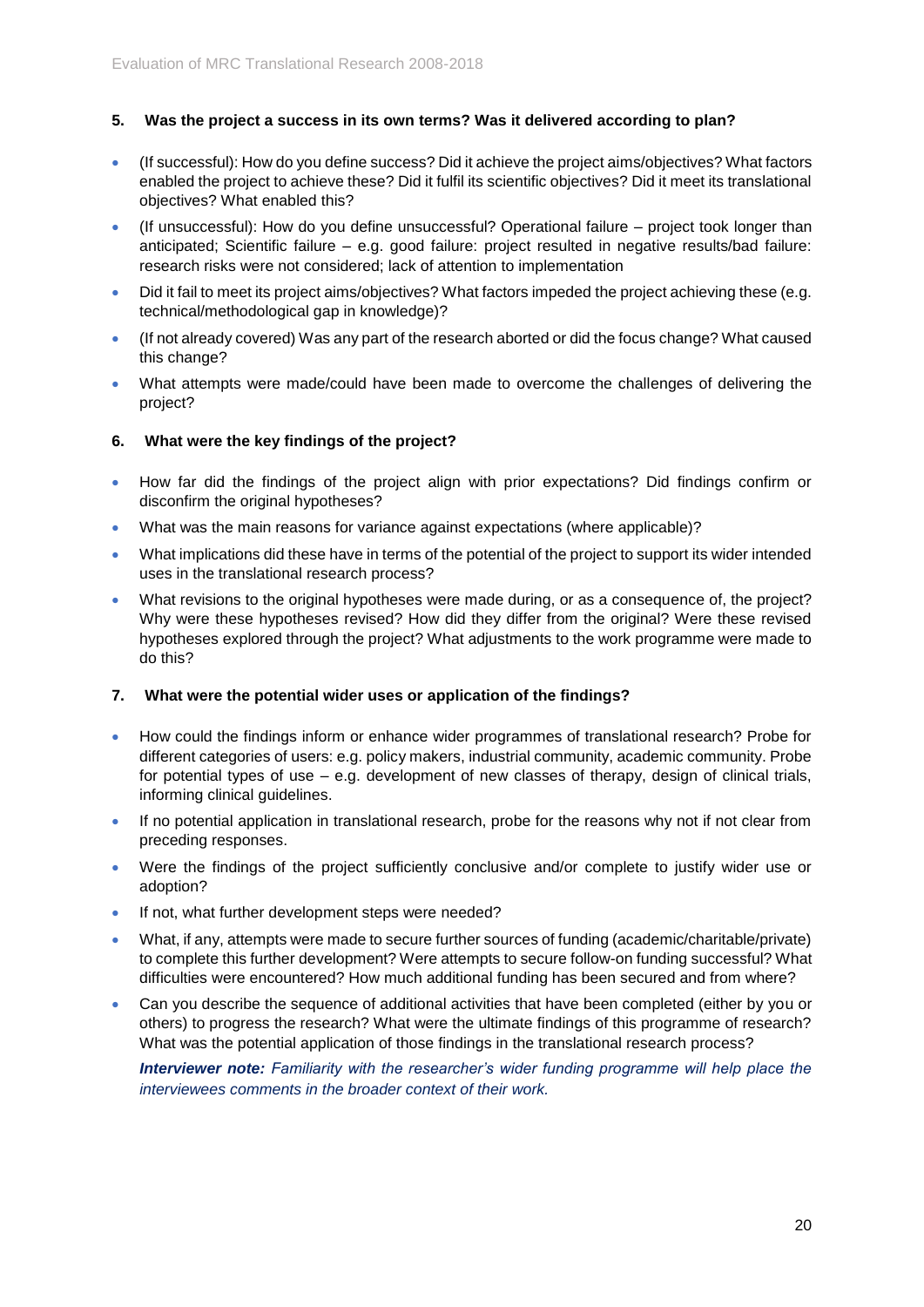*Interviewer note: Here, the interviewer should consider the change of focus of the interview – moving from investigating the what happened/progress during the project to focus on what has happened/progress since the MRC-funded project was completed.*

- **8. What formal outputs were produced as a direct consequence of the project (e.g. knowledge advancement, new methodologies or tools that could be re-used by others)?** *Interviewer note: it is important to use this probe as an opportunity to validate which publications or other outputs reported through Researchfish® can be attributed to the project.*
- *How have these outputs been made available to the wider translational research community?*
- What efforts have been made to disseminate these outputs to the wider translational research *community? Probe for both formal and informal dissemination mechanisms*
- What efforts have been made to encourage the adoption or use of those outputs in wider *programmes of translational research?*
- **9. Has the tacit and/or formal knowledge generated by the project influenced or been taken up by others in the academic community, clinicians, private sector, or by policy makers?** *Interviewer note: It is important to tailor the probes below to the anticipated or intended influence of the project in enabling programmes of wider translational research based on responses to the preceding questions. It is also important to obtain concrete evidence or examples of the influence achieved, rather than subjective perspectives. Researchers may not be fully aware of the degree to which their research has influenced others.*
- Have the outputs of the project led to their anticipated (or potential) influence over the translational *research community? Has the influence of the research been as widespread as expected? If not, why not?*
- *How has this influence been realised? What transmission/dissemination mechanisms have been most important in securing this influence?*
- *Please give examples of:*
	- How the results of the project have been used and/or influenced the design or delivery of parallel **academic research** projects delivered by others. Probe to determine if this influence is primarily in terms of influencing other programmes of translational research or in terms of stimulating further fundamental research. If possible, secure references to key publications that demonstration that influence.
	- Examples of how the project has influenced the course of **industrial research**. Probe to determine the nature of these effects – e.g. by generating tools or methods that can be used to unlock parallel programmes of translational research, supporting the development of new targets for therapies, filling gaps in fundamental understanding holding back translation efforts. Where possible, identify specific companies that have built on the knowledge acquired through the project.
	- Examples of how the results of the project have influenced **clinical practice**. Determine whether this influence is primarily local in nature (e.g. improvements to private practice) or global (e.g. influence over clinical guidelines). In the latter case, capture the specific details of the guidelines claimed to be influenced to support follow-on/validatory desk research.
	- Examples of **policy impact**. It is important here to capture details of the specific policies thought to have been influenced, the nature of the influence, and where possible, other contributory factors to those changes.

## **10. How did this MRC funded project contribute to your overall programme of work?**

- In the absence of MRC funding/support how could this project have been taken forward?
- How could MRC funding further support you in the development of your translational activities?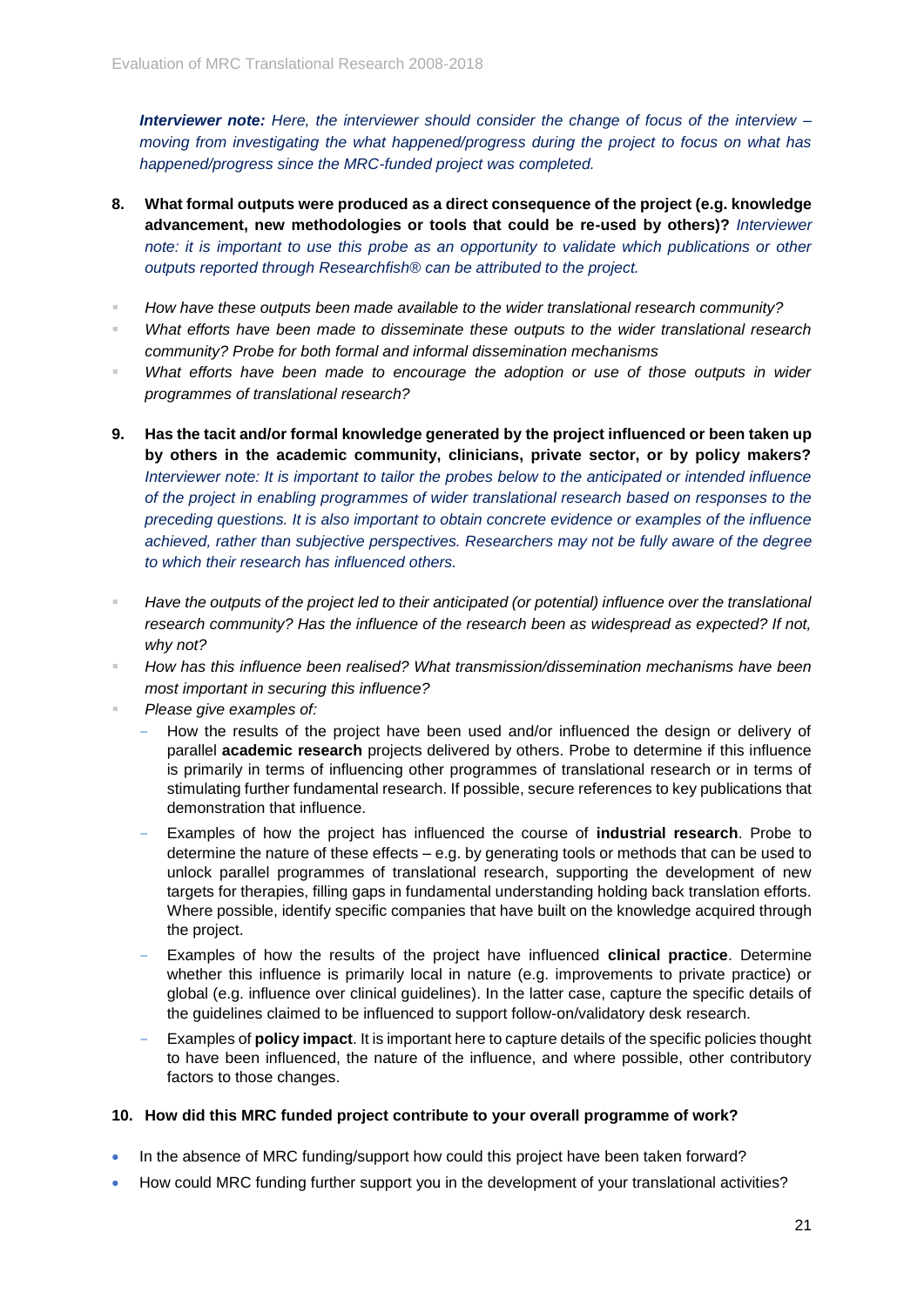## **C COMMERCIALISATION AND TECHNOLOGY TRANSFER**

*Interviewer note: This section of the topic guide focuses on possible scenarios in which the underlying research concept is transferred from the academic to the commercial sector via a licensing agreement (where onward development may be carried out largely by a third party). It is anticipated that the following section will not be relevant for many of the projects being funded, but extensive probes are provided to help explore those cases which did lead onto the production of research findings that could be commercialised.* 

*In this case, the PIs involvement may become more peripheral and some of these questions may be difficult for them to answer – particularly where the TTO played a prominent role. Researchfish® provides information on patenting, but gives limited information on licensing agreements. It may therefore be most efficient to capture the contact details for the local TTO that can provide this information.*

- **11. Has the project or on-going development activities led to any new knowledge that is potentially protectable with a patent or other forms of intellectual property rights (e.g. copyrights for software products)?**
- Please describe the nature of the potentially protectable knowledge.
- If yes, has an application been made to register new intellectual property rights? If not, explore the possible reasons why not – e.g. relative costs and benefits of maintaining those rights, strategic considerations regarding the timing of patenting, level of support provided by academic institution/TTO/Translation Research Office
- Please describe the nature of the property rights have been acquired. Please describe the potential commercial value of what has been acquired (note here it is important to focus the interviewee on what others might gain from using the property right, rather than its technological properties/advantages).
- What was the underlying motivation for registering the intellectual property rights? Explore issues regarding the potential role of IP rights in blocking competing developing programmes, scope for licensing the translational concept.

## **12. Have any attempts been made by your institution/TTO/Translational Research Office to enter into a licensing agreement with an industrial partner?**

- How was interest from the industrial community in licensing the underlying research concept generated? What role did the institution/TTO/Translation Research Office have in this process? What challenges were encountered?
- What impact did the originating MRC funded project have on the ability of the institution to generate interest in the industrial community? Why? Was the impact solely linked to technical development supported by the funding or were there properties associated with the funding that were important?
- Did the institution enter any negotiations with industrial partners to license the translational concept? What were the key factors that either held up or facilitated these negotiations?
- Did the institution successfully reach a licensing agreement with an industrial partner? Are you able to give the name of the licensee and/or the country in which they are domiciled?
- Can you describe the underlying motivations of the licensee? How did underlying research concept align with their business plans? Were they seeking to develop it further or were their objectives defensive in nature (e.g. blocking the possible emergence of competitors)?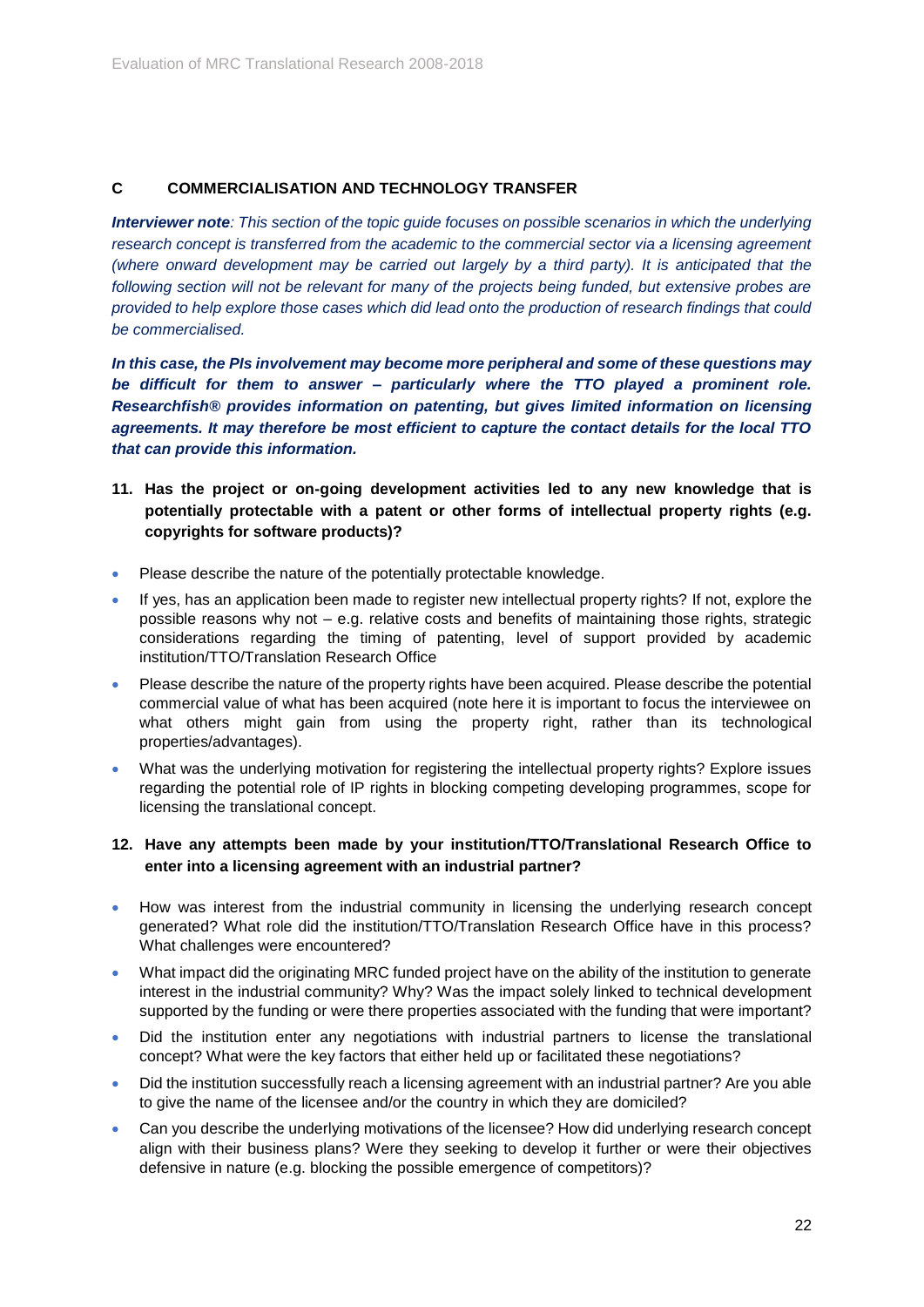- Are you able to describe the key features associated with the agreement? E.g. what was the headline value of the agreement, how were the structure of payments linked to achievement of milestones, how much income, has been generated to date, the nature of any restrictions on parallel exploitation of the translational concept?
- What pipeline agreements were agreed regarding future IP that might be developed by the research team? How have these agreements altered the direction and focus of your own research activities (if at all)?
- Do you have any knowledge of how the licensee has sought to progress the underlying research concept? What further steps have been taken to progress this? What issues have arisen and how have they been resolved?
- What on-going interactions have you had with the licensee to help support the progression of the translational concept (if any)? How has this facilitated the onward progression of this?

## **13. To what extent have you or others within your academic institution given active consideration to establishing a spin-out to progress onward development of the translational concept?**

- If not, explore the reasons why not –, anticipated level of resources required to commercialise the translational concept, intellectual property considerations, commercial potential of the translational concept, motivations of researchers involved, or institutional barriers (e.g. level of support within the institution)
- If yes, have any attempts yet been made to establish a spin out? If not, why not? Establish any future plans to establish a spin out.
- If yes, record the trading name of the spin-out and the year it was incorporated

## **14.** *If a spin-out has been established:* **Please describe the process through which the spin-out was established?**

- Who was involved in the process of establishing the spin-out? What was your own role in establishing the spin-out? What equity stake did your institution take in the spin-out? How was the spin-out initially capitalised?
- What are the commercial objectives of the spin-out?
- What is the asset base for the spin-out? Does it license-in the underlying intellectual property from your institution? What is the structure of the licensing agreement? Is the spin-out also seeking to develop other underlying technologies that have been developed with MRC funding?
- What types of challenge were encountered in putting in place a commercial management team?
- What support was provided by your institution (e.g. the TTO or Translational Research Office) in establishing the spin-out? How did this facilitate (or obstruct) the process?
- What is your own (current) involvement in the activities of the spin-out? How much of your time do you dedicate to it?
- How did the MRC funded project facilitate these outcomes?

## **15. If a spin-out has been established: What further development of the translational concept has been taken forward by the spin-out?**

• How was this programme of work been funded? Have external equity investors (e.g. angel investors, VC funds) been brought on board? How much external funding has been raised to date? How much equity was raised in the spin-out's most recent funding round, and what share of equity was ceded to investors?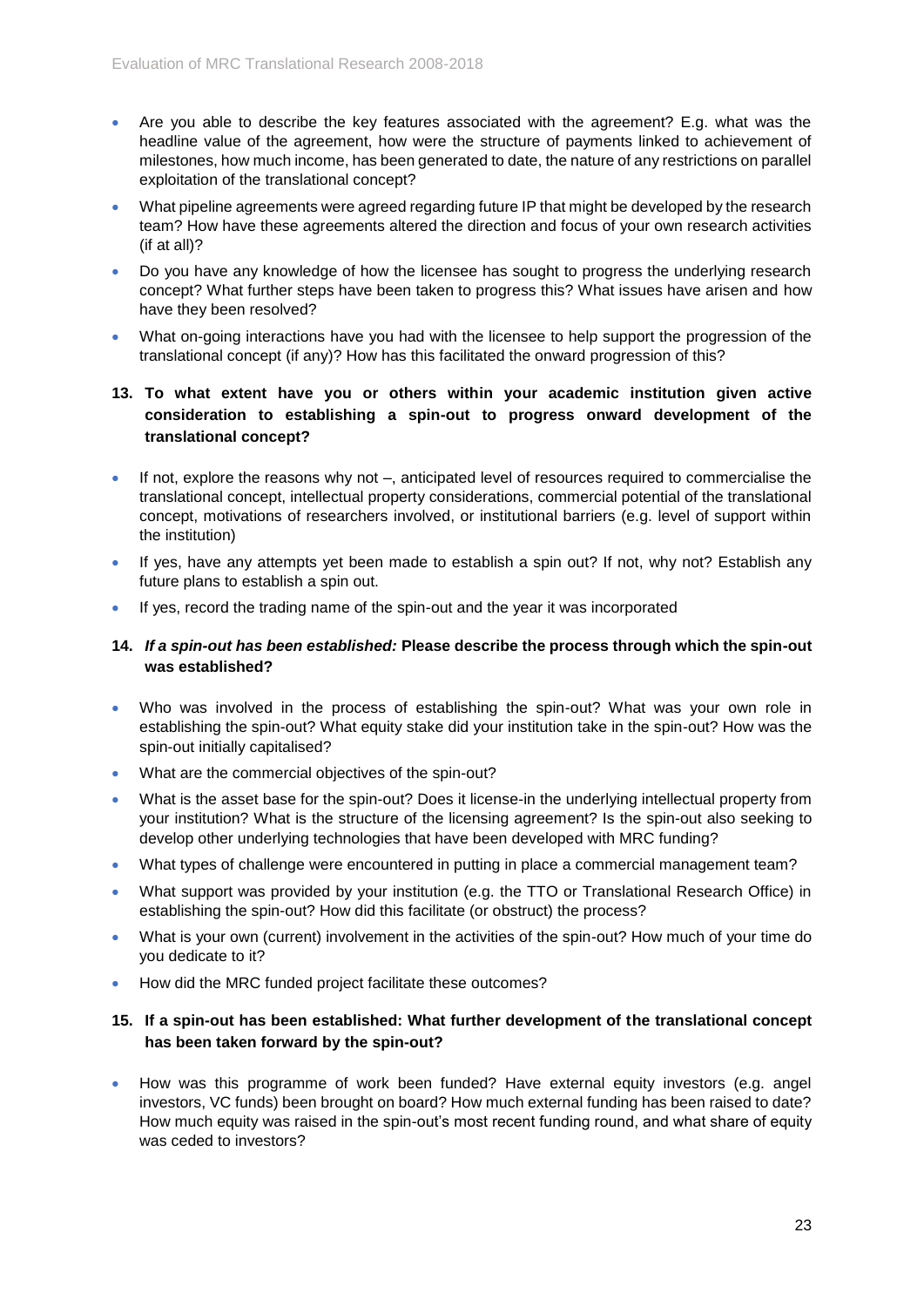- What difficulties were encountered in raising further funds? What caused these difficulties? What impact has this had on the onward development of the translational concept?
- In what ways did the MRC funded project help you attract private funding for the spin-out's activities? What contribution did it make in reducing the risk associated with developing the translational concept? How important was this in attracting external investment? Did receiving MRC funding help in other ways?
- For those attracting external equity investors: To what degree have the presence of VC funds facilitated the delivery of the development programme? What have been the costs and benefits of the involvement of external investors? How have they shaped the strategic direction of the spinouts? What have been the positive and negative aspects of that influence?
- What are the future plans for the spin-outs? Is sufficient funding in place to continue on-going development of the translational concept?

## **D - WIDER IMPACTS/ISSUES**

## **16. How would you describe the wider skills and knowledge you were able to acquire through the delivery of the project?**

- Probe for different categories of knowledge: e.g. fundamental biology, translational research process, regulatory frameworks, industrial processes and needs, clinical practice/needs of clinicians, healthcare system, patient needs, project management skills.
- How has this knowledge influenced the direction of your subsequent research priorities? To what degree did the project produce a greater interest or focus on translational research? Why?
- Have you initiated any subsequent programmes of research that have drawn directly on the knowledge acquired through the project? Please describe this research and how it was influenced by the project?
- Did the project influence your work in other ways  $-$  e.g. approach to research design, project management, reputational impacts? Please provide examples of this influence.

## **17. How have the collaborative relationships formed evolved since the completion of the project?**

- What benefits did you derive from working in collaboration? Have the relationships formed been sustained?
- How has working in collaboration influenced your subsequent research priorities? How
- Have you initiated any subsequent programmes of research as a result of the collaborative relationships you formed? Please describe this research and how it was influenced by the project?

## **18. Did the delivery of the project produce any wider improvements in the capacity of your institution to deliver, or influence the perception of engaging in, translational research?**

- What broader skills and capabilities (including both human resource, physical and intangible capabilities) in translational research were built within the institution as direct result of the project?
- To what degree have those have had positive benefits for translational research within the institution, and how have these arisen (e.g. increased ability to attract further funding, deepened collaborative relationships with industry/investors/clinicians/patients/TTOs)?
- What is your perception of the culture within your institution towards translational research? Has the project resulted in any direct changes in the way that translational research is perceived In what ways have those changes manifested themselves overtime? How has the MRC played any role in shaping this?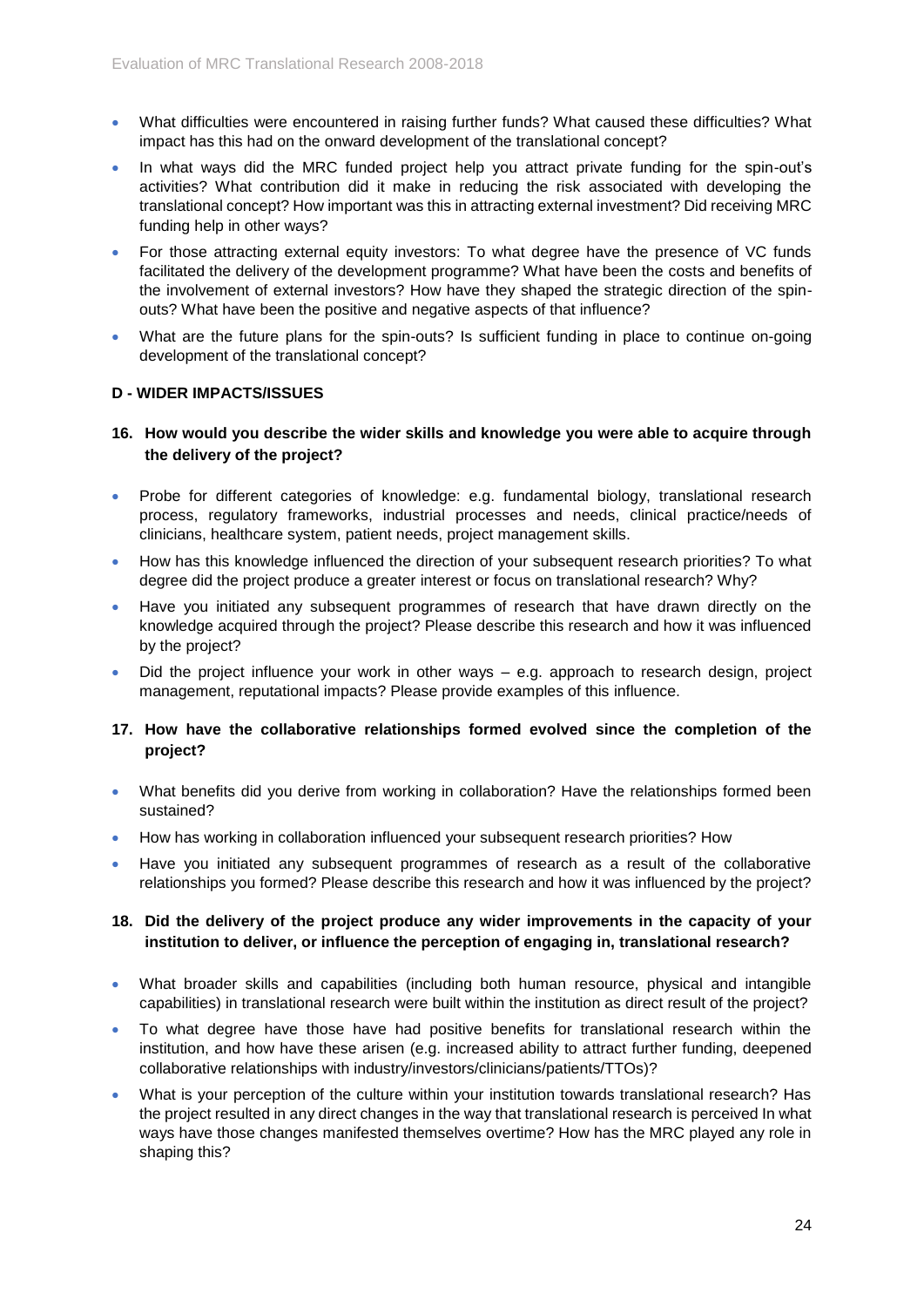- What is your perception of the culture within academia more broadly? Has this changed over time (if so, why)? Has the MRC played any role in shaping this?
- More broadly, to what degree in your view has MRC funding for translation research more broadly brought about changes in the way that translational research is supported in your institution?

#### **19. Are there any other wider impacts that you can identify?**

## **E - OTHER PROJECTS FUNDED / DECLINED FUNDING**

#### *Interviewer note: cover this section only if time allows.*

*Draft note: If there is interest in building an effective 'counterfactual' sample of declined projects to explore issues of the causal relationship between MRC funding and the outcomes explored above, then this would require a full repetition of the lines of enquiry above for those decline applications. The questions below provide a light touch means of allocating the project to the TRL scale at the start of the project and at the time of interviewer.* 

## **20. Please can you briefly tell me about other projects (or groups of related projects), if any, that you have received MRC funding for?**

- Please give a brief overview of the types of background research that had been completed in advance of the application for funding.
- What subsequent progress has been made in taking forward the research? How have they progressed (e.g. have they contributed to translational support tools)?
- What enabled / inhibited this progression?

## **21. Can you tell me about other projects where you were declined funding by the MRC? Why were you declined?**

- Please give a brief overview of the types of background research that had been completed in advance of the application for funding.
- Were you able to source funding from elsewhere? Please describe the source (e.g. funding organisation, amount).
- What subsequent progress has been made in taking forward the research? How have they progressed (e.g. have they contributed to translational support tools)?
- Where are they now? How have they progressed / impacted the translational?
- What enabled / inhibited this progression?

#### **F. Close / round up**

#### **22. Anything which you feel we should know to help MRC support translational research?**

• Any questions for us about our work?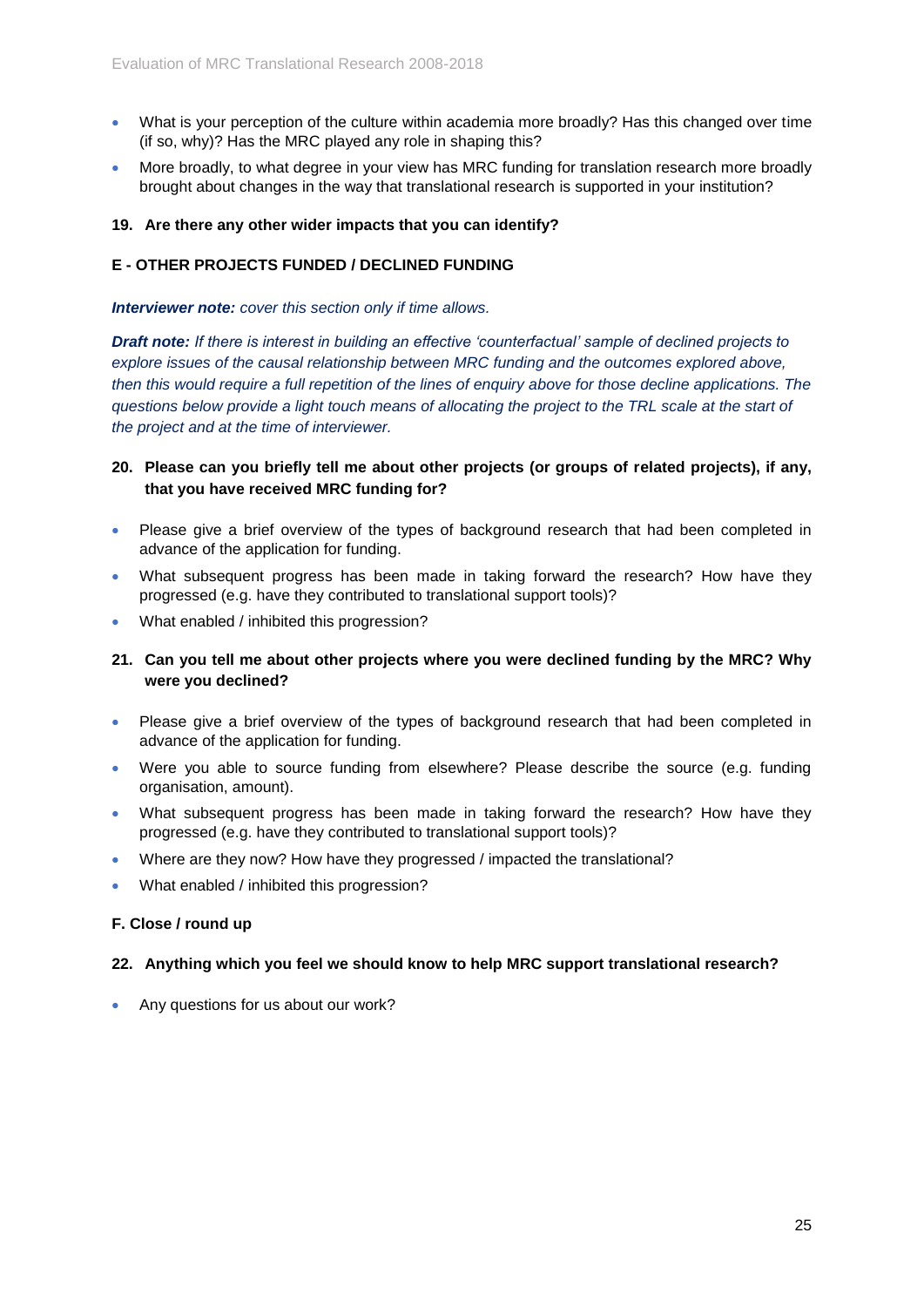## <span id="page-25-0"></span>3 PI Interviews: Researcher-led discussion guide

## **BACKGROUND AND PREPARATION**

**1.1 Set up of the interview:** The interviewee has been selected as they lead an MRC funded project<sup>3</sup> ([NAME OF PROJECT**] –** "the project"), completed in the last ten years. They have agreed to be interviewed by Ipsos MORI/Technopolis on behalf of the MRC. The interviewee will have been sent a short outline of the interview points (Summary of interview structure document) and the statement about consenting to use of the feedback that they provide.

- **1.2 Purpose of the interview:** The purpose of this interview is to explore the applicants' experience of undertaking the project, the level of translational focus within the project (and progressing any translational objectives), how this contributed to their wider research "programme" (the sum of other projects they manage, whether funded by the MRC or other research funders), and whether there have been any wider effects on academia/society/the economy. Claims of translational progress/outputs/impact should be evidenced by details and facts where possible.
- **1.3 Pre-interview preparation:** Prior to speaking to the project lead, the Ipsos MORI/Technopolis researcher/consultant will need to analyse relevant project documentary evidence. This will include:
- Application form
- Reported outputs and outcomes (including Researchfish®) *interviewee to note potential evidence of progress*
- Relevant publications
- PI MRC funding history and indications of other project outputs (using Gateway to Research)

Additionally, interviewers should prepare themselves by undertaking some background research into the disease areas forming the focus of the project and the existing science associated with the research area. There may be some material available (e.g. academic and/or trade articles) describing the potential of the particular scientific idea being investigated which should be examined to develop an understanding of (1) the possible technical hazards associated with translation, (2) views on the potential of the idea/area of research to address the underlying medical need and its potential advantages and disadvantages, and (3) competing ideas being developed/research being conducted by others.

#### **THE INTERVIEW**

1

#### **2.0. Introduction (2.5 mins)**

*Introduce the context of the interview:*

• These interviews are being undertaken as one of the components of an evaluation of the MRC's 10-year translational research programme.

<sup>3</sup> There is potential for confusion to arise when using the term '**project**'. This term relates to the specific **award** made by the MRC which is the focus of this interview. "Programme" refers to the wider set of projects that the interviewee has funding to pursue (whether funded by the MRC or not), that were active at a similar time as the project.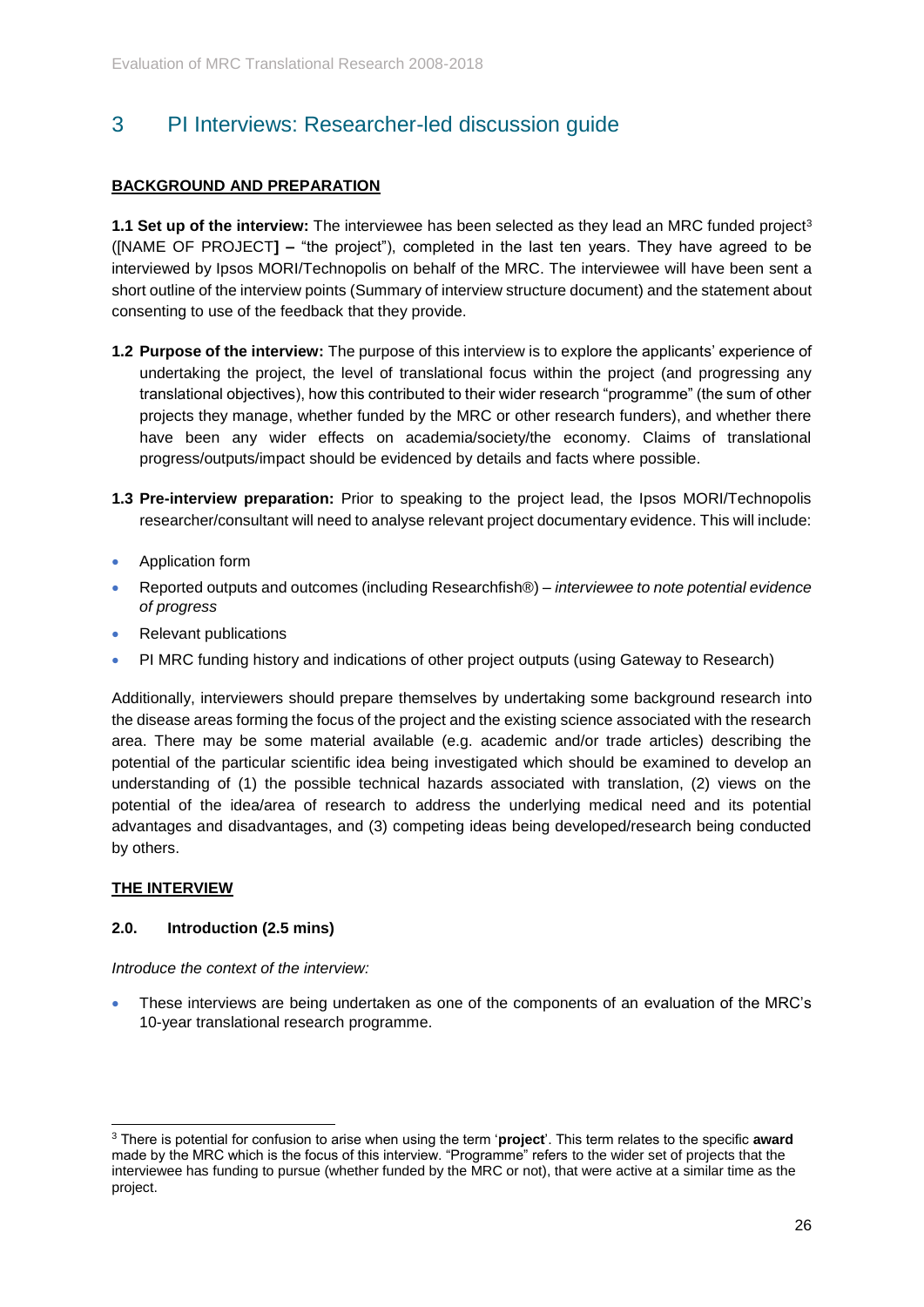*Mention that we have compiled information about their MRC funding history as well as that of other translationally active investigators.*

- State that the project [NAME OF PROJECT] has been identified as an example of a [PROJECT TYPE]
- That we have received the application and output data about the project (reviewed in the preinterview preparation).
- From this information, we know that the **project** has been funded under the [NAME OF FUNDING INITIATIVE/CALL] round and ran from [Month] [Year] to [Month] [Year].

## **3.0. Consent/confidentiality (2.5 mins)**

## *It is essential that the interviewer asks for consent to record the interview and covers the bullets below.*

State that the information that the interviewee provides will be treated in confidence by Ipsos MORI/Technopolis. The interview documentation, recording and notes will be securely deleted from Ipsos MORI/Technopolis files after publication of the evaluation report.

Factual data, opinions and views of participants gathered from the interviews may be used by the MRC for internal purposes. However, publication relating to the outcomes of the evaluation will only provide an aggregated and anonymised summary of participant feedback.

**Can we have your permission to audio record the interview? The recording will be used to ensure that we transcribe details correctly, it will not be provided to anyone outside of Ipsos MORI/Technopolis and the MRC and will be destroyed as soon as we have completed analysis of the whole set of interviews.**

To confirm, we would like to use your feedback and experience as an MRC grant recipient and request your permission for the following:

- To use the feedback you provide, together with any additional information you choose to disclose ("Information") for the evaluation study.
- We will share this information and any analysis we carry out as part of the evaluation study with the MRC, for its own internal purposes only.
- The MRC expect to publish aggregate, unattributed results from the study. An anonymised form of the interview, with all confidential information and personal data removed, may be included as part of a broader publication of the outcomes from the evaluation of the programme.

## **Once you have started the recording, please state the unique interviewee ID number (e.g. TReval003) and the grant reference number for the recording.**

## **A – PROJECT BACKGROUND (10 mins)**

*This section seeks to establish the translational relevance of the project and its baseline position at the point at which the MRC award was funded. The bullets indicate areas of information the interviewer should be looking to extract from the interview if applicable. While not suggested as questions to be asked, they can be a guide for the areas to prompt further information from the PI.*

*These projects have been identified as translationally relevant due to translational objects stated in the grant abstract or the outputs that have been reported through Researchfish® (e.g. development of a medical product or a spin-out) and, therefore, the background information associated with the project (i.e. the application form) must be reviewed with a critical eye to*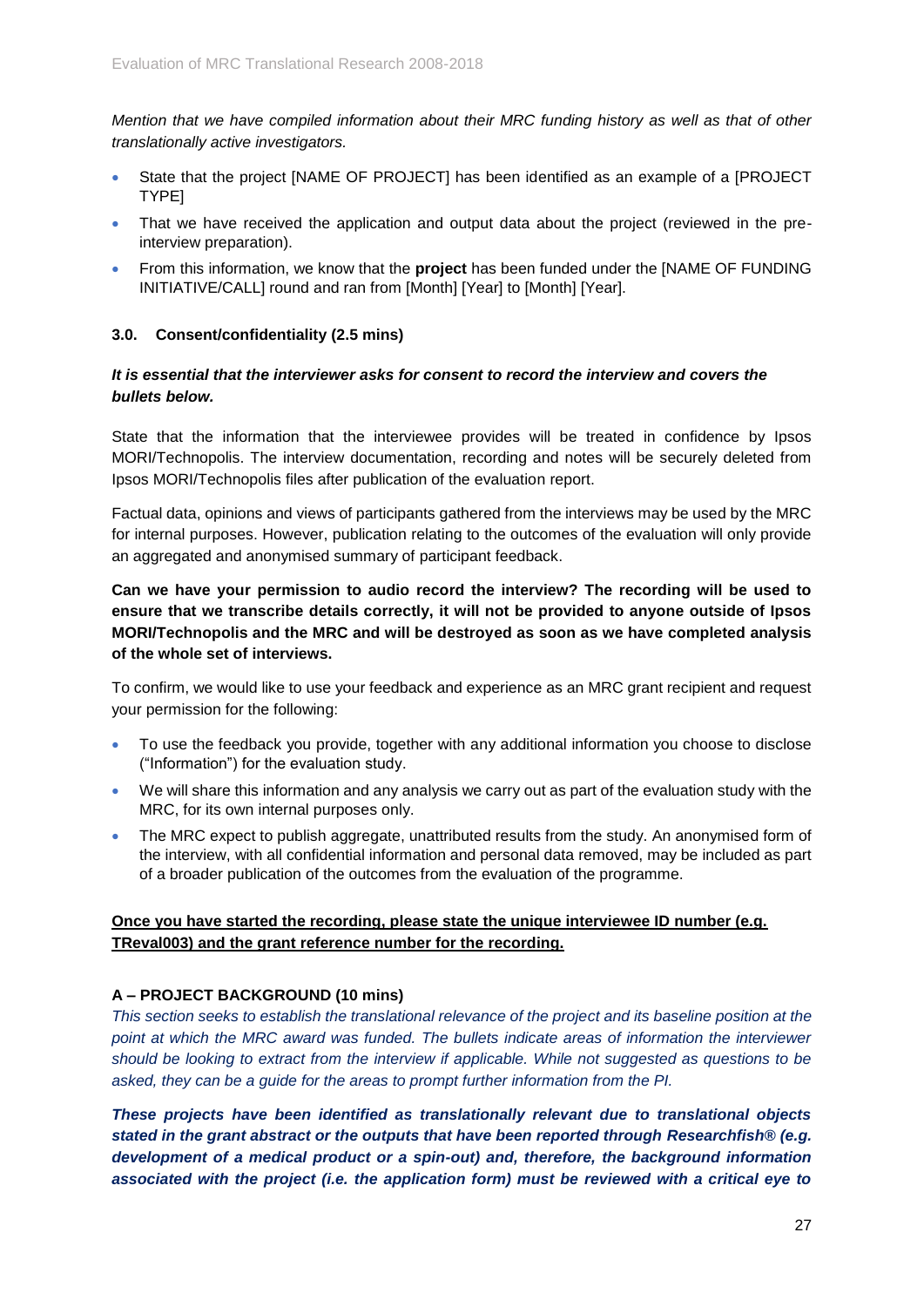*establish and understand the translational relevance of the project. It is essential that interviewers review this material in depth beforehand and adapt the following questions accordingly (e.g. to confirm the translational relevance of the project and other aspects that are expressed in written documentation*  rather than to enquire) to focus the interview on gaps in MRC's knowledge about the translational *relevance of the project and any related outcomes.* 

## **1.** *('Other' awards only):* **The following [CITE TRANLSATIONALLY RELEVANT OUTPUTS] were reported in connection with your MRC funded project in your Researchfish® returns.**

- Can I confirm that the grant directly contributed to these outputs? If so, how?
- To what degree is it valid to infer from this that the research involved translational activities or otherwise produced results with the potential to benefit the translation process?

**Interviewer note:** You will need to draw a judgement here as to whether the interview should continue. If the reported outputs have no connection to the grant and/or had no translational relevance, then thank the interviewer and close.

**2.** *(All awards – from now on):* **Can you briefly describe the primary aim of the project, at its outset, and what you hoped to achieve?**

*You may wish to briefly state your understanding of the project's focus, aims and objectives based on the application – for validation. Points that are essential to capture as fully as possible:*

- The type of research the project involved.
- How the work built on/sought to improve existing scientific knowledge.
- **3. To what extent did the project involve a focus on translational activities (either direct translation of fundamental research into clinical practice or production of knowledge with potential to aid or enhance translation efforts on a broader basis)?**
- Please describe the translational focus/objectives of the project? How did they relate to the wider project?
- How significant were these objectives in the context of the overall project?
- Was the translational focus of the projects planned from the outset? If not, how and why did the project develop a focus on translation? Did the focus on translation become more or less significant as the project progressed? If so, why?
- How were the translational activities of the project expected to be used more broadly in the translational research process (e.g. development of a new therapy, new tools, methodologies, identification of new targets for therapies)? Who were the expected main beneficiaries/users of the work? **Interviewer note:** The answer to this question should be used to steer the discussion – some projects may be following more of a product development route, and others more an 'enabling knowledge pathway'.
- What personal role did you have in the translational components of the research?

**Interviewer note:** You will again need to draw a judgement here as to whether the interview should continue. If the PI is unable to discuss the translational components of the research (perhaps because it was taken forward by a coinvestigator), there may be little value in taking the interview forward. Additionally, the interview should also be terminated if the project had no focus on translation (suggesting a 'false positive' in autocoding).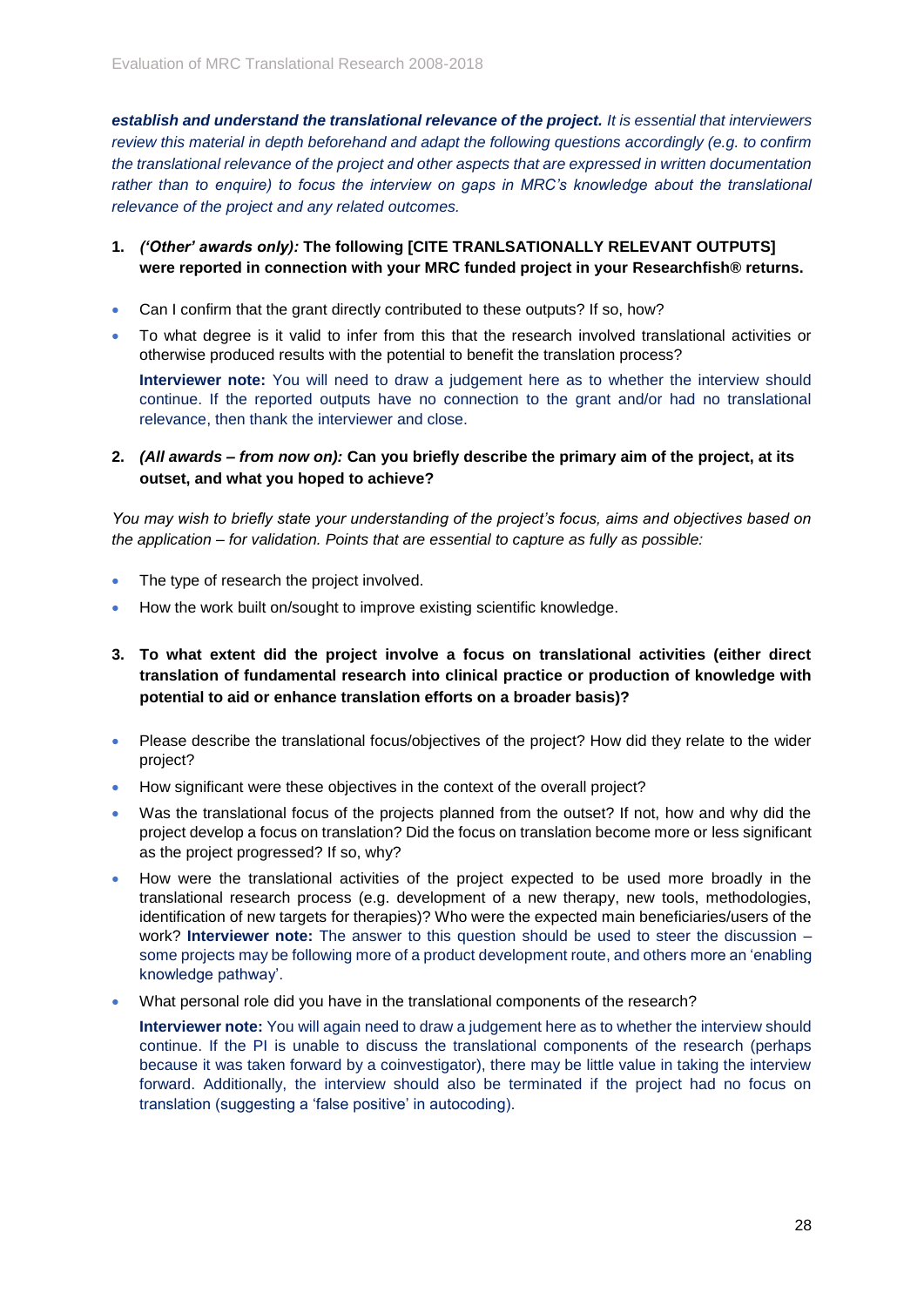## **4. How were the translational components of the project organised, which teams were crucial to its delivery?**

- How many people in the original team came from different laboratories/institutions/organisations (including industry)? What essential skills were needed and why?
- What were the roles of collaborators in the delivery of the project? What skills, assets, infrastructure or capabilities were they expected to contribute to the project?
- Were any new partners brought in to support the delivery of the project? How did these relationships form? What was the rationale for bringing in new collaborators? How were they expected to enhance project delivery (or make aspects of the project feasible)?
- Did you access advice concerning technology transfer in the design or delivery of the project? If so, how? **Interviewer note:** This probe is likely to be relevant only in few cases given the nature of the projects under consideration.
- **5. What preparations were most important in designing the translational component of the project?**
- What background research was completed that contributed to the design of the project? Did the underpinning science originate from the project team or elsewhere?
- Did the team directly draw on research developed by others (either in academia or in the private sector)?
- Was the status of any intellectual property related to the project aims clear (e.g. was IP licensed from others, was freedom to operate with materials/methods established?)? If so, please describe the nature of any property rights acquired – and whether this placed any constraints on what could be done in the project.
- In your preparations, did you identify any risks that could potentially undermine the success of the project?

*Interviewer note: Establish/validate the starting activities for the project using the information gathered here, if this was not clear from the project application. Note key issues considered by the team with relevance to translation (freedom to operate/intellectual property, background work, collaborations, key scientific challenges).*

## **B - PROJECT OUTCOMES (10 mins)**

*Interviewer note: Much of the information requested in the following questions – particularly around project design – are described in detail in the application form, and to some degree the probes below should be adapted to confirm understanding and update this information, rather than to extend the details already recorded. There needs to be some alertness to the possibility that the aims and objectives and/or the work programme may evolve in the course of project delivery and this may be imperfectly captured in the document. Interviewers should also familiarise themselves with the results of the project, as expressed in publications emerging from the project – these results can potentially be compared to any expectations expressed at the application stages to understand where the findings may have diverged from what was expected. Publications are listed with the Researchfish®® data, but interviewers will need to be alert to the possibility that some (or in some cases many) of those will not be directly connected to the project, given the self-reported nature of this data. Note that throughout we want to focus on the translational component of the research rather than the project overall.*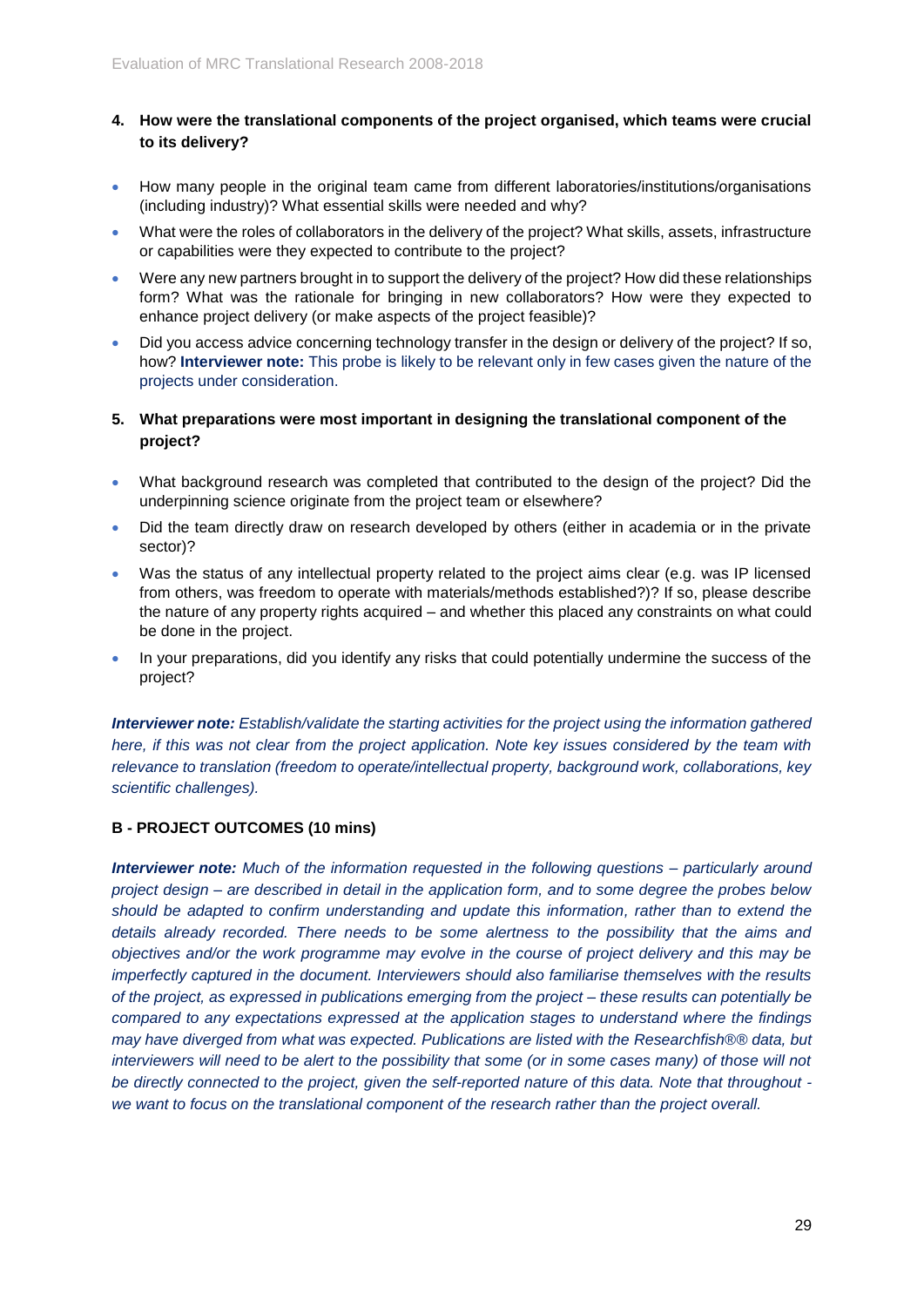## **6. Could you describe the delivery of the translational component of the project?**

- Were there any practical (project specific and external) challenges encountered in the delivery to the translational component of the project? (If so): Why did these difficulties arise? Could adjustments have been made to the project to overcome these difficulties/what adjustments did you make?
- Did you encounter any gaps in fundamental understanding (or where the fundamental understanding was flawed – e.g. lack or reproducibility) that held up the delivery of the translational component of the project? Were these challenges anticipated at the start of the project? If not, why not? How were these challenges overcome (if at all)?
- How (if at all) did inputs from collaborators support the development of the project's translational component? Was this anticipated at the start of the project? What factors contributed to effective collaborative working? What challenges were encountered in managing the inputs of collaborators?
- Did the development of the project's translational component highlight any critical skill, capability, or resource requirements that were not anticipated at the start of the project? Why had they not been anticipated? What adjustments were made to the project to compensate for these gaps?
- What kind of support did you receive from your institution in the delivery of the project's translational component? How did this support facilitate (or obstruct) delivery?
- During the project did any new external parties (other academic teams, public, policy-makers, industry) take an interest in applying the results of your work?
- What was the nature of your engagement with these external parties?
- Did these engagements support the refinement of the research?

#### **7. Was the translational component of the project a success in its own terms?**

- (If successful): How do you define success? Did it achieve its objective? What factors enabled this achievement? Did it fulfil its scientific objectives?
- (If unsuccessful): How do you define unsuccessful (operational failure project took longer than anticipated; scientific failure – e.g. good failure: project resulted in negative results/bad failure: research risks were not considered; lack of attention to implementation)?
- Did it fail to meet its project aims/objectives? What factors impeded the project achieving these?
- Did it fail to develop/progress the translational concept? What barriers prevented this from happening (e.g. technical/methodological gap in knowledge)?
- (if not already covered) Was any part of the translational component of the research aborted or did the focus change? What caused this change?
- What attempts were made/could have been made to overcome the challenges of delivering the project?

## **8. What were the key findings of the project's translational component?**

- How far did these findings align with prior expectations?
- Did the findings confirm or disconfirm the original hypotheses?
- What was the main reasons for variance against expectations (where applicable)?
- What implications did these have in terms of the potential of the project to support its wider intended uses in the translational research process?
- What revisions to the original hypotheses were made during, or as a consequence of, the project? Why were these hypotheses revised? How did they differ from the original? Were these revised hypotheses explored through the project? What adjustments to the work programme were made to do this?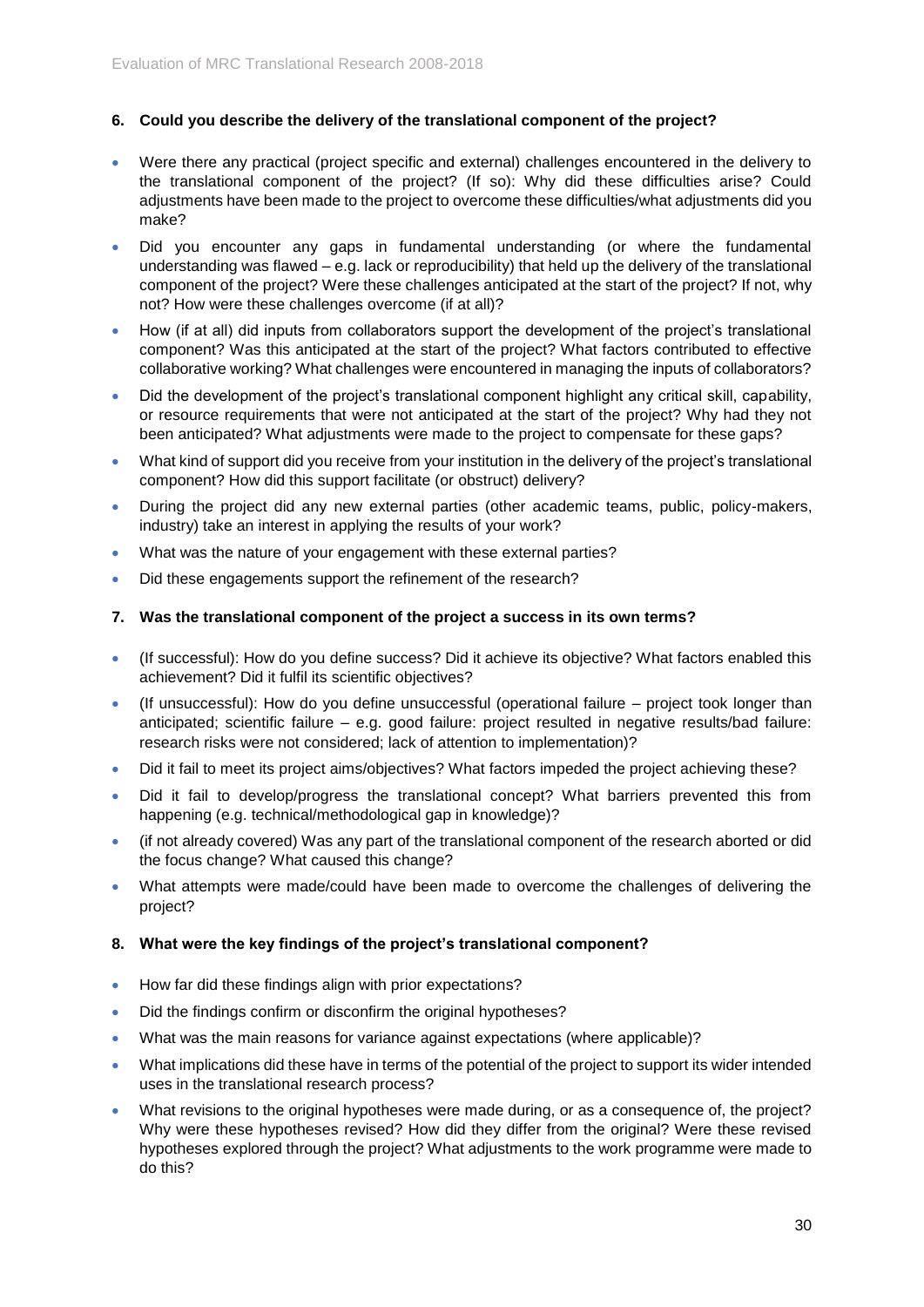*Interviewer note: Familiarity with the researcher's wider funding programme will help place the interviewees comments in the broader context of their work.*

## **9. What were the potential wider uses or application of the findings from the translation component?**

- How could the findings inform or enhance wider programmes of translational research? Probe for different categories of users: e.g. policy makers, industrial community, academic community. Probe for potential types of use – e.g. development of a medical product, development of new classes of therapy, design of clinical trials, informing clinical guidelines.
- If no potential application in translational research, probe for the reasons why not if not clear from preceding responses.
- Were these findings sufficiently conclusive and/or complete to justify wider use, adoption, or progression to further development activities (in the case of projects developing products)?
- At the end of the project, what further development steps were needed to achieve the potential translational impact of the underlying idea, concept or technology?

#### **10. How did this MRC funded project contribute to your overall programme of work?**

- In the absence of MRC funding/support how could this project have been taken forward?
- How could MRC funding further support you in the development of your translational activities?

*Interviewer note: Here, the interviewer should consider the change of focus of the interview – moving from investigating the what happened/progress during the project to focus on what has happened/progress since the MRC-funded project was completed.*

## **C – POST-COMPLETION OUTCOMES (20 mins)**

## **24. Since completing the project, what effect has the knowledge generated by the project had on progressing your programme of work and/or the work of other teams?**

*Clarification, we are seeking to establish what kind of outputs (if any), even if entirely unanticipated types of outputs have occurred – this could be that i) the knowledge has informed more discovery science, ii) there has been progress toward clinical utility and/or commercialisation iii) there has been no further progress.*

*If there has been no further progress this might be because the work was shelved, or because further resources to support onward progression could not be obtained. It is important to know if this has happened – why it has happened.*

*For those responding negatively – we would like to understand why this work was not progressed.* 

#### *Probe for factors:*

- Motivational factors associated with the PI or competing research priorities
- Gaps in fundamental knowledge/incorrect initial assumptions that prevent further development activities
- Intellectual property issues blocking further development of the underlying technology
- Gaps in institutional capabilities or skills to progress to larger scale programmes of activity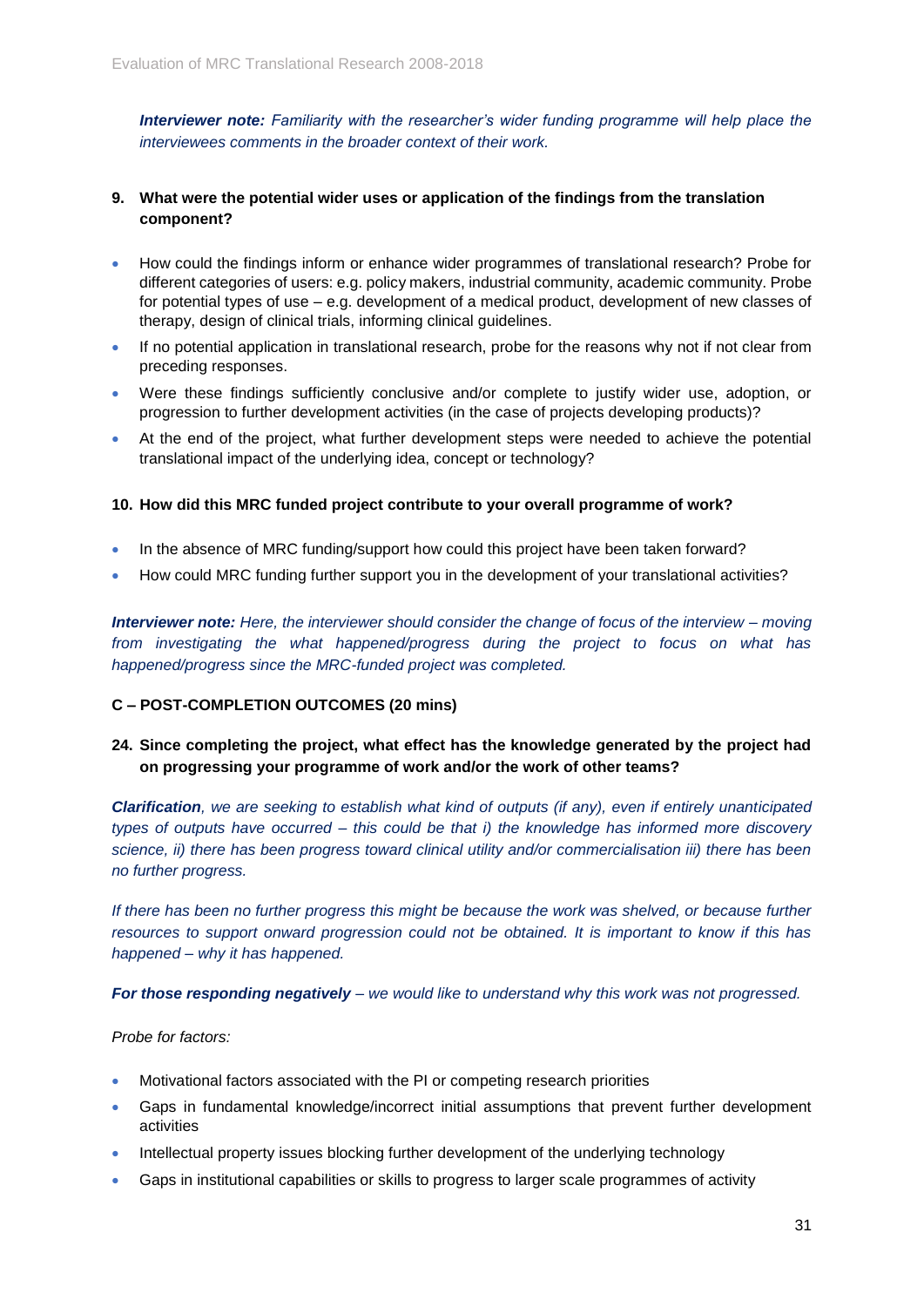- Insufficiently conclusive results from development activity undertaken to date
- Concerns regarding the suitability/value of the underlying technology (e.g. safety and or efficacy issues, expected difficulties e.g. sensitivity or specificity of the biomarker not being able to meet gold standard, challenges with chemistry e.g. with solubility of candidate molecules, etc)
- Absence of complementary technologies required to support further development e.g. measurement technology for assay?
- Concerns regarding the potential costs of onward development activities
- Disengagement of critical collaborative partners
- Changes in the commercial context or competitive landscape e.g. the emergence of a superior competing technology
- Adoption side issues  $-$  e.g. readiness or capacity of health systems to pay for/absorb the technology/absence of appropriate pathways to adoption/expected difficulties with procurement system

*If the response is that there has been progress, quickly establish who was responsible for leading these attempts. If the interviewee has not led the work then they may not be best placed to comment, so determine the degree to which they are able respond to questions regarding the nature of any onward progression achieved. If it would be better to talk to other stakeholders can we contact them?* 

- **12. If interviewee signals further development work needed. What, if any, attempts were made to secure further academic, public, charitable, or private sources of funding to progress onward development of the translational component of the originating project?**
- Where are the impediments here? Or facilitators (e.g. TTO or RO assistance in locating VC's (to be explored in more detail later))?
- What types of funding sources were explored? Were attempts to secure follow-on funding successful? How much additional funding has been secured and from where?
- What difficulties were encountered in securing follow-on funding?
- How far were those difficulties related to scale of resources required to progress onward development activities?
- How far were any difficulties related to the level of progress achieved to date?
- How far did the development activity completed through the MRC funded project facilitate your attempts to obtain follow-on funding? In what ways?
- Note if the interviewee highlights that they levered private resources through establishing a spinout or via a licensing agreement, then stress that the interview will explore those experiences at a later stage, but we would like to focus on the evolution of the underlying technology in the interim
- **13. For those able to secure additional funding, or where there is good understanding of how other teams have taken this work forward - can you describe the sequence of additional activities that have been completed (either by you or others) to progress the underlying translational concept, ideas or concept?**
- Have any practical challenges have been encountered in the delivering this programme of activity (e.g. difficulties in recruitment of patients, access to specialised infrastructure or facilities, regulatory issues)? If so, why did these difficulties arise? How have they been overcome?
- Has further development highlighted gaps/flaws in fundamental understanding that have caused hold-ups in the execution of the work programme? What are the nature of these gaps and what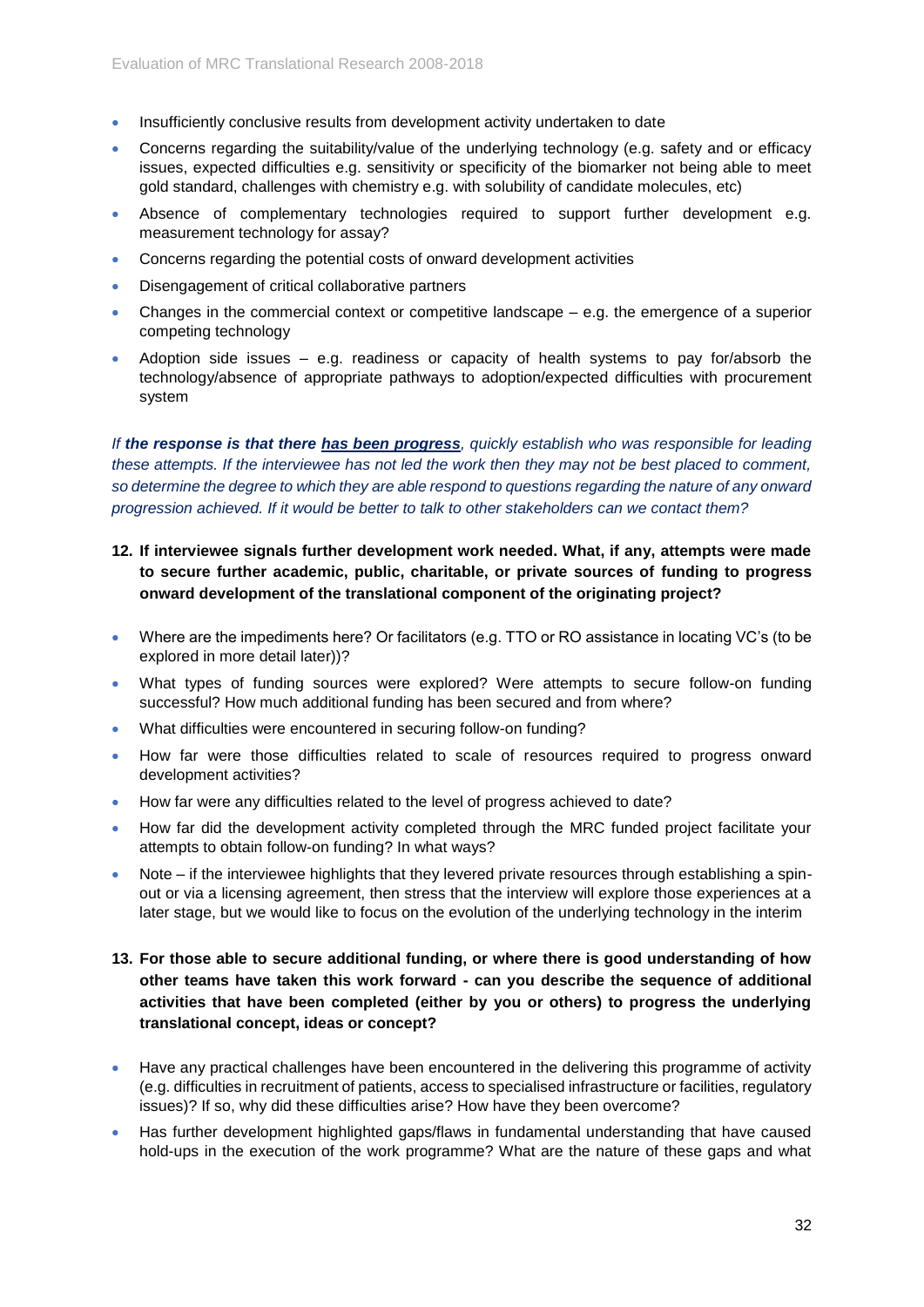impact have had on your ability to progress the onward development of the underlying activities? What solutions have been found (and how)?

- Have you encountered any difficulties arising from skill, capability, or resource gaps within your institutions or wider networks? Or has progress been accelerated by these skills/resources being available? What impacts have these issues had on your ability to progress?
- What further support have you received from your institution in the delivery of this programme of further work? How did this support facilitate (or obstruct) the delivery of the project?
- How did the knowledge, skills (technical or non-technical), or relationships established through the MRC funded project help facilitate the delivery of this programme of work? Would this programme of work have been possible without the prior MRC funding?

#### **14. How have collaborations evolved since the completion of the project?**

- Have the relationships formed been sustained? Why/why not? Have any new collaborators become involved?
- How has the involvement of collaborators supported (or hindered) the progression of the project?
- What further interactions with clinicians, patients, policy maker, or industry partners not already forming the project collaboration have taken place? How have these activities supported the refinement of the underlying technology? What challenges were involved in securing the involvement of other collaborators?

#### **15. What have been the key results of this follow-on work?**

- How far have findings to date confirmed the original idea driving the project?
- What revisions have been made? What implications does this have for scope for the (potential) underlying technology to meet the originally identified medical need?
- What further uncertainties regarding the onward development of the underlying technology have been resolved through this programme of on-going research (e.g. issues relating to validity of the target, GMP issues, etc)?
- Did the findings of the project provide conclusive data to justify further developmental research to progress the underlying technology? If not, why not – probe here for issues for concerns regarding the validity of the target, the effectiveness of the technology in modulating the target, toxicity concerns, off target effects, or other safety concerns?
- Are there ways in which the project developed your team skills or broader knowledge exchange?

## **16. What further activities are planned to progress this work in future?**

- Are funds in place to resource these further translational activities?
- What are the timescales associated with these activities?
- Has this work resulted in more positions/researchers working in the area?
- What are you planning to do next, assuming this step is successful?

## **D - COMMERCIALISATION AND TECHNOLOGY TRANSFER**

*Interviewer note: This section of the topic guide focuses on possible scenarios in which the underlying research concept is transferred from the academic to the commercial sector via a licensing agreement (where onward development would be carried out largely by a third party). It is anticipated that the following section will not be relevant for many of the projects being funded, but extensive probes are*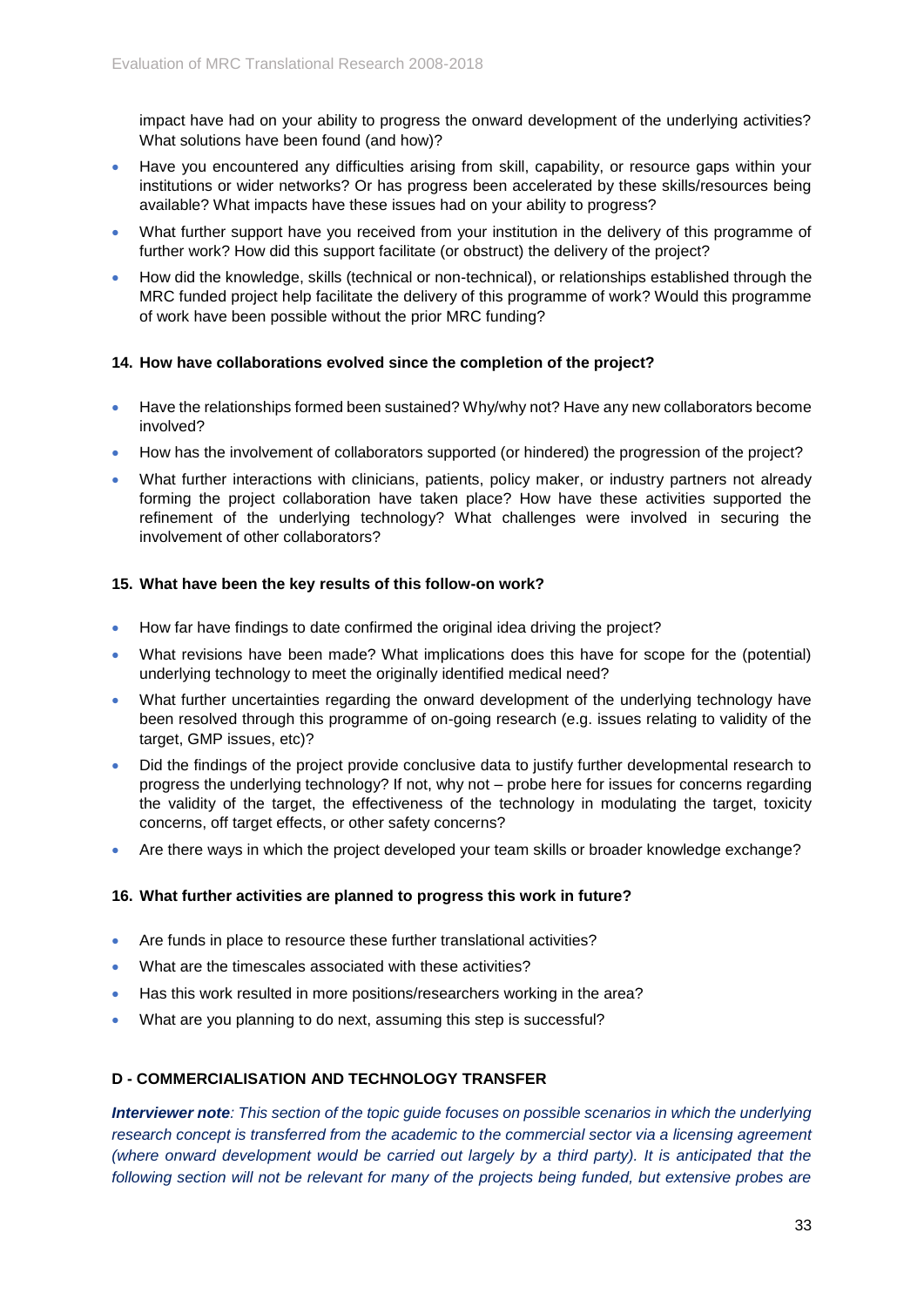*provided to help explore those cases which did lead onto the production of research findings that could be commercialised.* 

*In this case, the PIs involvement may become more peripheral and some of these questions may be difficult for them to answer – particularly where the TTO played a prominent role. Researchfish® provides information on patenting but gives limited information on licensing agreements. It may therefore be most efficient to capture the contact details for the local TTO that can provide this information.*

- **17. Has the project or on-going development activities led to any new knowledge that is potentially protectable with a patent or other forms of intellectual property rights (e.g. copyrights for software products)?**
- Please describe the nature of the potentially protectable knowledge.
- If yes, has an application been made to register new intellectual property rights? If not, explore the possible reasons why not – e.g. relative costs and benefits of maintaining those rights, strategic considerations regarding the timing of patenting, level of support provided by academic institution/TTO/Translation Research Office
- Please describe the nature of the property rights have been acquired. Please describe the potential commercial value of what has been acquired (note here it is important to focus the interviewee on what others might gain from using the property right, rather than its technological properties/advantages).
- What was the underlying motivation for registering the intellectual property rights? Explore issues regarding the potential role of IP rights in blocking competing developing programmes, scope for licensing the technology.

## **18. Have any attempts been made by your institution/TTO/Translational Research Office to enter into a licensing agreement with an industrial partner?**

- How was interest from the industrial community in licensing the underlying research concept generated? What role did the institution/TTO/Translation Research Office have in this process? What challenges were encountered?
- What impact did the originating MRC funded project have on the ability of the institution to generate interest in the industrial community? Why? Was the impact solely linked to technical development supported by the funding or were there properties associated with the funding that were important?
- Did the institution enter any negotiations with industrial partners to license the technology? What were the key factors that either held up or facilitated these negotiations?
- Did the institution successfully reach a licensing agreement with an industrial partner? Are you able to give the name of the licensee and/or the country in which they are domiciled?
- Can you describe the underlying motivations of the licensee? How did underlying research concept align with their business plans? Were they seeking to develop it further or were their objectives defensive in nature (e.g. blocking the possible emergence of competitors)?
- Are you able to describe the key features associated with the agreement? E.g. what was the headline value of the agreement, how were the structure of payments linked to achievement of milestones, how much income, has been generated to date, the nature of any restrictions on parallel exploitation of the translational concept?
- What pipeline agreements were agreed regarding future IP that might be developed by the research team? How have these agreements altered the direction and focus of your own research activities (if at all)?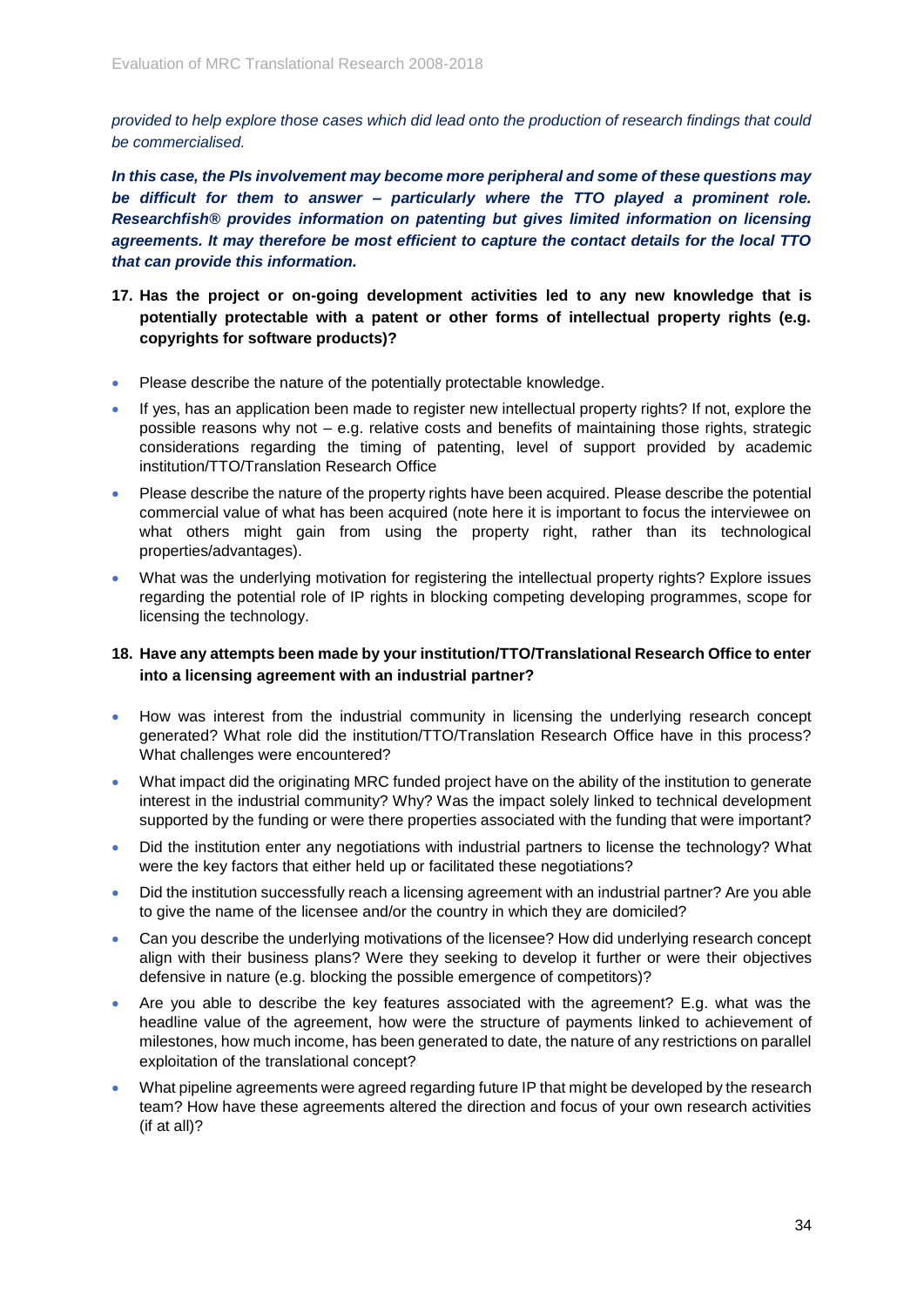- Do you have any knowledge of how the licensee has sought to progress the underlying research concept? What further steps have been taken to progress this? What issues have arisen and how have they been resolved?
- What on-going interactions have you had with the licensee to help support the progression of the translational concept (if any)? How has this facilitated the onward progression of this?

## **19. To what extent have you or others within your academic institution given active consideration to establishing a spin-out to progress onward development of the project's translational component?**

- If not, explore the reasons why not –, anticipated level of resources required to commercialise the component, intellectual property considerations, commercial potential of the component, motivations of researchers involved, or institutional barriers (e.g. level of support within the institution)
- If yes, have any attempts yet been made to establish a spin out? If not, why not? Establish any future plans to establish a spin out.
- If yes, record the trading name of the spin-out and the year it was incorporated

## **20.** *If a spin-out has been established:* **Please describe the process through which the spin-out was established?**

- Who was involved in the process of establishing the spin-out? What was your own role in establishing the spin-out? What equity stake did your institution take in the spin-out? How was the spin-out initially capitalised?
- What are the commercial objectives of the spin-out?
- What is the asset base for the spin-out? Does it license-in the underlying intellectual property from your institution? What is the structure of the licensing agreement? Is the spin-out also seeking to develop other underlying technologies that have been developed with MRC funding?
- What types of challenge were encountered in putting in place a commercial management team?
- What support was provided by your institution (e.g. the TTO or Translational Research Office) in establishing the spin-out? How did this facilitate (or obstruct) the process?
- What is your own (current) involvement in the activities of the spin-out? How much of your time do you dedicate to it?
- How did the MRC funded project facilitate these outcomes?

## **21. If a spin-out has been established: What further development of the underlying technology has been taken forward by the spin-out?**

- How was this programme of work been funded? Have external equity investors (e.g. angel investors, VC funds) been brought on board? How much external funding has been raised to date? How much equity was raised in the spin-out's most recent funding round, and what share of equity was ceded to investors?
- What difficulties were encountered in raising further funds? What caused these difficulties? What impact has this had on the onward development of the translational component?
- In what ways did the MRC funded project help you attract private funding for the spin-out's activities? What contribution did it make in reducing the risk associated with developing the project's translational component? How important was this in attracting external investment? Did receiving MRC funding help in other ways?
- For those attracting external equity investors: To what degree have the presence of VC funds facilitated the delivery of the development programme? What have been the costs and benefits of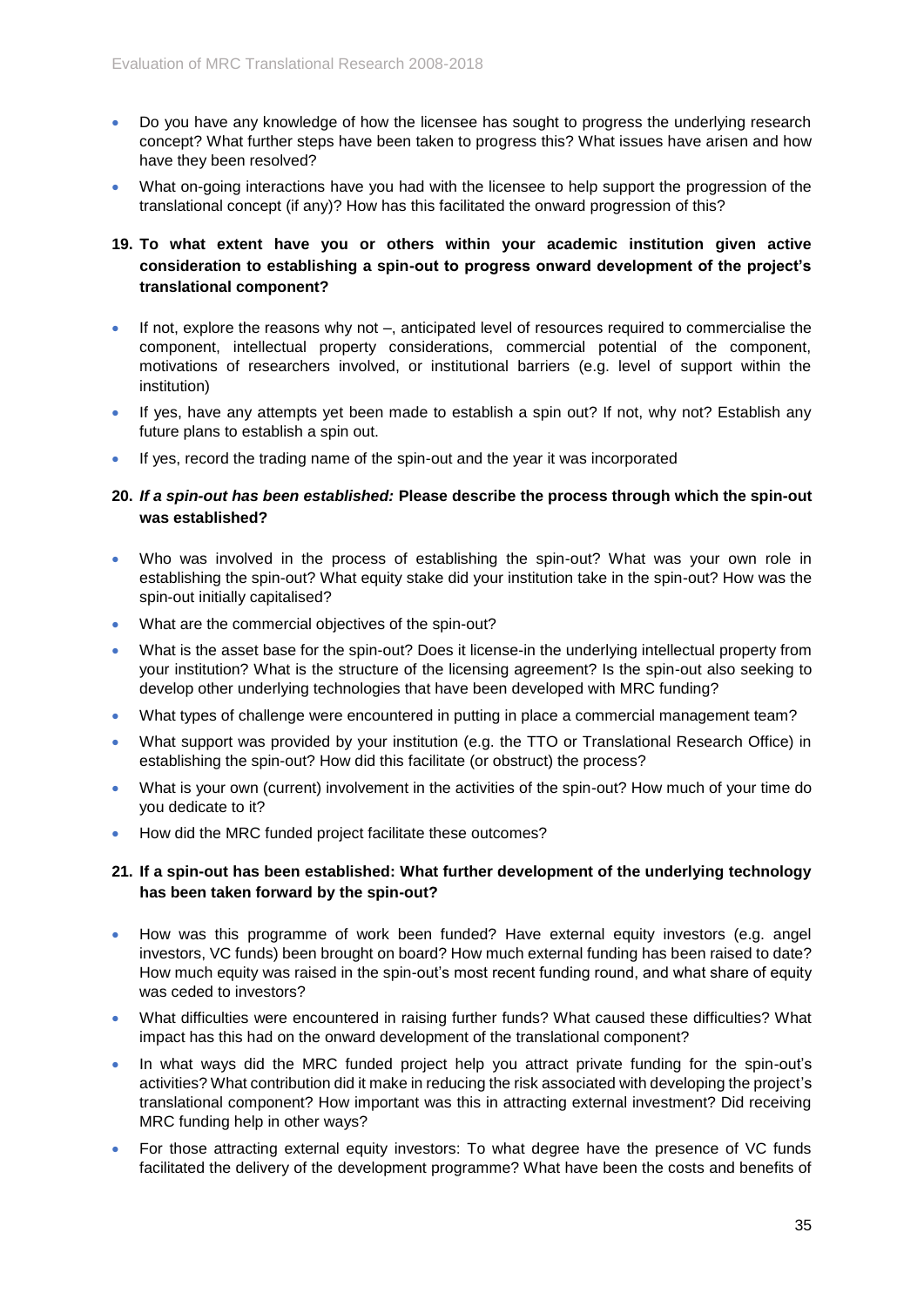the involvement of external investors? How have they shaped the strategic direction of the spinouts? What have been the positive and negative aspects of that influence?

• What are the future plans for the spin-outs? Is sufficient funding in place to continue on-going development of the project's translational component?

## **E - WIDER IMPACTS (20 minutes)**

- **22. What formal knowledge outputs were produced as direct consequence of the project's translational component (e.g. new methodologies or tools that could be re-used by others) Interviewer note: it is important to use this probe as an opportunity to validate which outputs reported through Researchfish® can be directly attributed to the project.**
- How have these outputs been made available to the wider translational research community?
- What efforts have been made to disseminate these outputs to the wider translational research community? Probe for both formal and informal dissemination mechanisms
- What efforts have been made to encourage the adoption or use of those outputs in wider programmes of translational research?

## **23. Has the tacit and/or formal knowledge generated by the project influenced or been taken up by others in the academic community, clinicians, private sector, or by policy makers?**

*Interviewer note: It is important to tailor the probes below to the anticipated or intended influence of the project based on responses to the preceding questions (i.e. was the translational component about enabling research or the development of a medical product). It is also important to obtain concrete evidence or examples of the influence achieved, rather than subjective perspectives. Researchers may not be fully aware of the degree to which their research has influenced others***.** 

- Have the outputs of the project's translational component led to their anticipated (or potential) influence over the translational research community? Has the influence of the research been as widespread as expected? If not, why not?
- How has this influence been realised? What transmission/dissemination mechanisms have been most important in securing this influence?
- Please give examples of:
	- How the results of the project have been used and/or influenced the design or delivery of parallel **academic research** projects delivered by others. Probe to determine if this influence is primarily in terms of influencing other programmes of translational research or in terms of stimulating further fundamental research. If possible, secure references to key publications that demonstration that influence.
	- Examples of how the project has influenced the course of **industrial research**. Probe to determine the nature of these effects – e.g. by generating tools or methods that can be used to unlock parallel programmes of translational research, supporting the development of new targets for therapies, filling gaps in fundamental understanding holding back translation efforts. Where possible, identify specific companies that have built on the knowledge acquired through the project.
	- Examples of how the results of the project have influenced **clinical practice**. Determine whether this influence is primarily local in nature (e.g. improvements to private practice) or global (e.g. influence over clinical guidelines). In the latter case, capture the specific details of the guidelines claimed to be influenced to support follow-on/validatory desk research.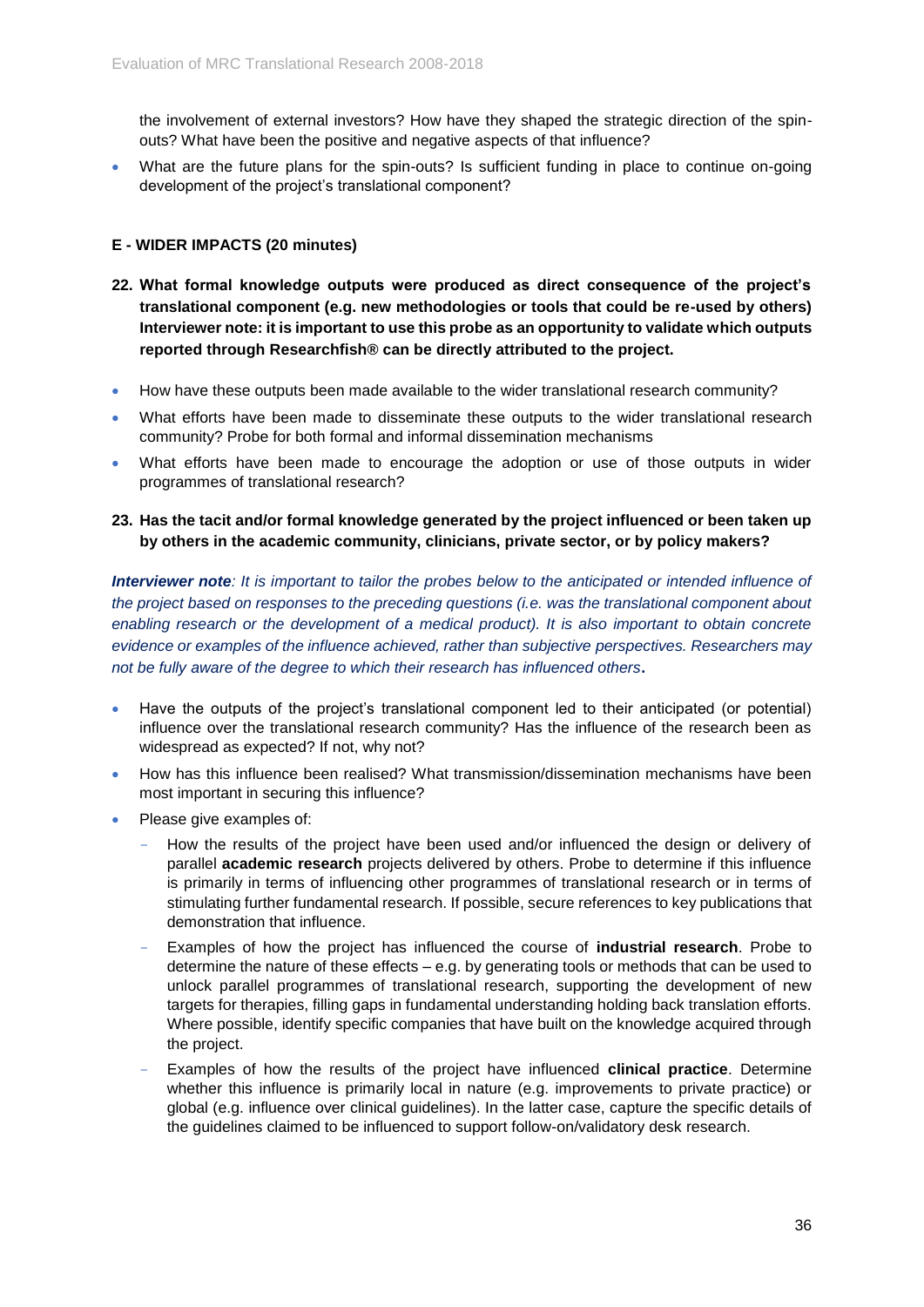- Examples of **policy impact**. It is important here to capture details of the specific policies thought to have been influenced, the nature of the influence, and where possible, other contributory factors to those changes.

## **24. How would you describe the wider skills and knowledge you were able to acquire through the delivery of the project?**

- Probe for different categories of knowledge: e.g. fundamental biology, translational research process, regulatory frameworks, industrial processes and needs, clinical practice/needs of clinicians, healthcare system, patient needs, project management skills.
- How has this knowledge influenced the direction of your subsequent research priorities? To what degree did the project produce a greater interest or focus on translational research? Why?
- Have you initiated any subsequent programmes of research that have drawn directly on the knowledge acquired through the project? Please describe this research and how it was influenced by the project?
- Did the project influence your work in other ways e.g. approach to research design, project management, reputational impacts? Please provide examples of this influence.

## **25. How have the collaborative relationships formed evolved since the completion of the project?**

- What benefits did you derive from working in collaboration? Have the relationships formed been sustained?
- How has working in collaboration influenced your subsequent research priorities? How
- Have you initiated any subsequent programmes of research as a result of the collaborative relationships you formed? Please describe this research and how it was influenced by the project?

## **26. Did the delivery of the project produce any wider improvements in the capacity of your institution to deliver, or influence the perception of engaging in, translational research?**

- What broader skills and capabilities (including both human resource, physical and intangible capabilities) in translational research were built within the institution as direct result of the project?
- To what degree have those have had positive benefits for translational research within the institution, and how have these arisen (e.g. increased ability to attract further funding, deepened collaborative relationships with industry/investors/clinicians/patients/TTOs)?
- What is your perception of the culture within your institution towards translational research? Has the project resulted in any direct changes in the way that translational research is perceived? In what ways have those changes manifested themselves overtime? How has the MRC played any role in shaping this?
- What is your perception of the culture within academia more broadly? Has this changed over time (if so, why)? Has the MRC played any role in shaping this?
- More broadly, to what degree in your view has MRC funding for translation research more broadly brought about changes in the way that translational research is supported in your institution?

## **27. Are there any other wider impacts that you can identify?**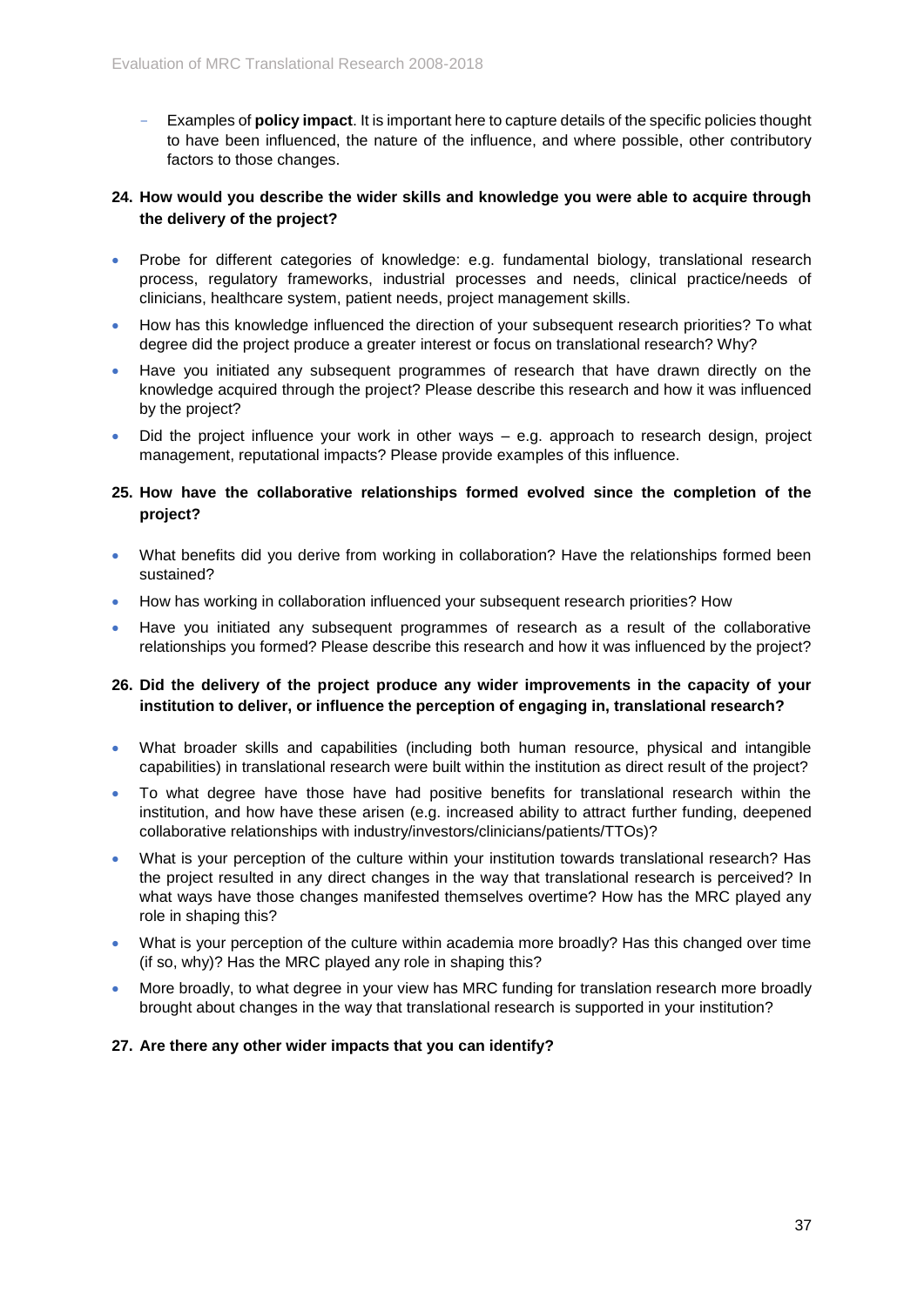## **F - OTHER PROJECTS FUNDED / DECLINED FUNDING**

*Interviewer note: cover this section only if time allows.*

*Draft note: If there is interest in building an effective 'counterfactual' sample of declined projects to explore issues of the causal relationship between MRC funding and the outcomes explored above, then this would require a full repetition of the lines of enquiry above for those decline applications. The questions below provide a light touch means of allocating the project to the TRL scale at the start of the project and at the time of interviewer.* 

## **28. Please can you briefly tell me about other projects (or groups of related projects), if any, that you have received MRC funding for?**

- Please give a brief overview of the types of background research that had been completed in advance of the application for funding.
- What subsequent progress has been made in taking forward the research? How have they progressed (e.g. have they contributed to translational support tools)?
- What enabled / inhibited this progression?

## **29. Can you tell me about other projects where you were declined funding by the MRC? Why were you declined?**

- Please give a brief overview of the types of background research that had been completed in advance of the application for funding.
- Were you able to source funding from elsewhere? Please describe the source (e.g. funding organisation, amount).
- What subsequent progress has been made in taking forward the research? How have they progressed (e.g. have they contributed to translational support tools)?
- Where are they now? How have they progressed / impacted the translational?
- What enabled / inhibited this progression?

## **G - CLOSE / ROUND UP**

## **30. Anything which you feel we should know to help MRC support translational research?**

• Any questions for us about our work?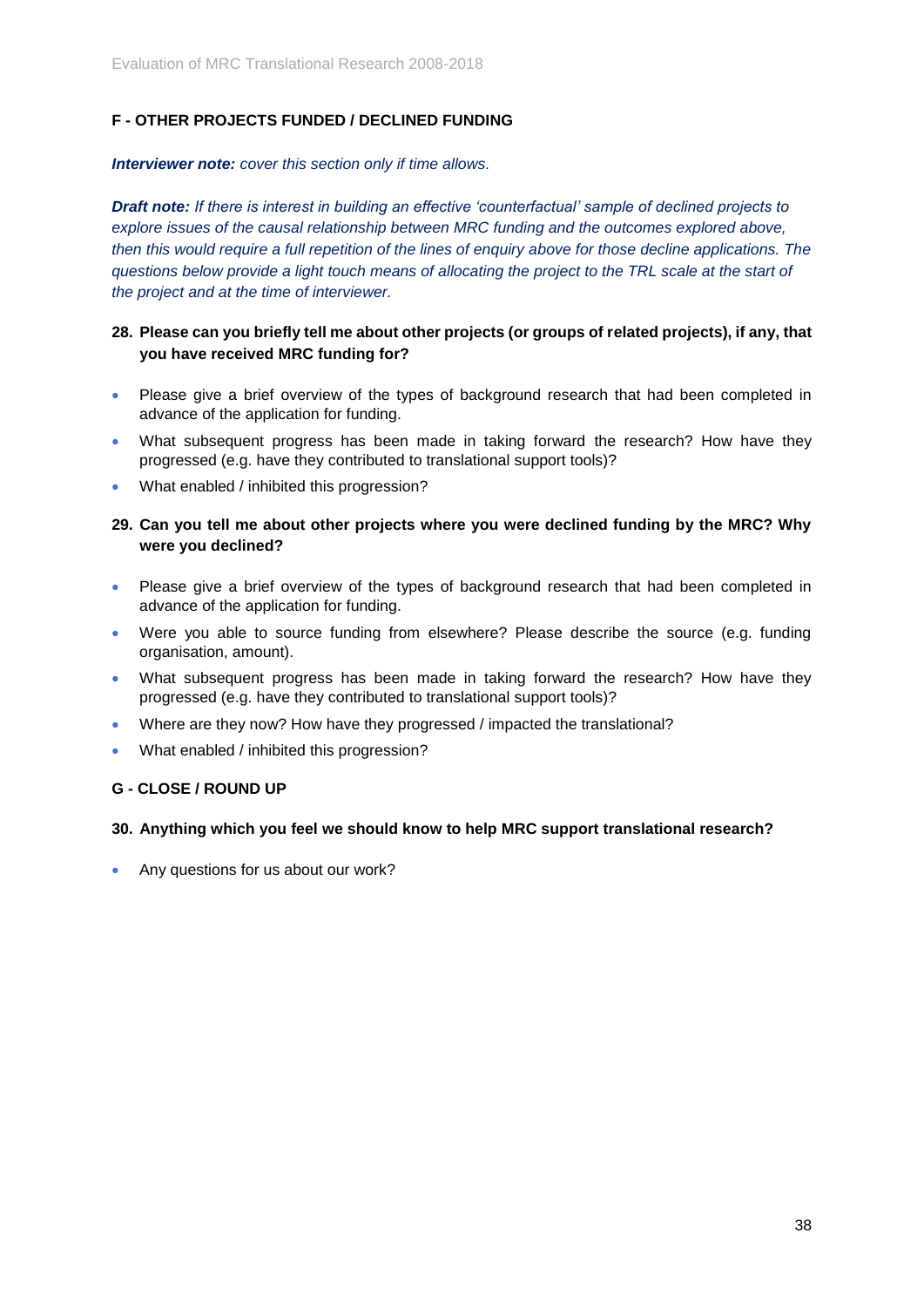# <span id="page-38-0"></span>4 Key stakeholder (KOL) discussion guide

## **To note:**

*Some of the key stakeholders are active, very successful researchers. The interviewer needs to steer the interviewee away from talking about their own research field; rather, the interview should explore general, broad aspects of translational research landscape (and the role of the MRC/funders within).*

*Interviewers should spend some time to ascertain the interviewee's background and role, and determine which sections and sub-sections to cover. As the programme of interviews involves a broad range of stakeholders, some questions may need additional tailoring to individual interviewees.* 

The interviewer will need to enquire about three time periods:

- What was the situation 10 years ago
- What changed over the past 10 years and what is the situation now
- What can the interviewee see going forward / arising.

The time period to be commented on needs to made clear during questioning.

The MRC are interested in specific examples supporting opinions expressed and illustrating any changes, barriers and enablers. Please try to capture these through your questions.

## **1.1 Introduction (5 min)**

#### **Introduce the context of the interview:**

- These interviews are being undertaken as one of the components of an evaluation of the MRC's 10-year translational research programme.
- As you are aware, the MRC is a UK funding body, with the mission to improve human health through world-class medical research. MRC awards support basic and early translational research, including Phase I and early Phase II clinical trials.
- In a parallel interview programme, we are talking to researchers about specific MRC-funded research projects, to hear about their experience of undertaking the project and progress made.

#### **In this interview, we would like to ask about your experience and views on:**

- the MRC's contributions to the broader UK system of support for translational research
- current barriers to and enablers of research translation, as well as examples of best practice you may be aware of, in the UK and elsewhere
- potential future strategies and funding approaches that would further improve research translation.

#### **Consent/confidentiality:**

*It is essential that the interviewer asks for consent to record the interview and covers the bullets below.*

*Do we have your permission to audio record the interview? The recording will be only used to ensure that we transcribe details correctly, it will not be provided to anyone outside of Ipsos MORI/Technopolis, and will be destroyed as soon as we have completed analysis of the whole set of interviews.*

To confirm, we would like to request your permission for the following: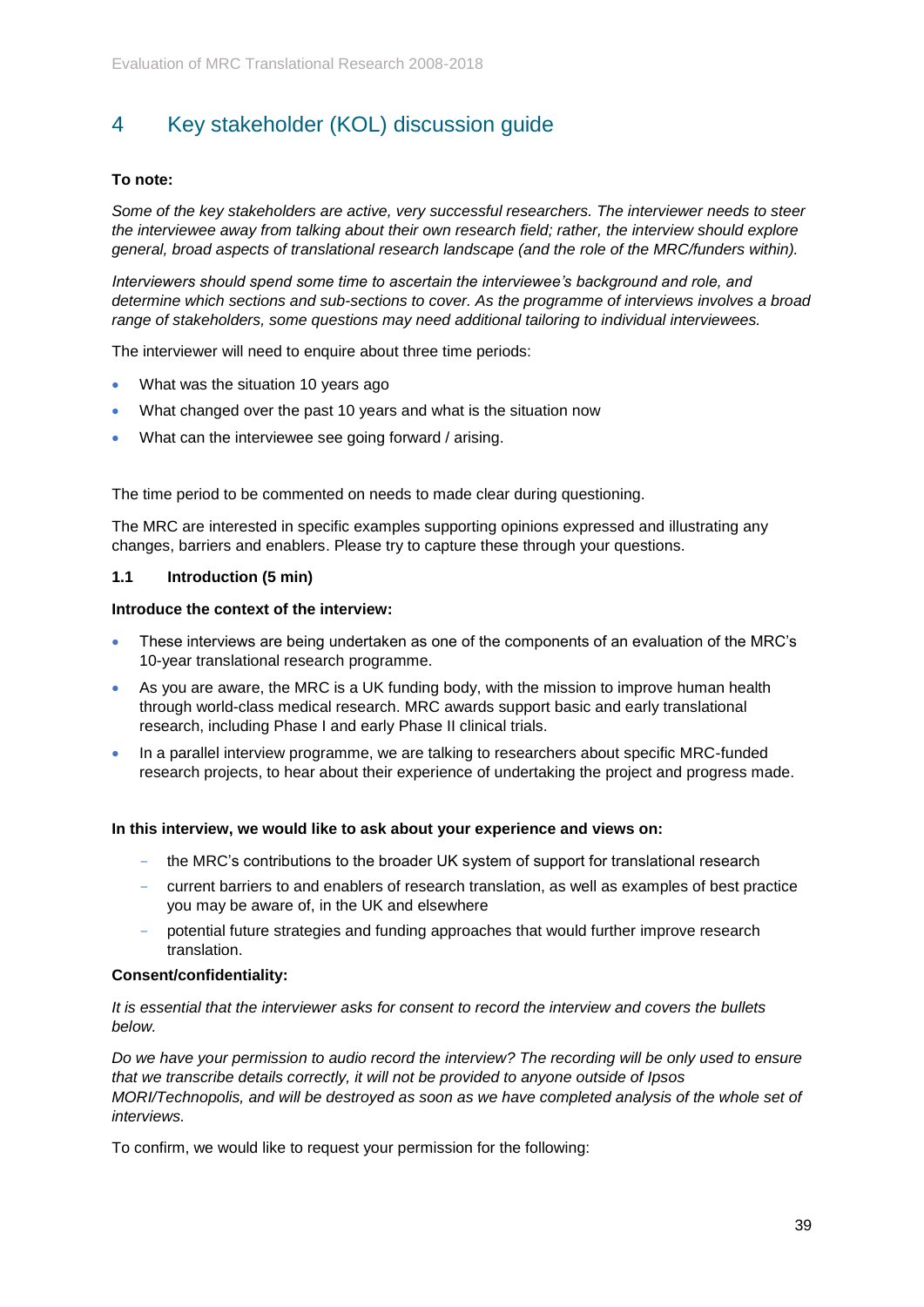- May we use the feedback you provide, together with any additional information you choose to disclose, for the evaluation study?
- May we share this information and any analysis we carry out as part of the evaluation study with the MRC, for its own internal purposes only?
- The MRC expect to publish aggregate, unattributed results from the study. An anonymised form of the interview, with all confidential information and personal data removed, may be included as part of a broader publication of the outcomes from the evaluation of the programme. Is this OK with you?

#### **Once you have started the recording, please state the unique interviewee ID number (e.g. KOL\_003) for the recording.**

Definition of translational research:

Before we start, I would like to define the term 'translational research':

*The aim of the MRC's translational strategy is to drive innovation, facilitate the transfer of best ideas into new interventions, and improve the return on investment in fundamental research.* 

*For this study, translational research is defined as: "The principle of turning fundamental discoveries into improvements in human health and economic benefit."* 

*While this is the long-term objective for activities funded by the MRC, most of the supported research takes place in the early stages of the innovation pipeline. This can include direct contributions, through discovery and development of new interventions and technologies, as well as broader contributions, such as underpinning knowledge, tools, and infrastructure which are then employed by other actors in the translational research ecosystem.*

## **1.2 Interviewee background (3 min)**

## **[Short; interviewers to prepare ahead of the interview]**

- Could I confirm your current role(s): You are currently **[…] at […]**
- Could you briefly describe your involvement with and expertise in relation to translational research?
- Have you worked with the MRC in the past? If yes, could you outline how?

## **1.3 The Translational Research landscape and the role of public funding (10 min)**

## **[Setting the scene – research landscape]**

- Could you describe the main changes over the last 10 years in the [UK/your country's/global] translational research landscape? e.g.
	- Type of R&D activity in different sectors, along translational pathway
	- Levels of investment; sources of funding
	- Impact of R&D for patients
	- Policy changes, such as developments in public health policy / NICE guidelines
- What were the key drivers for these changes [in the UK/in your country/globally]?
	- Research developments, e.g. new technologies / modalities in the R&D pipeline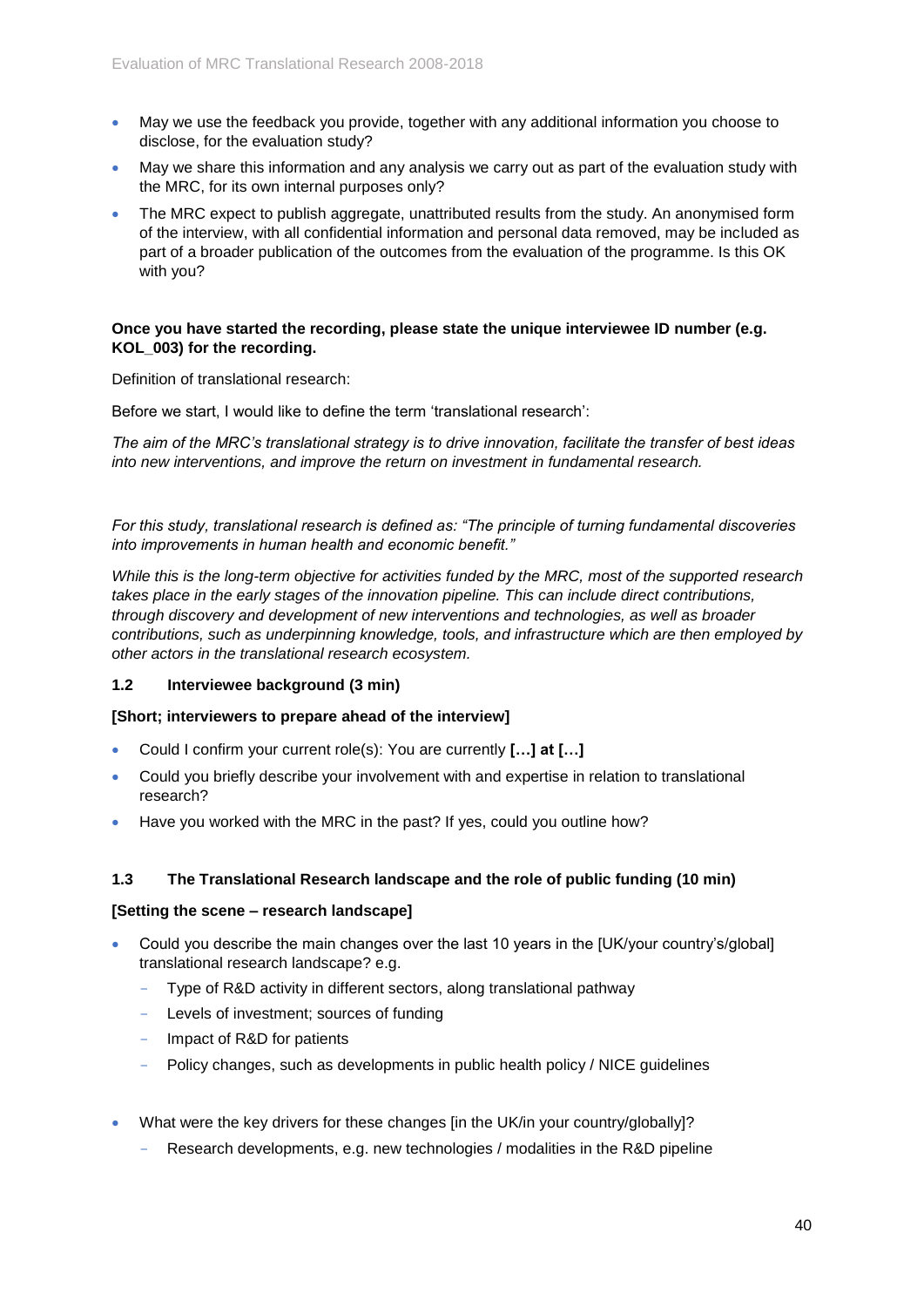- Economic developments, e.g. 2008 downturn and effect on company R&D; industrial researchers move to academia to set up "translational drug discovery centres" when big pharma downsized; market failure for antibiotics, vaccines and treatment for certain rare diseases
- Changes in government policy
- Changes in culture / attitude:
	- $\circ$ in the research community
	- in industry / the investor community  $\ddot{\mathbf{o}}$
	- Pre-competitive collaboration platforms (IMI, Lilly's Open Innovation Drug Discovery  $\ddot{\phantom{0}}$ platform, GSK's Discovery Partnerships with Academia (DPAc)
- **Other**

## **[role of public funders]**

- How would you summarise the key ingredients of a 'successful translational research landscape'?
- What do you consider the role of public funding in translational research?
	- Generation of underpinning knowledge
	- Bridging funding gap between discovery science funding and VC funding
	- De-risking new areas for the private sector to step in
	- Addressing health needs and innovation of limited interest to the private sector
	- Independent expert advice

#### **[impact of MRC / public funders - overview]**

- Over the last 10 years, what role has [MRC/public funding] played in driving and enabling translational research?
	- What have been the main areas of impact [the MRC / public funders] achieved / contributed to?
	- Can you provide examples?
- Can you identify any gaps in the current funding landscape? How do other funders complement the MRC's funding activities?
- Looking ahead, are there any gaps or risks you can see arising?
- Overall, do you think [the UK / your country's] research community is better equipped for translational research now than it was 10 years ago? Please explain.
	- What have been the key improvements over the past 10 years?
- Are there specific measures by [the MRC/public funders] you think were essential to this? (e.g. impact statements, funding dedicated to translational research, brokering relationships with industry and NHS through partnership)

## **For funders only [remaining barriers /gaps / enablers – overview (this will be covered in detail with award recipients and stakeholders in later sections)]**

- What do you consider the main barriers from discovery to impact?
- What are the key enablers overcoming barriers to research translation?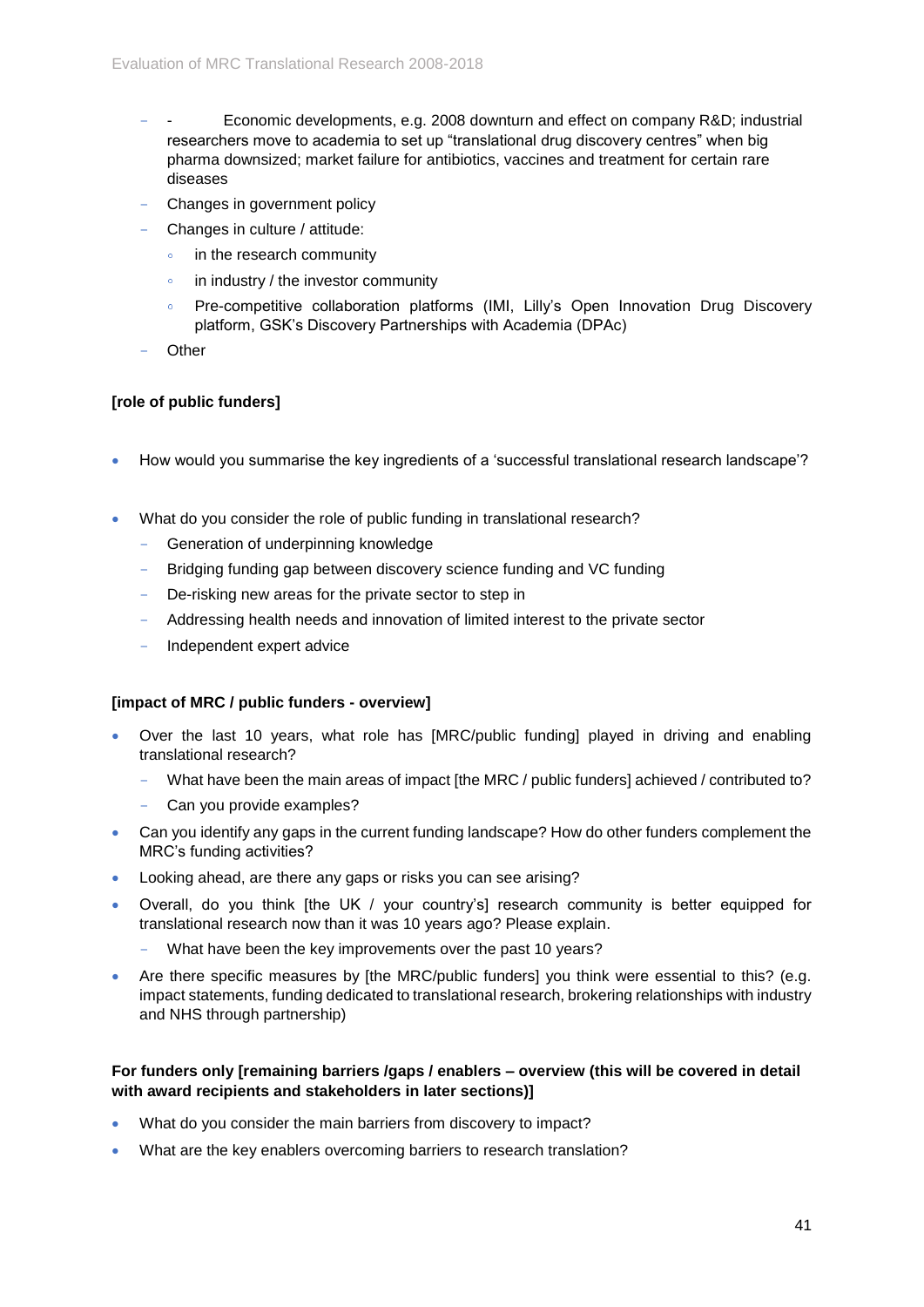- Could gaps/barriers be addressed by [the MRC / public funders], or by others in the translational research landscape? What are some measures not currently taken (or insufficiently so) that would have significant impact on supporting research translation?
- Why do you think these measures have not been taken? (E.g. not aware, gap in responsibilities within funding landscape, insufficient budget, objectives not fully aligned, high risk of attrition, lack of leadership and coordination)

## **1.4 The MRC's translational research schemes (10 min)**

• Which of the MRC's funding schemes have had a strong impact?

[on your institution's level of translational research activity / on translational research activity in the UK] – for research institutions/organisations

[on your organisation's interaction with and uptake of MRC-funded research] – for stakeholders

- What were the effects?
- Were there specific aspects of the funding scheme that were crucial to its positive impact? (E.g. call text, pathway to impact statements, DPFS milestones, selection process, support provided during the proposal preparation and project lifetime)
- Do you have suggestions for:
	- How to improve existing schemes?
	- The focus or nature of future schemes?

#### **Only interviewees familiar with NIHR/MRC:**

- How do MRC and NIHR funding streams and activities complement each other?
	- How do the funded activities interface?
	- Are there any issues?
- Have there been any changes over the past 10 years? If yes, please explain.

#### **1.5 Barriers and enablers to translational research and the MRC's impact (15 min)**

*Operational and economic barriers can occur along all stages of the translational research pathway. Some of the barriers to and enablers for translational research are: collaboration, skills, infrastructure, availability of funding, institutional support and attitudes/culture. There are of course others.* 

*In the interest of time, could you let me know which 2 – 3 aspects you consider the most important, which we will then focus on?* 

#### **1) Collaboration:**

*lack of communication/collaboration between academic researchers and clinicians and industry; distrust between collaborating partners incl. unresolved differences in aims/ research practice*

- How important was this barrier 10 years ago; how important is it now?
	- What were the main drivers of change?
- To what extent has the MRC contributed to overcoming this barrier over the past 10 years? What were the key measures taken?
	- What has been the effect? E.g. deepened collaborative relationships between researchers and industry/ clinicians/patients, follow-on funding, enhanced information exchange, skills?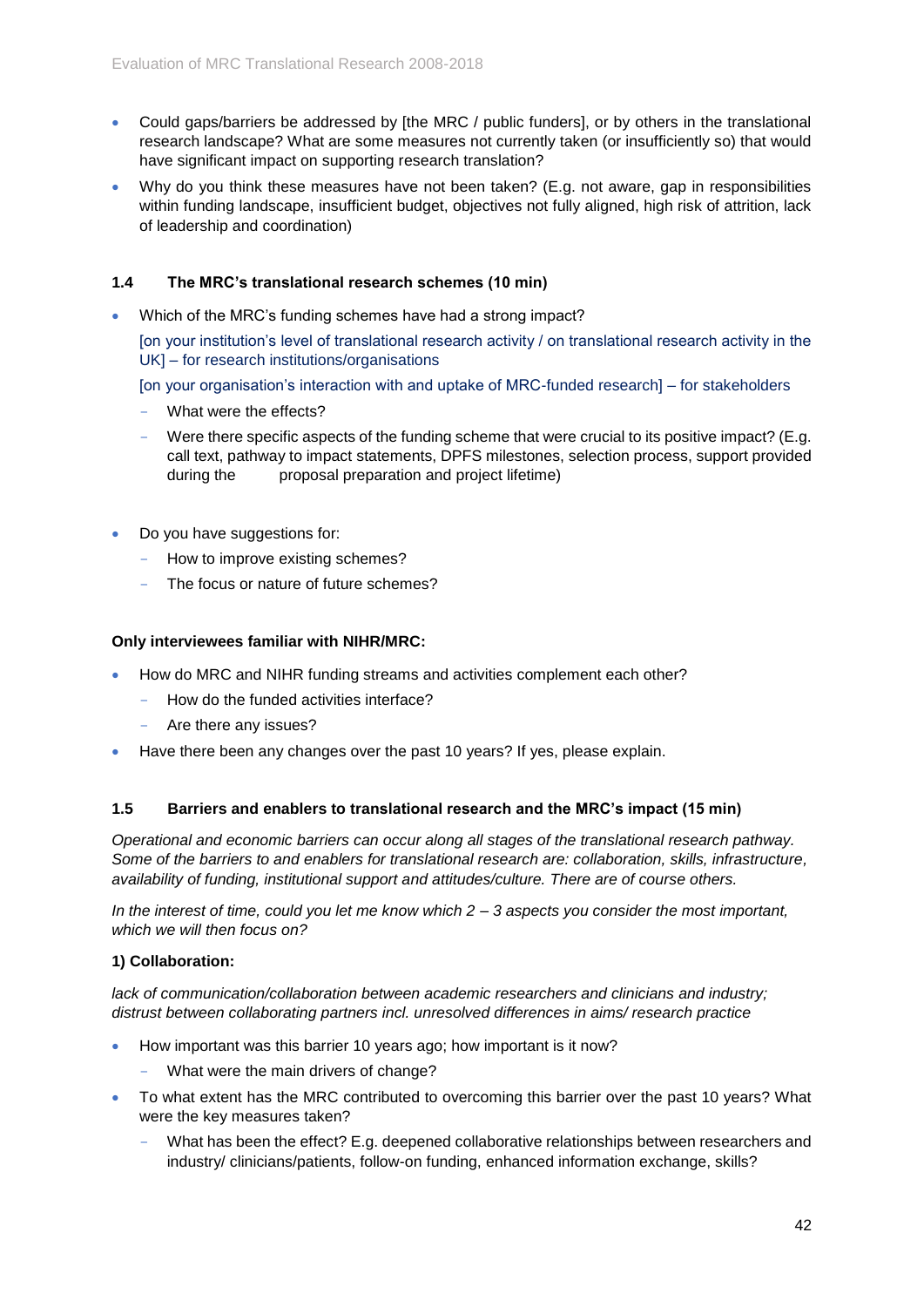• What could the MRC do to improve the situation further?

## **2) Skills:**

*E.g. knowledge gaps in academic research teams, e.g. in how to tailor / validate research projects for progression to later stages of development; knowledge gap in industry research teams on underlying biological mechanisms; knowledge gap and/or capacity issues in universities support function, e.g. TTO*

- How important was this barrier 10 years ago; how important is it now?
	- What were the main drivers of change?
- To what extent has the MRC contributed to overcoming this barrier over the past 10 years? What were the key measures taken?
- What skills did this build at your institution / organisation / in the community?
- What has been the effect in relation to translational research?
- What could the MRC do to improve the situation further?

## **3) Infrastructure**:

*lack of underpinning infrastructure such as access to compound libraries, high-throughput screening, preclinical ADME, safety and efficacy testing, GMP facilities; data capabilities, access to patients, advanced trial design*

- How important was this barrier 10 years ago; how important is it now?
	- What were the main drivers of change?
- To what extent has the MRC contributed to overcoming this barrier over the past 10 years? What were the key measures taken?
	- What have / are other funders contributing? e.g. is MRC-funded translational research drawing on BRU/BRCs, AHSNs, EPSRC-funded centres, industry partners?
	- What essential infrastructure is now in place that was not there 10 years / 5 years ago? Examples
- What other infrastructure should be prioritised and established to drive forward translational research?

## **4) Funding:**

*e.g. lack of funds for translational research in academia; lack of gap funding between grants; lack of follow-on funding (public or private)*

- How important was this barrier 10 years ago; how important is it now?
	- What were the main drivers of change?
- To what extent has the MRC contributed to overcoming this barrier over the past 10 years? What were the key measures taken?
	- What has been the effect?
- What could the MRC do to improve the situation further?

## **5) Institutional support:**

*insufficient support, e.g. for regulatory process, IP and contracts, quality assurance, ethics; requirements of academic institution not conducive to industry collaboration*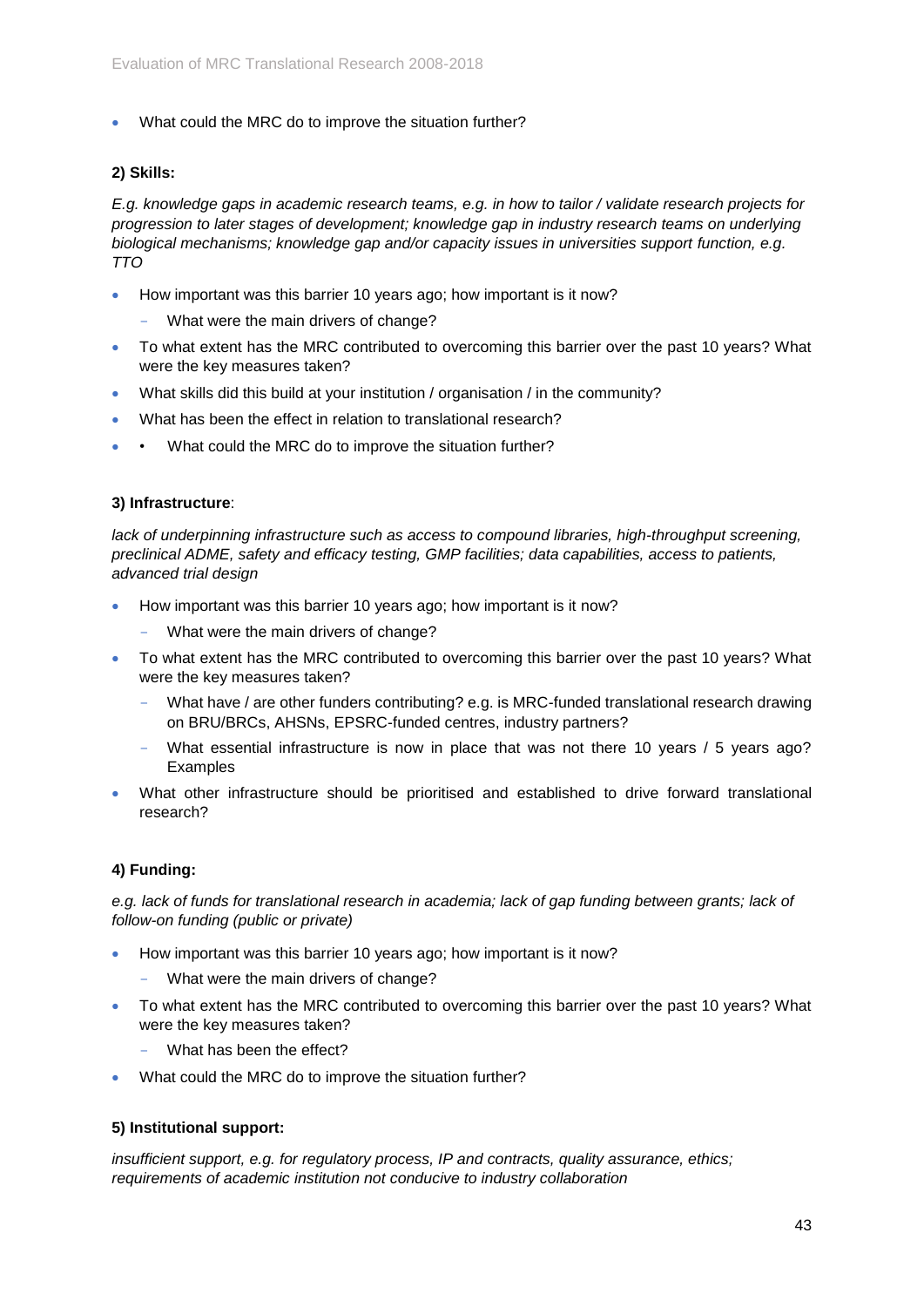- What measures has [your institution / have institutions in the UK] established over the past 10 years to support translational research?
	- How is this helping your work?
	- What were the main drivers of change?
- To what extent has the MRC contributed to this, and through which measures?
	- What has been the effect? e.g. increased ability to attract further funding, fewer 'knowledge & skills' failures, easier partnering
- What could the MRC do to improve the situation further?

#### **6) Incentives and culture:**

*e.g. translational research outputs and team-work not aligned with academic career progression; research translation not valued by academic researcher / academic institutions (such as intellectual property rights, data sharing)*

- How important was this barrier 10 years ago; how important is it now?
	- What were the main drivers of change?
- Has the MRC's funding resulted in any direct changes in the way that translational research is perceived at your institutions? Has your institution changed in the way it values and promotes translational research?
	- How does this manifest itself?
	- What has been the effect?
- In the wider UK academic community: Do you think there has been a change in attitude and culture vis-a-vis translational research over the past 10 years?
	- How does this manifest itself?
	- Are there differences across institutions, research areas, geographic location (e.g. within innovation clusters), career stage, gender? If yes, could you describe these differences? Why might this be the case?
- What could the MRC do to improve the situation further?

## **7) Other:**

- Are there any other barriers or enablers you would want to highlight?
- How important was this barrier / enabler 10 years ago; how important is it now?
	- What were the main drivers of change?
- To what extent has the MRC contributed to overcoming this barrier / establishing this enabler over the past 10 years? What were the key measures taken?
- What other measures could the MRC take to improve the situation further?

#### **1.6 Knowledge transfer in the translational research ecosystem (8 min)**

*Discoveries and knowledge need to 'flow' through the translational research landscape to achieve impact. This section explores where and how MRC-funded research findings are disseminated and transferred, how [the MRC / public funders] has enabled this, whether there are current barriers to knowledge transfer, and how these might be addressed.* 

#### **[select interfaces relevant to interviewee]**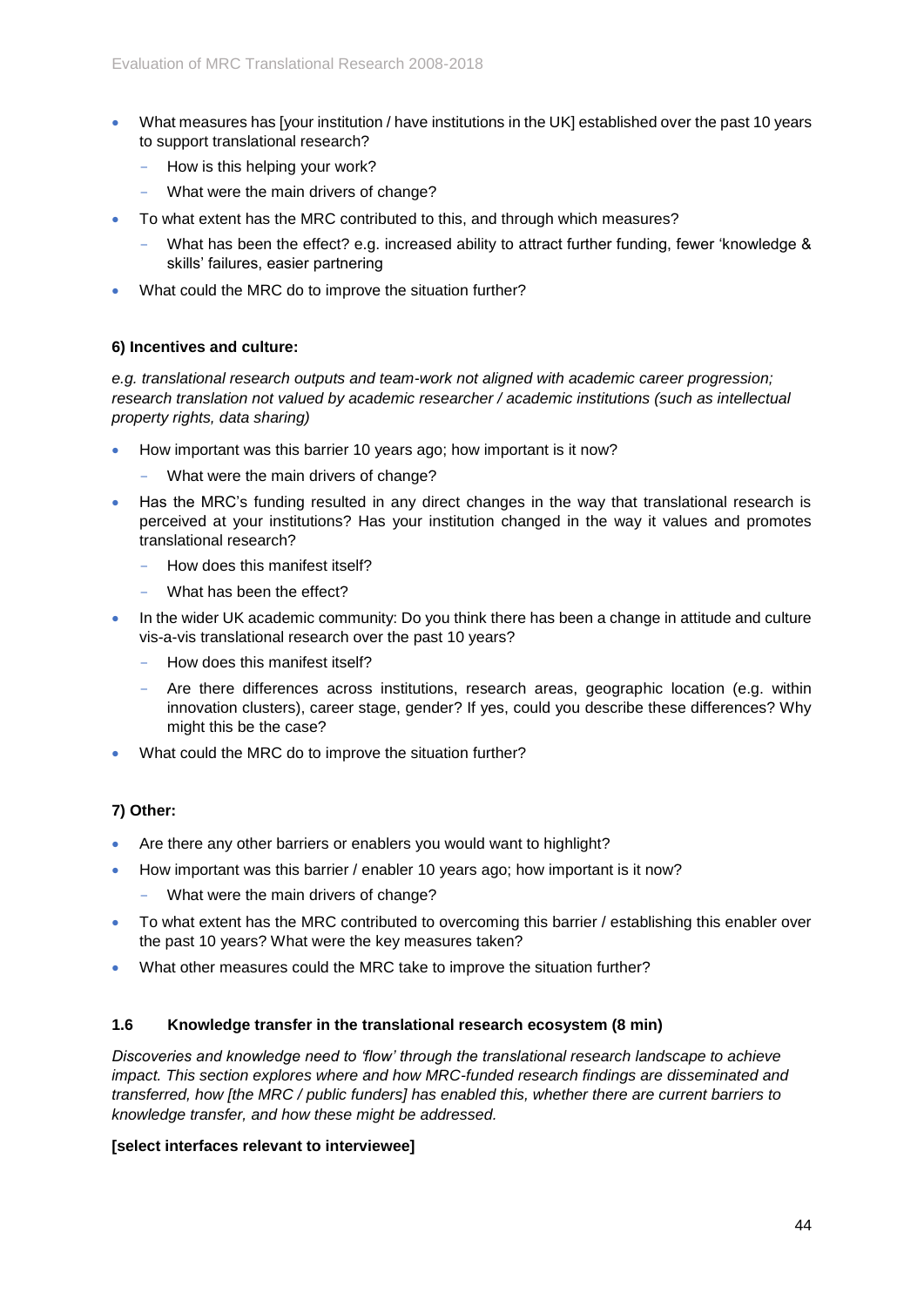*Where interviewees are not familiar with the MRC's activities and discoveries, the interviewer will generalise to 'academic' or 'publicly-funded' research.* 

*Interviewees may only want to comment on one or two KT interfaces, depending on their expertise, experience, and interview time remaining.*

#### **Knowledge transfer – industry:**

- By which mechanism does the private sector access [MRC / academic discoveries]? *e.g. scientific literature, established collaborator networks with academia, interaction with university TTO/TRO, conferences/meetings, open innovation platforms*
- Have there been any changes in the nature and importance of these access mechanisms over the past 10 years? If yes, how has [the MRC / public funders] contributed to this?
- Are there any barriers to movement of knowledge and innovations between the academic research environment and industry? *e.g. limited reproducibility, lack of communication and awareness [may have been covered above]*
- How could knowledge transfer to industry be improved?
	- Are there any 'lessons learned' you could share with me?
	- Is there any best practice you are aware of not currently widely used? *E.g. involve industry stakeholders from start of project; invest in project management staff*
- How could barriers be addressed, by the MRC or other funders?

#### **[for industry representatives involved in funding academic research]:**

- Does your company fund research at academic research institutions?
	- If yes, please describe.
	- If no, why not?

#### *If yes:*

- Why did your company decide to fund research at academic research institutions? How does this fit with your wider R&D strategy?
	- How did you select institutions/groups you fund, or funding streams you co-fund?
- What have been the main effects for your company?
- Are there any key lessons you could share with us, positive and negative?

#### **Knowledge transfer – clinical research and practice:**

- How are (relevant) [MRC / university] discoveries taken up into further clinical research and into clinical practice?
- Have there been any changes over the past 10 years, and if yes, how has the MRC contributed to this?
- Are there barriers to movement between the academic research environment and clinical research and practice? *e.g. research not sufficiently informed by clinical need; lack of professional awareness of the state of the art of biomedical sciences; lack of infrastructure (e.g. IT) or professionals' skills; resistance to change in the health system; barriers to market access, e.g. entry of innovations into the health system is difficult to achieve and roll-out is slow*
- How could knowledge transfer to clinical research and practice be improved?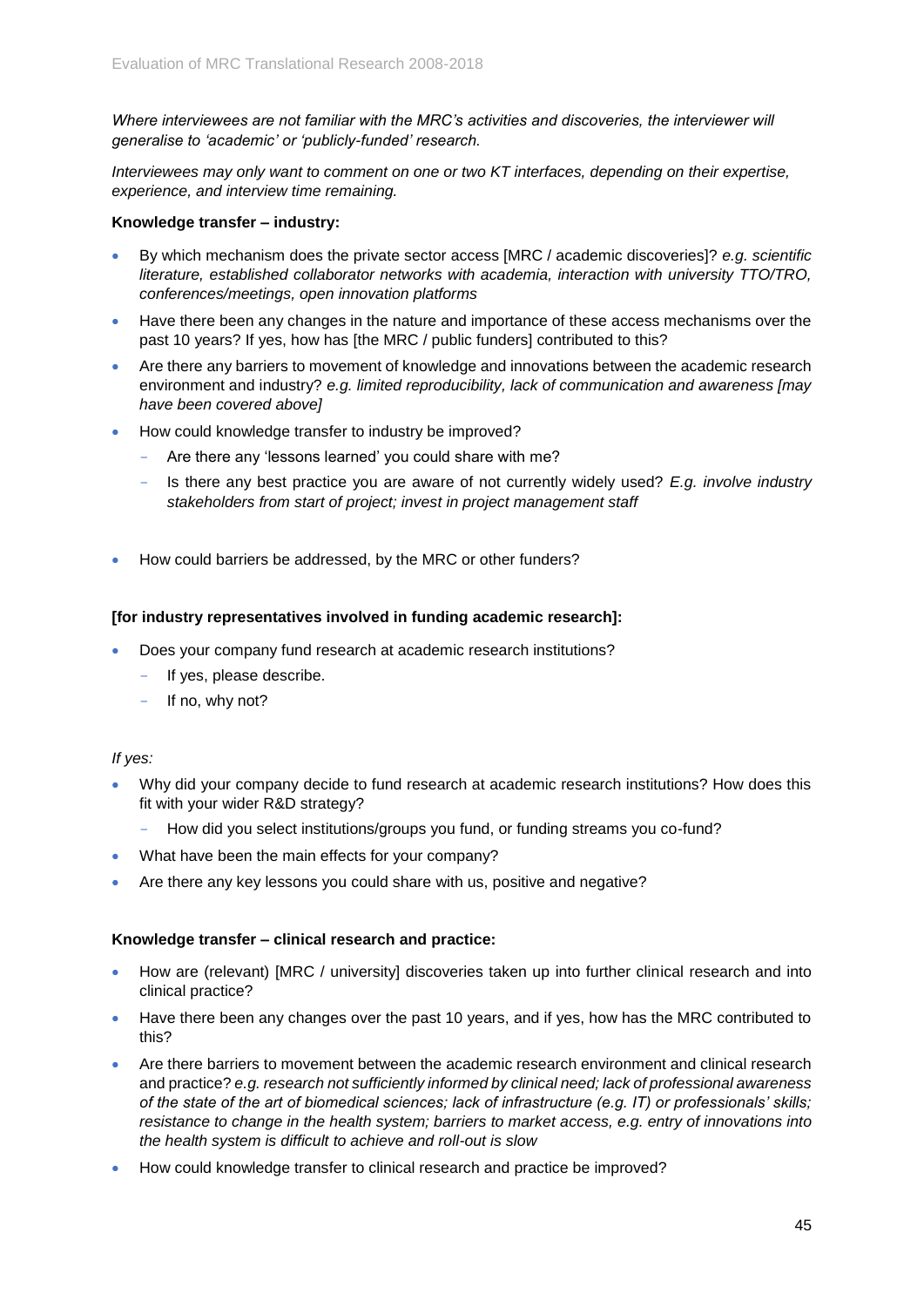- Are there any 'lessons learned' you could share with me?
- Is there any best practice you are aware of not currently widely used? E.g. research projects based on identified clinical needs; involvement of clinical researchers on advisory committees etc.
- How could barriers be addressed by the [MRC / public funders]?

## **Knowledge transfer – policy:**

- How are (relevant) [MRC / academic] discoveries taken up and used by policy makers?
- Have there been any changes over the past 10 years, and if yes, how has [the MRC / public funders] contributed to this?
- Are there barriers to movement between the academic research environment and policy? *e.g. lack of awareness of policy makers; researchers not aware of policy needs; research does not address policy needs; presentation format of research findings not suitable for policy audience*
- How could knowledge transfer to policy be improved?
	- Are there any 'lessons learned' you could share with me?
	- Is there any best practice you are aware of not currently being used? E.g. research projects based on identified clinical needs; involvement of clinical researchers on advisory committees etc.
- How could barriers be addressed by [the MRC / public funders]?

## **Knowledge transfer – investors:**

- Have there been any changes in the level and type of investment into discoveries made by academic research institutions (in the medical sciences) over the past 10 years?
- Has there been a change in the volume and type of 'investable discoveries' emerging from academic institutions over the past 10 years?
	- If yes, how has [the MRC / public funders] contributed to this?
- What are the key positive or negative signals when deciding whether to invest in a technology? How do investors identify suitable research projects and technologies?
- Are there barriers for investors? *e.g. negotiations with TTOs; differences in expectations of academic innovator; incomplete skill set within innovator's team; innovations too risky, e.g. too early in development, business model*
- How could these be addressed by [the MRC / public funders]?

## **1.7 Other funders of translational research: measuring impact and key lessons learned (15 min)**

- Could you provide an overview of the translational research portfolio you fund?
	- Do you fund programmes specifically targeted at translational research? Please outline the remit of your funding, e.g. to phase III trials, implementation etc.
- How do you plan and coordinate your activities with those of other funders in [the UK, such as the MRC / your country]?
	- Do you think there are gaps in the funding landscape?
- How do you monitor and measure progress of your Translational Research programmes?
	- What indicators do you use?
	- Are there any evaluation reports and evaluation frameworks you could share with us?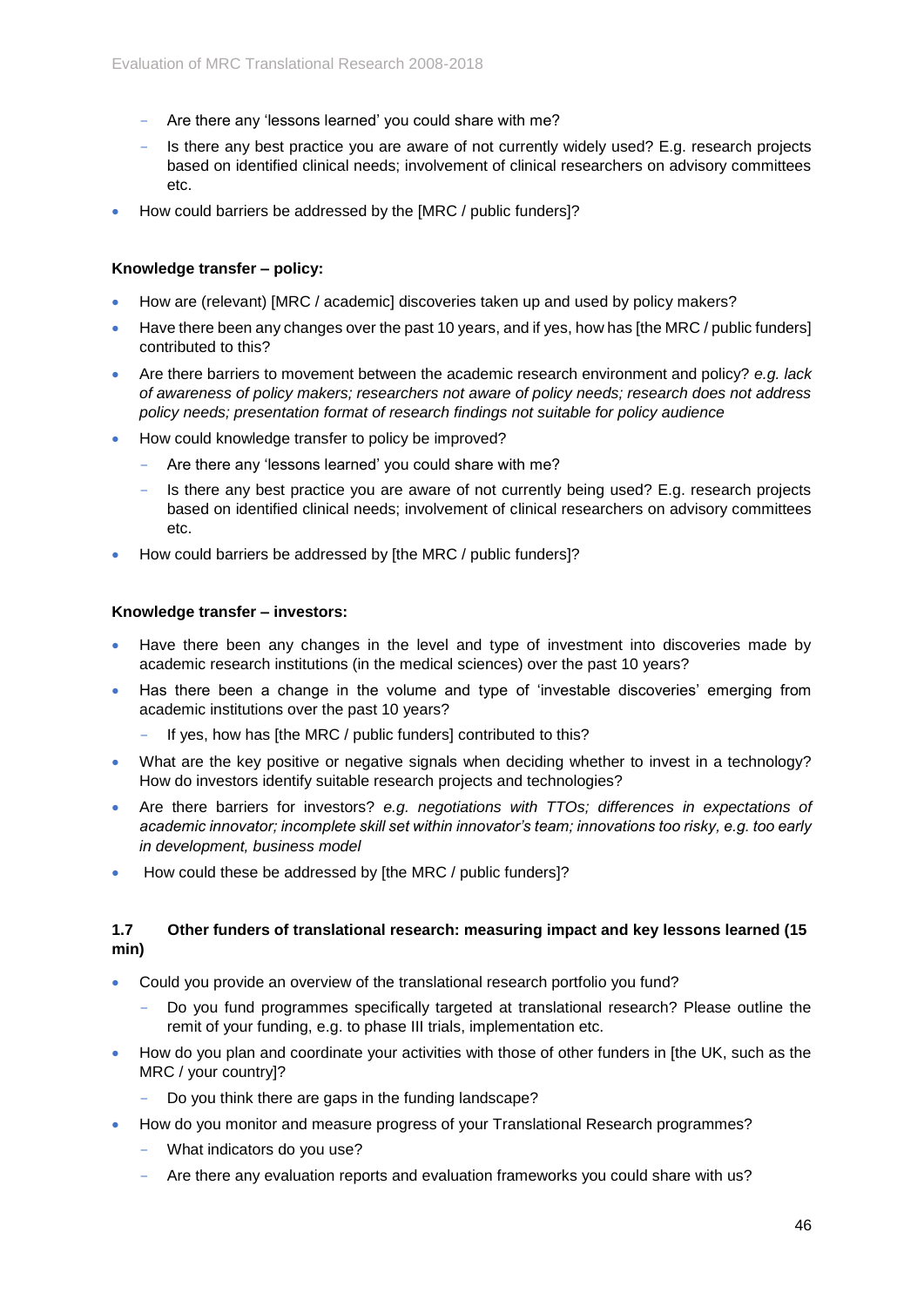- What have been key insights from your experience supporting translational research?
	- What measures have been highly successful, and why?
	- What have been the key barriers to translation, and how are you addressing these?

## **1.8 Best practice (5-10 min)**

- Are there translational research programmes, in the UK or elsewhere, that you think have been particularly successful?
- Why do you think some programmes / countries are more successful than others?
- Why are some regions/institutions more successful than others? (clustering)
	- Is this an issue?
- How could the UK / MRC respond?

## **1.9 Closing (4 min)**

• Do you have any other questions or comments?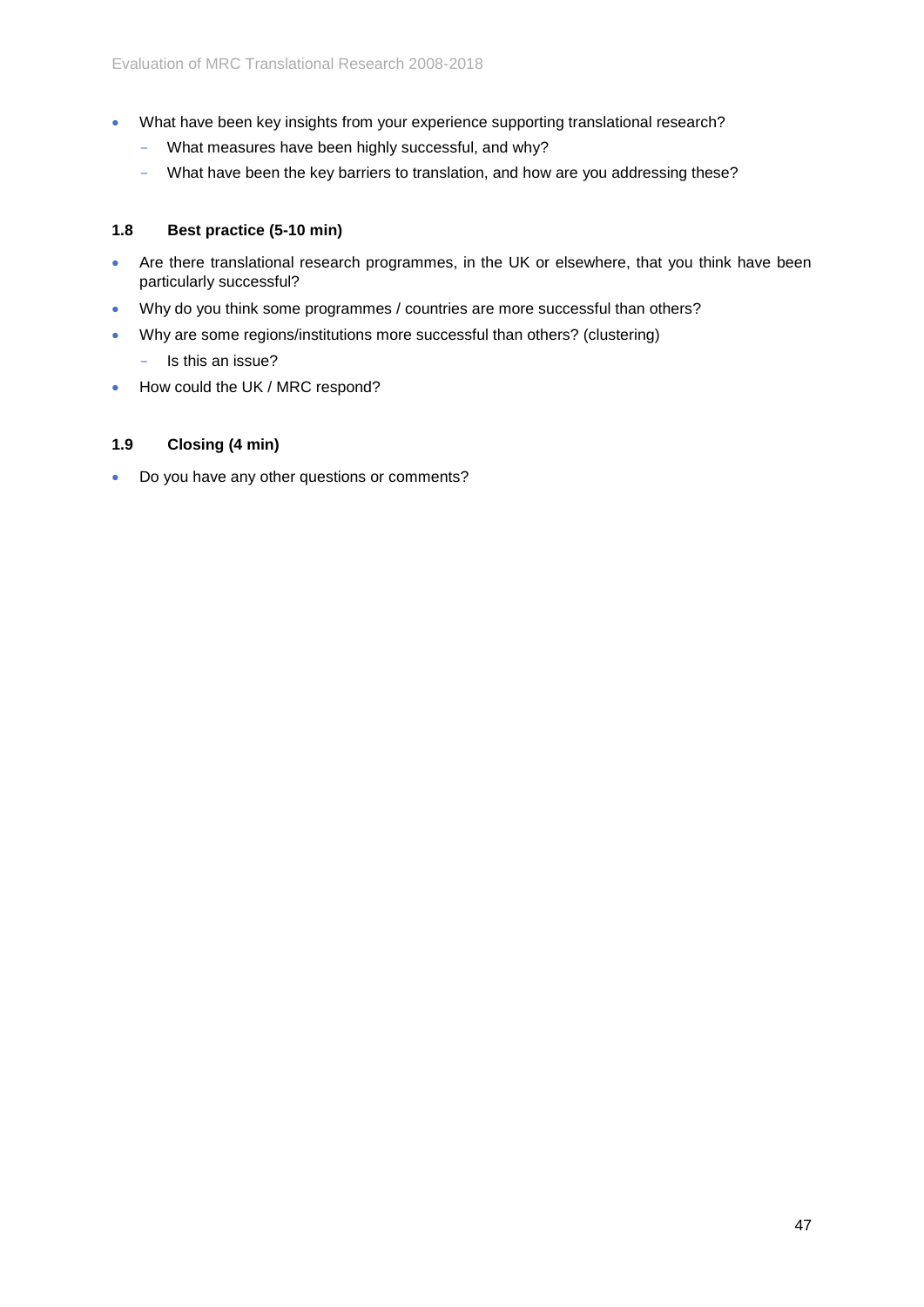# <span id="page-47-0"></span>5 Key stakeholder (KOL) interviews: Technology Transfer Officer discussion guide

## **To note:**

*Interviewers should spend some time to ascertain the interviewee's background and role, e.g. how long the interviewee has worked in TTOs, whether they have a background in academic research or the private sector, and whether they have worked at a range of universities (e.g. inside and outside the Golden Triangle; position abroad). This information will help understand the individual's views and aid the analysis. Depending on this information, questions should be tailored to explore specific aspects.*

The interviewer will need to enquire about the following:

- What changed over the past 10 years and what is the situation now regarding protection of IP rights at their organisation
- What can the interviewee see going forward / arising regarding technology transfer.

The MRC are interested in specific examples supporting opinions expressed and illustrating any changes, issues and enablers. Please try to capture these through your questions.

## **1.1 Introduction (5 min)**

Introduce the context of the interview:

*These interviews are being undertaken as one of the components of an evaluation of the MRC's 10 year translational research programme. As you are aware, the MRC is a UK funding body, with the mission to improve human health through world-class medical research. MRC awards support basic and early translational research, including Phase I and early Phase II clinical trials. In a parallel interview programme, we are talking to researchers about specific MRC-funded research projects, to hear about their experience of undertaking the project and progress made.* 

In this interview, we would like to ask about your experience and views on:

- how the knowledge transfer and technology transfer (TT) landscape and activities have developed over the past 10 years, and any past, current, and future constraints / enablers TTOs are experiencing
- what works and what does not for research translation, with an emphasis on knowledge transfer and IP, as well as examples of best practice you may be aware of, in the UK and elsewhere
- potential future strategies and funding approaches that would further improve research translation and knowledge transfer, and how the MRC might be able to support these

## **Consent/confidentiality:**

#### *It is essential that the interviewer asks for consent to record the interview and covers the bullets below.*

*Do we have your permission to audio record the interview? The recording will be only used to ensure that we transcribe details correctly, it will not be provided to anyone outside of Ipsos MORI/Technopolis, and will be destroved as soon as we have completed analysis of the whole set of interviews.*

To confirm, we would like to request your permission for the following: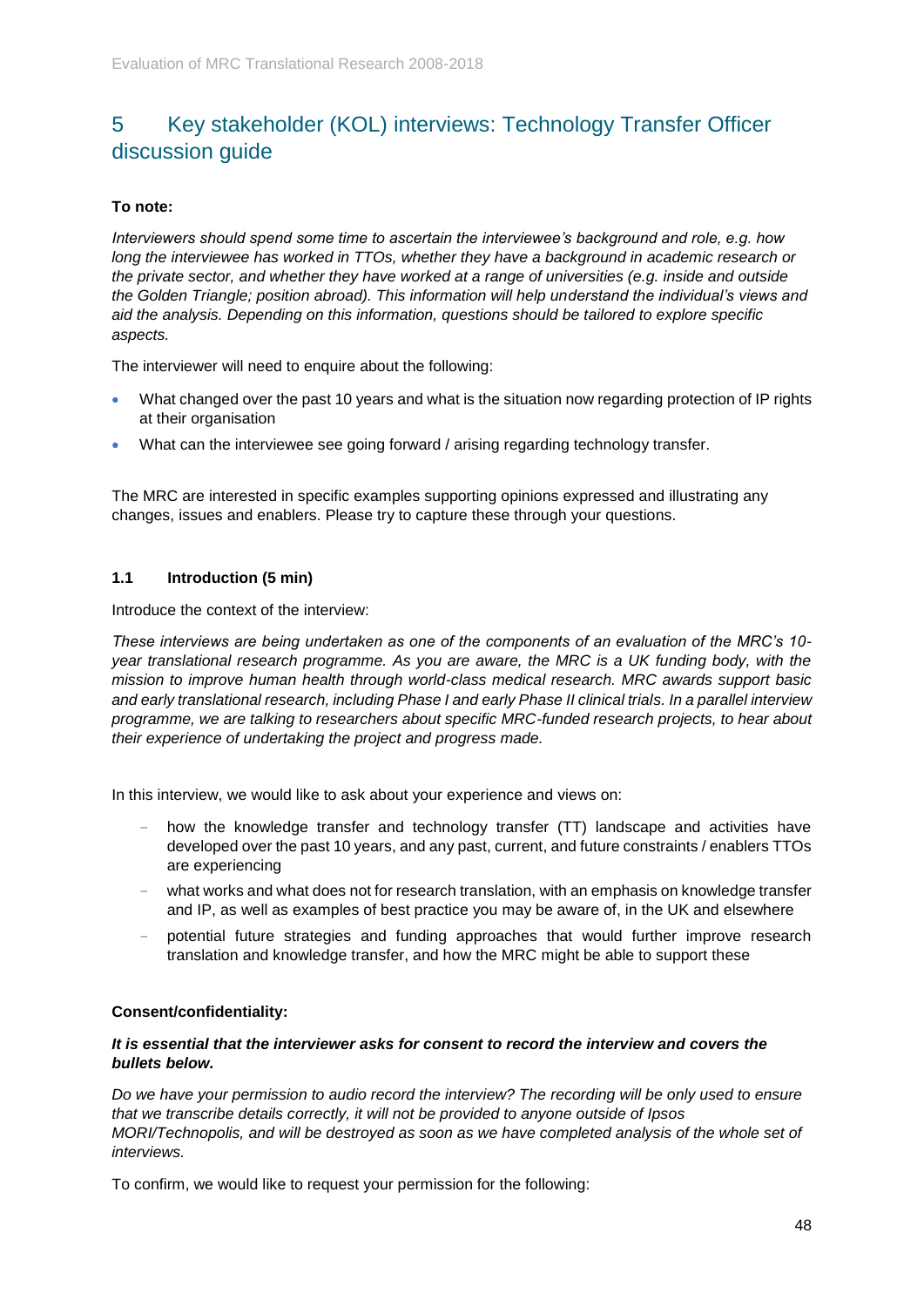- May we use the feedback you provide, together with any additional information you choose to disclose, for the evaluation study?
- May we share this information and any analysis we carry out as part of the evaluation study with the MRC, for its own internal purposes only?
- The MRC expect to publish aggregate, unattributed results from the study. An anonymised form of the interview, with all confidential information and personal data removed, may be included as part of a broader publication of the outcomes from the evaluation of the programme. Is this OK with you?

#### **Once you have started the recording, please state the unique interviewee ID number (e.g. TTO003) for the recording.**

Definition of translational research:

*Before we start, I would like to define the term 'translational research':*

*The aim of the MRC's translational strategy is to drive innovation, facilitate the transfer of best ideas into new interventions, and improve the return on investment in fundamental research.* 

*For this study, translational research is defined as: "The principle of turning fundamental discoveries into improvements in human health and economic benefit."* 

## **1.2 Interviewee background (3 min)**

- Could I confirm your current role(s): You are currently [...] at [...]
- Could you briefly describe your background and career to date? e.g. How long have you been involved in technology transfer? Have you held positions outside academic institutions/ privates sector?

## **1.3 Broader tech transfer landscape (10 min)**

- How has the UK's TT landscape and activity developed over the past 10 years? What has driven these developments?
- Overall, what aspects have improved in terms of technology transfer and the support TTO's can provide? How do these differ from practices and support in the past? What do you see changing going forward?
- Overall, what are the main operational issues or constraints TT is experiencing? Do these differ between universities?
- How do you think these issues will develop going forward? Do you see new challenges emerging?

## **1.4 Tech transfer at your institution (20 min)**

#### **Resources**

- What resources and level of specialisation are available within your TTO?
	- How many FTE support exclusively on life sciences/medical/biotech research? How has this changed over the past 10 years?
	- What is the level of specialisation in the team? (i.e. staff with previous VC experience, staff with previous experience in IP teams of big pharma/ life sciences start-ups, staff that help to validate business case and business strategy for spinoffs, expert networks to bring in advice on a caseby-case basis)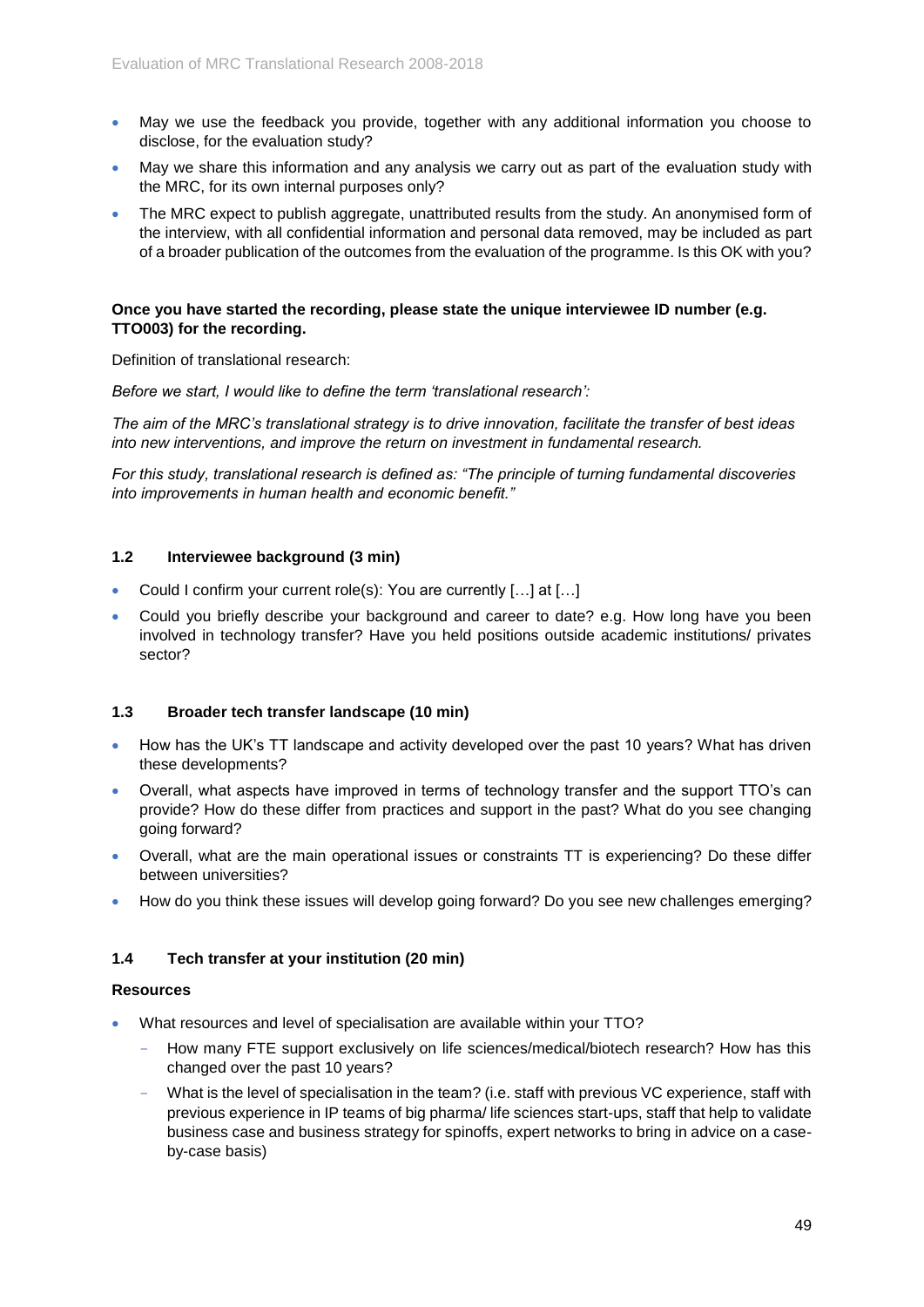- What are the main issues and constraints your TTO is experiencing? (e.g. limited TTO budget; lack of skilled workforce; lack of access to expertise; lack of interest of academic researchers; lack of engagement by industry)
	- How do these differ from issues encountered in the past?
	- How do you think these will develop going forward?
- Do you feel your institution is more strongly focussed on research translation now than it was 10 years ago? How would you describe your institution's translational culture, now and 10 years ago?
- Overall, how has the "appetite" and interest at your university changed regarding IP protection and commercialisation?

#### **Researcher engagement**

- How does your institution incentivise researchers to engage in translational research? (e.g. shared ownership of IP, career rewards, internal funding/CiC)
- How do you engage with researchers at your institution?
- Has the level and nature of engagement changed over the past 10 years? If yes, what are the reasons for this?
- What are your main issues in engaging and working with researchers?
- What is the current attitude and behaviour of researchers toward IP protection and commercialisation, and how have these changed over the years?

#### **Specific questions on life sciences/medical/biotech research**

- Has there been a change in the volume and type of 'exploitable life science ideas' from academic researchers emerging from your/academic institutions over the past 10 years? If yes, how has the MRC contributed to this?
- How do you decide which ideas to follow up? How do you decide which ideas to protect?
- Is your approach to look for licensing deals and try and keep IP in house, or are you more likely to support and encourage spin off activities? What are the main decision criteria?
- Of those ideas that you protect, do they progress to commercialisation?
	- Has there been a change in licensing activity?
	- Has there been a change in spin-out activity?
- What are the key positive or negative signals when investors decide whether to invest in a technology?
- Can you share additional data and information regarding how much of the ideas are related to life science and what share is linked to MRC funding?

#### **Private sector / investor engagement**

- How do you engage with industry stakeholders and investors?
- Has the level and nature of engagement changed over the past 10 years? If yes, what are the reasons for this?
- What are your main issues in engaging and/or working with industry and investors? (e.g. differences in expectations of academic innovator and private sector on valuation of the asset; incomplete skill set within innovator's team; innovations too risky, e.g. too early in development, business model
	- What are the main issues to licensing technology your office encounters?
	- What are the main issues to spin-out formation your office encounters?